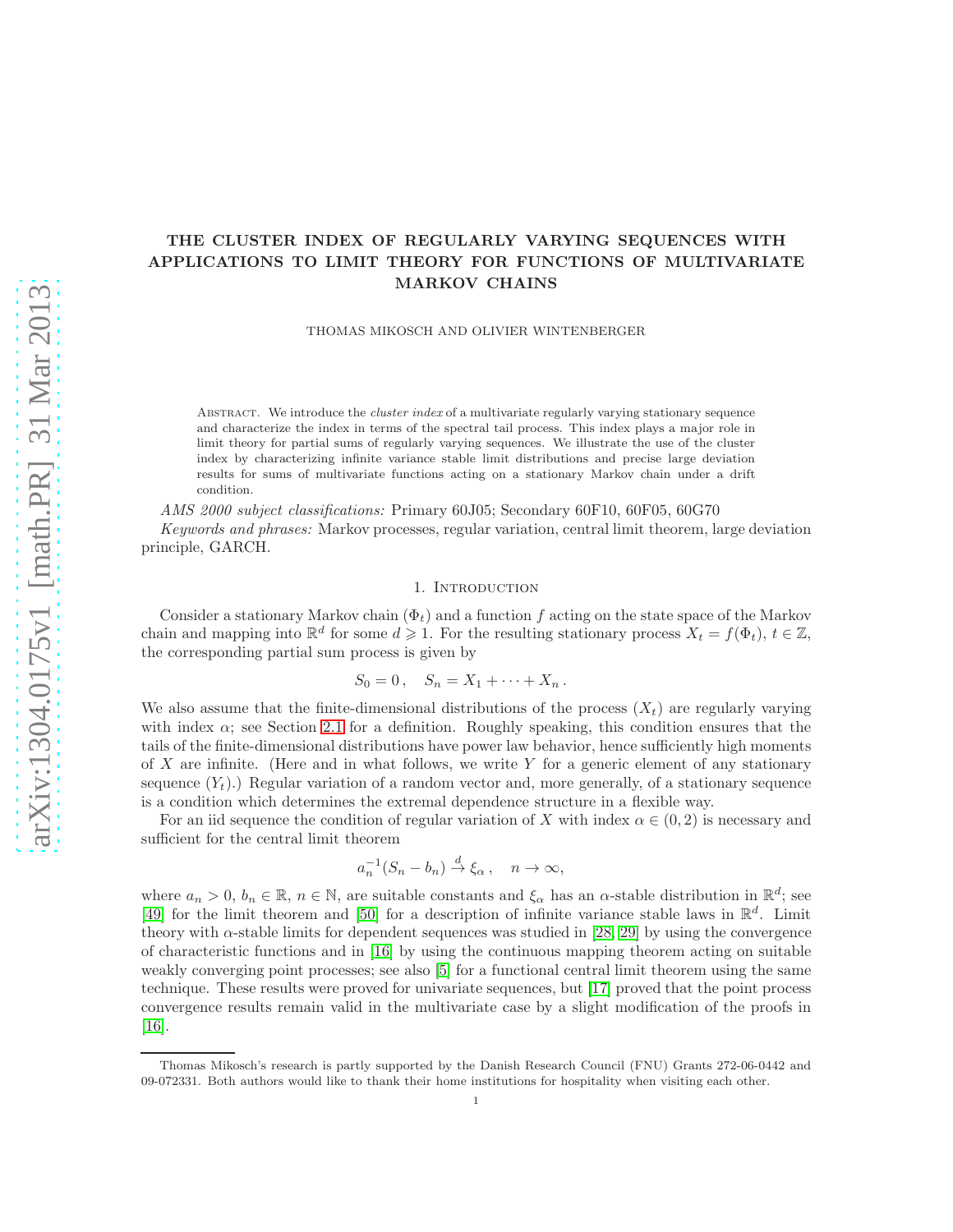Using ideas from [\[28,](#page-29-2) [29\]](#page-29-3), the authors of [\[2\]](#page-28-3) studied stable limit theory for general univariate regularly varying sequences; see Theorem [6.1](#page-19-0) below. We use this result and the Cramér-Wold device to derive the corresponding limits for all linear combinations  $\theta' S_n$ ,  $\theta \in \mathbb{S}^{d-1}$ , where  $\mathbb{S}^{d-1}$  is the unit sphere in  $\mathbb{R}^d$  with respect to the Euclidean norm. According to Theorem [6.1,](#page-19-0) the  $\alpha$ -stable limit laws of  $\theta' S_n$  (with suitable normalization and centering) are characterized by the function

<span id="page-1-0"></span>(1.1) 
$$
b(\theta) = \lim_{k \to \infty} \lim_{x \to \infty} \frac{\mathbb{P}(\theta'S_k > x) - \mathbb{P}(\theta'S_{k-1} > x)}{\mathbb{P}(|X| > x)}, \quad \theta \in \mathbb{S}^{d-1}.
$$

We discuss the so-called *cluster index* b in Section [3.](#page-4-0) The existence of the limits in  $(1.1)$  is guaranteed under the conditions of this paper; see Theorem [3.2.](#page-6-0) Moreover, the cluster index  $b$  determines the  $\alpha$ -stable limit laws in the multivariate case; see Theorem [4.1.](#page-8-0) In a way, the function b plays a similar role as the notion of extremal index in limit theory for maxima of dependent sequences; see [\[35\]](#page-29-4) for this notion.

Regular variation is also the key to *precise large deviation theory* for the sums  $S_n$ . In the univariate iid case, classical work by A.V. and S.V. Nagaev [\[41,](#page-29-5) [42\]](#page-29-6) shows that relations of the following type hold

<span id="page-1-1"></span>
$$
\sup_{x \ge b_n} \left| \frac{\mathbb{P}(S_n > x)}{n \mathbb{P}(|X| > x)} - p \right| \to 0,
$$

where  $p = \lim_{x\to\infty} \mathbb{P}(X > x)/\mathbb{P}(|X| > x) = p$  and  $(b_n)$  is a suitably chosen sequence such that  $b_n \to \infty$  and  $S_n/b_n \stackrel{P}{\to} 0$  as  $n \to \infty$ . Related work for dependent regularly varying sequences was proved in [\[39\]](#page-29-7) for linear processes, in [\[14,](#page-28-4) [34\]](#page-29-8) for solutions to stochastic recurrence equations and for general regularly varying sequences in [\[40\]](#page-29-9); for earlier results see also [\[28,](#page-29-2) [29,](#page-29-3) [16\]](#page-28-0). The results in these papers are all of the type

(1.2) 
$$
\sup_{x \in (b_n, c_n)} \left| \frac{\mathbb{P}(S_n > x)}{n \mathbb{P}(|X| > x)} - b(1) \right| \to 0,
$$

where  $b(1)$  is the limit in [\(1.1\)](#page-1-0) for  $d = 1$  and  $(b_n, c_n)$  are suitable regions tending to infinity.

The case of iid multivariate regularly varying  $(X_t)$  was treated in [\[27\]](#page-29-10), including a corresponding functional large deviation result. In this paper, we get a corresponding large deviation principle for regularly varying multivariate functions acting on a Markov chain (see Theorem [4.3\)](#page-11-0):

<span id="page-1-2"></span>(1.3) 
$$
\frac{\mathbb{P}(\lambda_n^{-1} S_n \in \cdot)}{n \mathbb{P}(|X| > \lambda_n)} \xrightarrow{v} \nu_\alpha.
$$

Here  $\stackrel{v}{\rightarrow}$  denotes vague convergence on some Borel  $\sigma$ -field,  $\lambda_n \to \infty$  is a suitable normalizing sequence and the limit  $\nu_{\alpha}$  is a measure which is induced by the regular variation of the sums  $S_k$ ,  $k \geq 1$ . As for the case of stable limits, we start by proving the large deviation principle for linear combinations  $\theta' S_n$ , exploiting the corresponding result [\(1.2\)](#page-1-1) with  $b(1)$  replaced by  $b(\theta)$  from [\(1.1\)](#page-1-0); see Theorem [7.2.](#page-26-0) This corresponds to [\(1.3\)](#page-1-2) restricted to half-planes not containing the origin. It is in general not possible to extend the limit relation [\(1.3\)](#page-1-2) from half-spaces to general Borel sets. This extension is however possible by assuming some additional conditions such as  $\alpha$  is non-integer. As a matter of fact, relation [\(1.3\)](#page-1-2) cannot be written as a uniform result in the spirit of [\(1.2\)](#page-1-1), due to its multivariate character.

The paper is organized as follows. In Section [2](#page-2-1) we introduce regular variation of a stationary sequence and the drift condition of a Markov chain. In Section [3](#page-4-0) we define the *cluster index*  $b(\theta)$ ,  $\theta \in \mathbb{S}^{d-1}$ , of a regularly varying stationary sequence. We prove the existence of the cluster index for multivariate functions acting on a Markov chain under a drift condition (Theorem [3.2\)](#page-6-0). In Section [4](#page-8-1) we formulate the main results of this paper. They include  $\alpha$ -stable limit theory (Theorem [4.1\)](#page-8-0) and precise large deviation principles (Theorem [4.2\)](#page-11-1) for functions of regenerative Markov chains.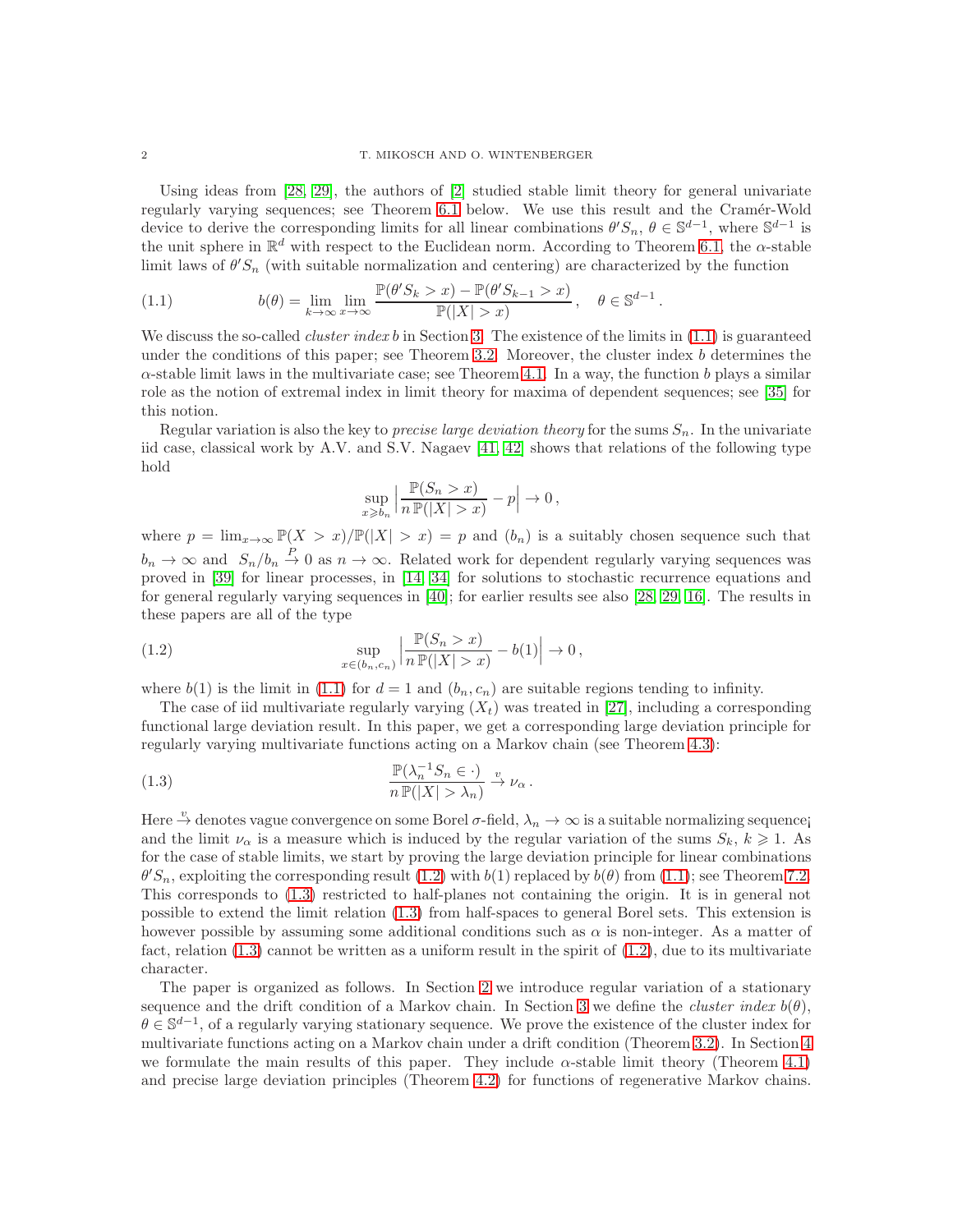#### THE CLUSTER INDEX 3

In Section [5](#page-12-0) we calculate the cluster index for several important time series models, including multivariate autoregressive processes, solutions to stochastic recurrence equations,  $GARCH(1, 1)$ processes and their sample covariance functions. In the remaining sections we prove the results of Section [4.](#page-8-1)

#### 2. Preliminaries

<span id="page-2-1"></span><span id="page-2-0"></span>2.1. Regular variation of vectors and sequences of random vectors. In what follows, we will use the notion of regular variation as a suitable way of describing heavy tails of random vectors and sequences of random vectors. We commence with a random vector X with values in  $\mathbb{R}^d$  for some  $d \geq 1$ . We say that this vector (and its distribution) are *regularly varying with index*  $\alpha > 0$  if the following relation holds as  $x \to \infty$ :

<span id="page-2-2"></span>(2.1) 
$$
\frac{\mathbb{P}(|X| > ux, X/|X| \in \cdot)}{\mathbb{P}(|X| > x)} \xrightarrow{w} u^{-\alpha} \mathbb{P}(\Theta \in \cdot), \quad u > 0.
$$

Here  $\stackrel{w}{\rightarrow}$  denotes weak convergence of finite measures and  $\Theta$  is a vector with values in the unit sphere  $\mathbb{S}^{d-1} = \{x \in \mathbb{R}^d : |x| = 1\}$  of  $\mathbb{R}^d$ . Its distribution is the *spectral measure* of regular variation and depends on the choice of the norm. However, the definition of regular variation does not depend on any concrete norm; we always refer to the Euclidean norm. An equivalent way to define regular variation of X is to require that there exists a non-null Radon measure  $\mu$  on the Borel  $\sigma$ -field of  $\overline{\mathbb{R}}_0^d = \overline{\mathbb{R}}^d \setminus \{0\}$  such that

<span id="page-2-3"></span>(2.2) 
$$
n \mathbb{P}(a_n^{-1} X \in \cdot) \xrightarrow{v} \mu_X(\cdot),
$$

where the sequence  $(a_n)$  can be chosen such that  $n \mathbb{P}(|X| > a_n) \sim 1$  and  $\stackrel{\nu}{\to}$  refers to vague convergence. The limit measure  $\mu_X$  necessarily has the property  $\mu_X(u) = u^{-\alpha} \mu_X(\cdot)$ ,  $u > 0$ , which explains the relation with the index  $\alpha$ . We refer to [\[7\]](#page-28-5) for an encyclopedic treatment of one-dimensional regular variation and [\[46,](#page-29-11) [47\]](#page-29-12) for the multivariate case.

Next consider a strictly stationary sequence  $(X_t)_{t\in\mathbb{Z}}$  of  $\mathbb{R}^d$ -valued random vectors with a generic element X. It is *regularly varying with index*  $\alpha > 0$  if every lagged vector  $(X_1, ..., X_k)$ ,  $k \geq 1$ , is regularly varying in the sense of [\(2.1\)](#page-2-2); see [\[16\]](#page-28-0). An equivalent description of a regularly varying sequence  $(X_t)$  is achieved by exploiting [\(2.2\)](#page-2-3): for every  $k \geq 1$ , there exists a non-null Radon measure  $\mu_k$  on the Borel  $\sigma$ -field of  $\overline{\mathbb{R}}_0^{dk}$  $\frac{a}{0}$  such that

(2.3) 
$$
n \mathbb{P}(a_n^{-1}(X_1,\ldots,X_k) \in \cdot) \stackrel{v}{\to} \mu_k,
$$

where  $(a_n)$  is chosen such that  $n \mathbb{P}(|X_0| > a_n) \sim 1$ .

A convenient characterization of a regularly varying sequence  $(X_t)$  was given in Theorem 2.1 of [\[6\]](#page-28-6): there exists a sequence of  $\mathbb{R}^d$ -valued random vectors  $(Y_t)_{t\in\mathbb{Z}}$  such that  $\mathbb{P}(|Y_0| > y) = y^{-\alpha}$  for  $y > 1$  and for  $k \geq 0$ ,

<span id="page-2-5"></span><span id="page-2-4"></span>
$$
\mathbb{P}(x^{-1}(X_{-k},\ldots,X_k)\in\cdot\mid |X_0|>x)\stackrel{w}{\to}\mathbb{P}((Y_{-k},\ldots,Y_k)\in\cdot),\quad x\to\infty.
$$

The process  $(Y_t)$  is the *tail process* of  $(X_t)$ . Writing  $\Theta_t = Y_t/|Y_0|$  for  $t \in \mathbb{Z}$ , one also has for  $k \geq 0$ ,

$$
(2.4) \qquad \mathbb{P}(|X_0|^{-1}(X_{-k},\ldots,X_k)\in\cdot\mid |X_0|>x)\stackrel{w}{\to}\mathbb{P}((\Theta_{-k},\ldots,\Theta_k)\in\cdot),\quad x\to\infty\,.
$$

We will identify  $|Y_0|(Y_t/|Y_0|)_{|t|\leq k} = |Y_0|(G_t)_{|t|\leq k}, k \geq 0$ . Then  $|Y_0|$  is independent of  $(\Theta_t)_{|t|\leq k}$  for every  $k \geq 0$ . We refer to  $(\Theta_t)_{t \in \mathbb{Z}}$  as the *spectral tail process* of  $(X_t)$ .

We formulate our main condition on the tails of the sequence  $(X_t)$ :

*Condition* ( $\mathbf{RV}_{\alpha}$ ): The strictly stationary sequence  $(X_t)$  is regularly varying with index  $\alpha > 0$  and spectral tail process  $(\Theta_t)$ .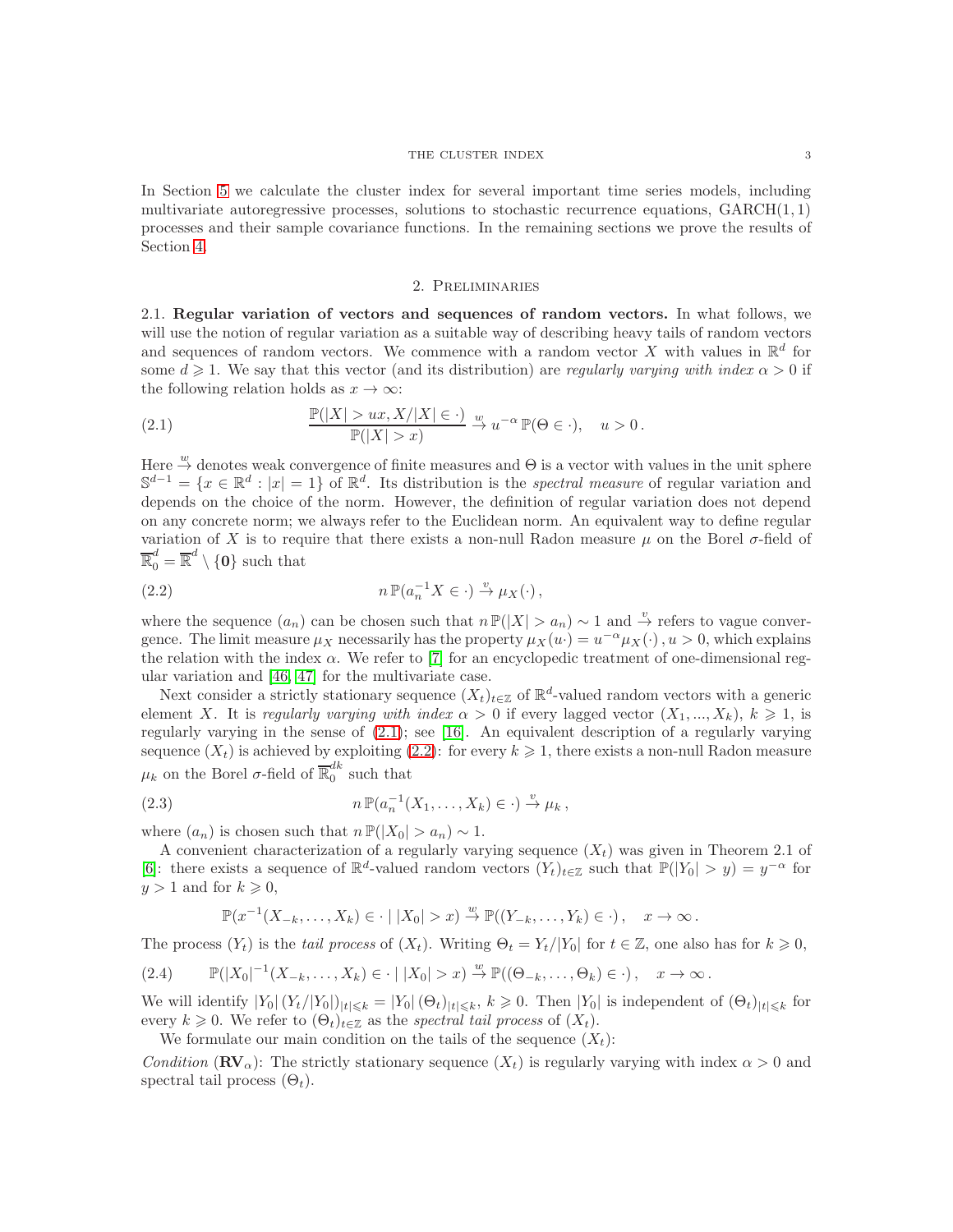<span id="page-3-2"></span>2.2. The drift condition. Assume that the following *drift condition* holds for the Markov chain  $(\Phi_t)$  for suitable  $p > 0$  and an  $\mathbb{R}^d$ -valued function f acting on the state space of the Markov chain: *Condition* (DC<sub>p</sub>): There exist constants  $\beta \in (0,1)$ ,  $b > 0$ , and a function  $V : \mathbb{R}^d \to (0,\infty)$  such that  $c_1|x|^p \leq V(x) \leq c_2|x|^p$ ,  $c_1, c_2 > 0$ , satisfying for any y in the state space of the Markov chain,

$$
\mathbb{E}(V(f(\Phi_1)) | \Phi_0 = y) \leq \beta V(f(y)) + b.
$$

We mention that Jensen's inequality ensures that  $(DC_p)$  implies  $(DC_{p'})$  for  $p' < p$ . We exploited condition  $(DC_p)$  in [\[40\]](#page-29-9), where we proved large deviation principles for regularly varying strictly stationary sequences of random variables, in particular for irreducible Markov chains.

If  $(\Phi_t)$  is an irreducible Markov chain then  $(D\mathbf{C}_p)$  for any  $p > 0$  implies  $\beta$ -mixing with geometric rate; see [\[36\]](#page-29-13), p. 371. Moreover, without loss of generality, by considering the Nummelin splitting scheme, see [\[43\]](#page-29-14) for details, we will assume that  $(\Phi_t)$  possesses an atom A. The notions of drift, small set, atom, etc. used throughout are borrowed from [\[36\]](#page-29-13). In what follows, we write  $\mathbb{P}_A(\cdot)$  =  $\mathbb{P}(\cdot \mid \Phi_0 \in A)$  and  $\mathbb{E}_A$  for the corresponding expectation.

We always assume the existence of some  $M > 0$  such that  $\{x : V(f(x)) \leq M\}$  is a small set (this is true in all our examples). Then the condition  $(DC_p)$  is equivalent to the existence of constants  $\beta \in (0, 1)$  and  $b > 0$  such that for any y,

$$
\mathbb{E}(V(f(\Phi_1) \mid \Phi_0 = y) \leq \beta V(f(y)) + b1\mathbb{1}_A(y).
$$

Direct verification of the condition  $(DC_p)$  is in general difficult. We will use the following result which can often be checked much easier.

<span id="page-3-1"></span>**Lemma 2.1.** Assume that the stationary Markov chain  $(\Phi_t)$  is aperiodic, irreducible and satisfies *the following condition for some*  $p > 0$  *and integer*  $m \geq 1$ :

Condition  $(DC_{p,m})$ : (a) *There exist*  $b > 0$  *and*  $\beta \in (0,1)$  *such that for any* y *in the state space of the Markov chain,*

$$
\mathbb{E}(V(f(\Phi_m)) | \Phi_0 = y) \leq \beta V(f(y)) + b \mathbb{1}_A(y),
$$

*where V is the function from*  $(DC_p)$ *.* 

(b) There exist  $c_1, c_2 > 0$  such that for any y in the state space of the Markov chain

$$
\mathbb{E}(V(f(\Phi_1) \mid \Phi_0 = y) \leqslant c_1 V(f(y)) + c_2.
$$

*Then condition*  $(DC_p)$  *holds.* 

*Proof.* Theorem 15.3.3 in [\[36\]](#page-29-13) says that the drift condition in part (a) of  $(DC_{p,m})$  implies Vgeometric regularity of the m-skeleton Markov chain  $(\Phi_{tm})$ . Theorem 15.3.6 in [\[36\]](#page-29-13) yields the equivalence between  $V$ -geometric regularity and  $g$ -geometric regularity of the original Markov chain for a function g satisfying  $\sum_{t=1}^m \mathbb{E}(g(\Phi_t) | \Phi_0 = y) = V(f(y))$ . Thus the drift condition is satisfied for the original Markov chain and some finite Lyapunov function  $V' \geq g$ . Making multiple use of part (b) of  $(DC_{p,m})$ , we can show that there exist constants  $c'_1, c'_2 > 0$  satisfying  $\sum_{t=1}^{m} \mathbb{E}(g(\Phi_t))$  $\Phi_0 = y$   $\leq c_1 V(f(y)) + c_2'$ . Thus  $(DC_p)$  follows for a function  $V'(x) = c_1'V(x) + c_2''$  and suitable constants  $c''_1, c''_2$  $\frac{n}{2} > 0.$ 

Consider the sequence of the hitting times of the atom A by the Markov chain  $(\Phi_t)$ , i.e.  $\tau_A(1)$  $\tau_A = \min\{k > 0 : \Phi_k \in A\}$  and  $\tau_A(j+1) = \min\{k > \tau_A(j) : \Phi_k \in A\}, \ j \geq 1$ . We will write

<span id="page-3-0"></span>(2.5) 
$$
S(0) = \sum_{t=1}^{\tau_A} X_t \text{ and } S(i) = \sum_{t=\tau_A(i)+1}^{\tau_A(i+1)} X_t, \quad i \geq 1.
$$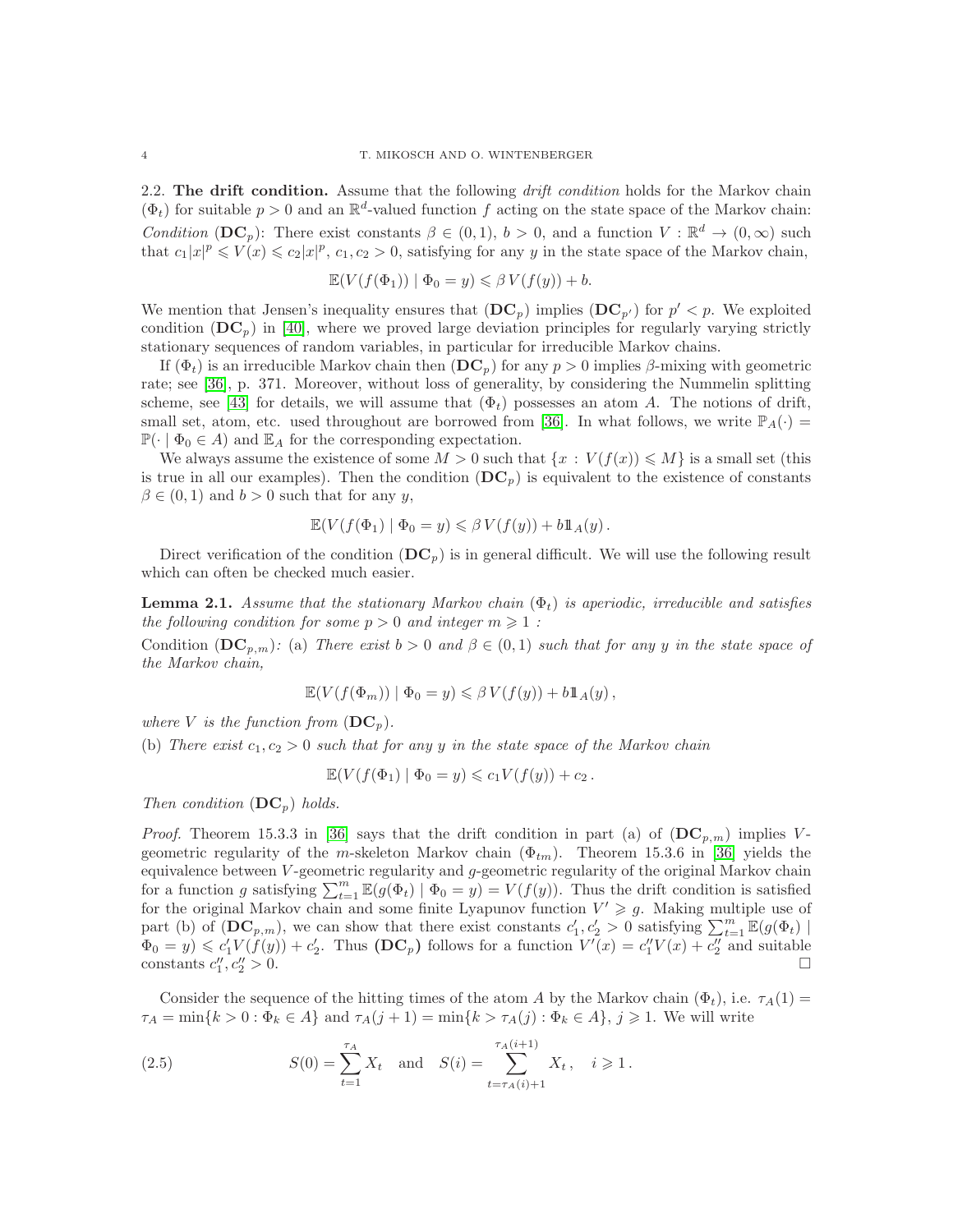According to the theory in [\[36\]](#page-29-13),  $(\tau_A(i)-\tau_A(i-1))_{i\geqslant2}$  and  $(S(i))_{i\geqslant1}$  constitute iid sequences; we will refer to regenerative Markov chains. The drift condition  $(DC_p)$  is tailored for proving the existence of moments of  $S(1)$  under the existence of moments of  $X_t = f(\Phi_t)$  of the same order.

The drift condition  $(DC_p)$  is useful for proving central limit theory and other asymptotic results for functions of Markov chains. As a benchmark result we quote a central limit theorem which is a simple corollary of Proposition 2.1 in Samur [\[51\]](#page-29-15). To apply this result notice that  $(DC_1)$  implies condition  $(D_2)$  of [\[51\]](#page-29-15) for  $|X_t|$  with  $V = c |f|$  with  $c > 0$  sufficiently small.

<span id="page-4-1"></span>**Theorem 2.2.** Assume that the stationary Markov chain  $(\Phi_t)$  is aperiodic, irreducible and  $(X_t)$  $(f(\Phi_t))$  satisfies  $(DC_1)$ ,  $\mathbb{E}|X|^2 < \infty$  and  $\mathbb{E}X = 0$ . Then the following statements hold:

- (1) *The partial sum* S(1) *has finite second moment.*
- (2) *The central limit theorem*  $n^{-0.5}S_n \stackrel{d}{\rightarrow} \mathcal{N}(0, \Sigma)$  *holds with*

$$
\Sigma = \mathbb{E}_A[S(1)S(1)']
$$
  
= 
$$
\lim_{k \to \infty} \mathbb{E}\Big[\Big(\sum_{t=0}^k X_t\Big)\Big(\sum_{t=0}^k X_t\Big)' - \Big(\sum_{t=1}^k X_t\Big)\Big(\sum_{t=1}^k X_t\Big)'\Big].
$$

Together with Theorem [4.1](#page-8-0) that deals with the case of infinite variance stable limits, Theorem [2.2](#page-4-1) complements the limit theory for partial sums of functions of Markov chains in the case of finite variance summands and Gaussian limits.

### 3. The cluster index

<span id="page-4-0"></span>We commence by considering a general  $\mathbb{R}^d$ -valued stationary process  $(X_t)$  satisfying  $(\mathbf{RV}_\alpha)$  for some  $\alpha > 0$ . A continuous mapping argument for regular variation (see e.g. [\[24,](#page-29-16) [25\]](#page-29-17)) and [\(2.3\)](#page-2-4) ensure the existence of the limits

$$
b_k(\theta) = \lim_{n \to \infty} n \, \mathbb{P}(\theta' S_k > a_n), \quad k \geqslant 1, \quad \theta \in \mathbb{S}^{d-1}.
$$

The difference  $b_{k+1}(\theta) - b_k(\theta)$  can be expressed in terms of the spectral tail process  $(\Theta_t)$  of  $(X_t)$ .

**Lemma 3.1.** Let  $(X_t)$  be an  $\mathbb{R}^d$ -valued stationary process satisfying  $(\mathbb{RV}_\alpha)$  for some  $\alpha > 0$ . Then, *for any*  $k \geq 1$ *,* 

$$
b_{k+1}(\theta) - b_k(\theta) = \mathbb{E}\Big[\Big(\theta' \sum_{t=0}^k \Theta_t\Big)_+^{\alpha} - \Big(\theta' \sum_{t=1}^k \Theta_t\Big)_+^{\alpha}\Big].
$$

*Proof.* We start by observing that each  $b_k(\theta)$  can be expressed in terms of the spectral tail process  $(\Theta_t)$ . Indeed,  $(\mathbf{RV}_\alpha)$  yields for every  $k \geq 1$  and  $\theta \in \mathbb{S}^{d-1}$  that

$$
b_k(\theta) = \lim_{x \to \infty} \frac{\mathbb{P}(\theta' S_k > x)}{\mathbb{P}(|X| > x)}
$$
  
= 
$$
\lim_{x \to \infty} \frac{\mathbb{P}(\cup_{j=1}^k {\theta' S_k > x, \theta' X_j > x/k} \cap {\theta' X_i < x/k, 1 \leq i < j})}{\mathbb{P}(|X| > x)}
$$
  
= 
$$
\lim_{x \to \infty} \sum_{j=1}^k \left[ \frac{\mathbb{P}(\theta' S_k > x, \theta' X_j > x/k)}{\mathbb{P}(|X| > x)} - \frac{\mathbb{P}(\theta' S_k > x, \theta' X_j > x/k, \max_{1 \leq i < j} \theta' X_i > x/k)}{\mathbb{P}(|X| > x)} \right].
$$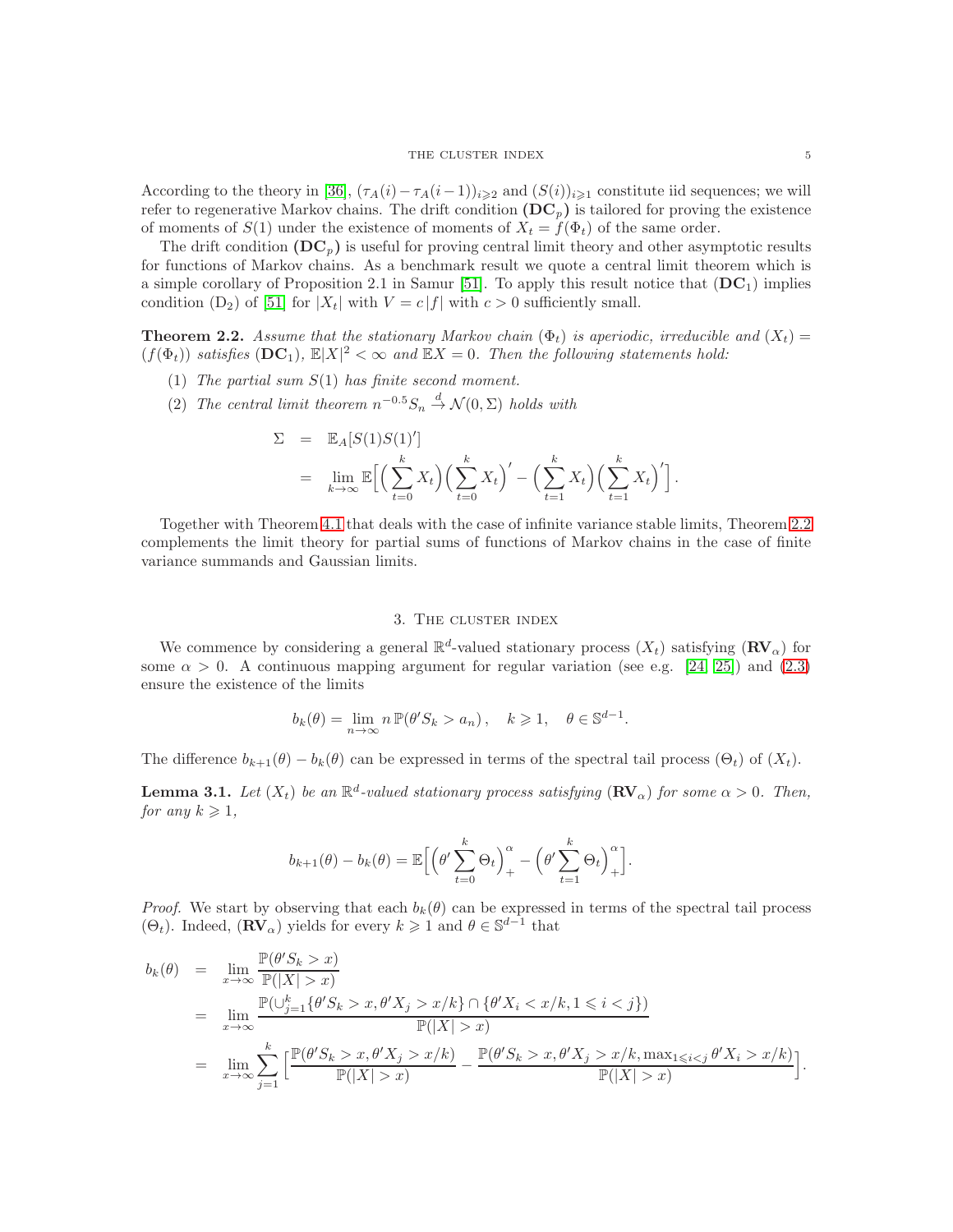By stationarity, the summands in the above expression can be written in the form

$$
\frac{\mathbb{P}(|X_0| > x/k)}{\mathbb{P}(|X_0| > x)} \Big[ \mathbb{P}\Big(\theta' \sum_{t=1-j}^{k-j} X_t > x, \theta' X_0 > x/k \mid |X_0| > x/k\Big) - \mathbb{P}\Big(\theta' \sum_{t=1-j}^{k-j} X_t > x, \theta' X_0 > x/k, \max_{1-j \leq i < 0} \theta' X_i > x/k \mid |X_0| > x/k\Big)\Big].
$$

Here we used the fact that  $\{\theta'X_0 > x/k\} \subset \{|X_0| > x/k\}$ . Letting  $x \to \infty$  in the above expressions, applying the conditional limits [\(2.4\)](#page-2-5) and observing that  $\mathbb{P}(|Y_0| > y) = y^{-\alpha}, y > 1$ , we obtain the limiting expressions

$$
k^{\alpha} \Big[ \mathbb{P} \Big( |Y_0| \theta' \sum_{t=1-j}^{k-j} \Theta_t > k, |Y_0| \theta' \Theta_0 > 1 \Big)
$$
  

$$
- \mathbb{P} \Big( |Y_0| \theta' \sum_{t=1-j}^{k-j} \Theta_t > 1, |Y_0| \theta' \Theta_0 > 1, |Y_0| \max_{1-j \leq i < 0} \theta' \Theta_i > 1 \Big) \Big]
$$
  

$$
= \mathbb{E} \Big[ \Big( \theta' \sum_{t=1-j}^{k-j} \Theta_t \Big)_{+}^{\alpha} \wedge \big( k \theta' \Theta_0 \big)_{+}^{\alpha} \Big] - \mathbb{E} \Big[ \Big( \theta' \sum_{t=1-j}^{k-j} \Theta_t \Big)_{+}^{\alpha} \wedge \big( k \theta' \Theta_0 \big)_{+}^{\alpha} \wedge \max_{1-j \leq i < 0} \big( k \theta' \Theta_i \big)_{+}^{\alpha} \Big].
$$

Hence  $b_k(\theta)$  has representation

$$
b_k(\theta) = \sum_{j=1}^k \mathbb{E}\Big[\Big(\Big(\theta' \sum_{t=1-j}^{k-j} \Theta_t\Big)_+^{\alpha} - \max_{1-j \leq i < 0} (k\theta' \Theta_i)_+^{\alpha}\Big)_+ \wedge \Big((k\theta' \Theta_0)_+^{\alpha} - \max_{1-j \leq i < 0} (k\theta' \Theta_i)_+^{\alpha}\Big)_+\Big],
$$

and therefore

$$
b_{k+1}(\theta) - b_k(\theta)
$$
  
\n
$$
= \mathbb{E}\Big[\Big(\theta' \sum_{t=0}^k \Theta_t\Big)_+^{\alpha} \wedge (k\theta' \Theta_0)_+^{\alpha}\Big] + \sum_{j=1}^k \mathbb{E}\Big[\Big(\Big(\theta' \sum_{t=-j}^{k-j} \Theta_t\Big)_+^{\alpha} - \max_{-j \leq i < 0} (k\theta' \Theta_i)_+^{\alpha}\Big)_+ \wedge \Big((k\theta' \Theta_0)_+^{\alpha} - \max_{-j \leq i < 0} (k\theta' \Theta_i)_+^{\alpha}\Big)_+ - \Big(\Big(\theta' \sum_{t=1-j}^{k-j} \Theta_t\Big)_+^{\alpha} - \max_{1-j \leq i < 0} (k\theta' \Theta_i)_+^{\alpha}\Big)_+ \wedge \Big((k\theta' \Theta_0)_+^{\alpha} - \max_{1-j \leq i < 0} (k\theta' \Theta_i)_+^{\alpha}\Big)_+ \Big].
$$

The expectations in the sum are of the type  $\mathbb{E} f(\Theta_{-s}, \ldots, \Theta_t)$  for integrable f such that  $f(x_{-s},...,x_t) = 0$  if  $x_{-s} = 0$ ,  $s,t \ge 0$ . Then, according to Theorem 3.1 (iii) in [\[6\]](#page-28-6),

$$
\mathbb{E}f(\Theta_{-s},\ldots,\Theta_t)=E\Big(f(\Theta_0/|\Theta_s|,\ldots,\Theta_{t+s}/|\Theta_s|)\,|\Theta_s|^\alpha\Big),\quad s,t\geqslant 0\,.
$$

Application of this formula and the fact that our functions f are homogeneous of order  $\alpha$  yield

$$
b_{k+1}(\theta) - b_k(\theta) = \mathbb{E}\Big[\Big(\theta' \sum_{t=0}^k \Theta_t\Big)_{+}^{\alpha} \wedge (k\theta' \Theta_0)_{+}^{\alpha}\Big] + \sum_{j=1}^k \mathbb{E}\Big[\Big(\Big(\theta' \sum_{t=0}^k \Theta_t\Big)_{+}^{\alpha} - \max_{0 \leq i < j} (k\theta' \Theta_i)_{+}^{\alpha}\Big)_{+} \wedge \Big((k\theta' \Theta_j)_{+}^{\alpha} - \max_{0 \leq i < j} (k\theta' \Theta_i)_{+}^{\alpha}\Big)_{+}
$$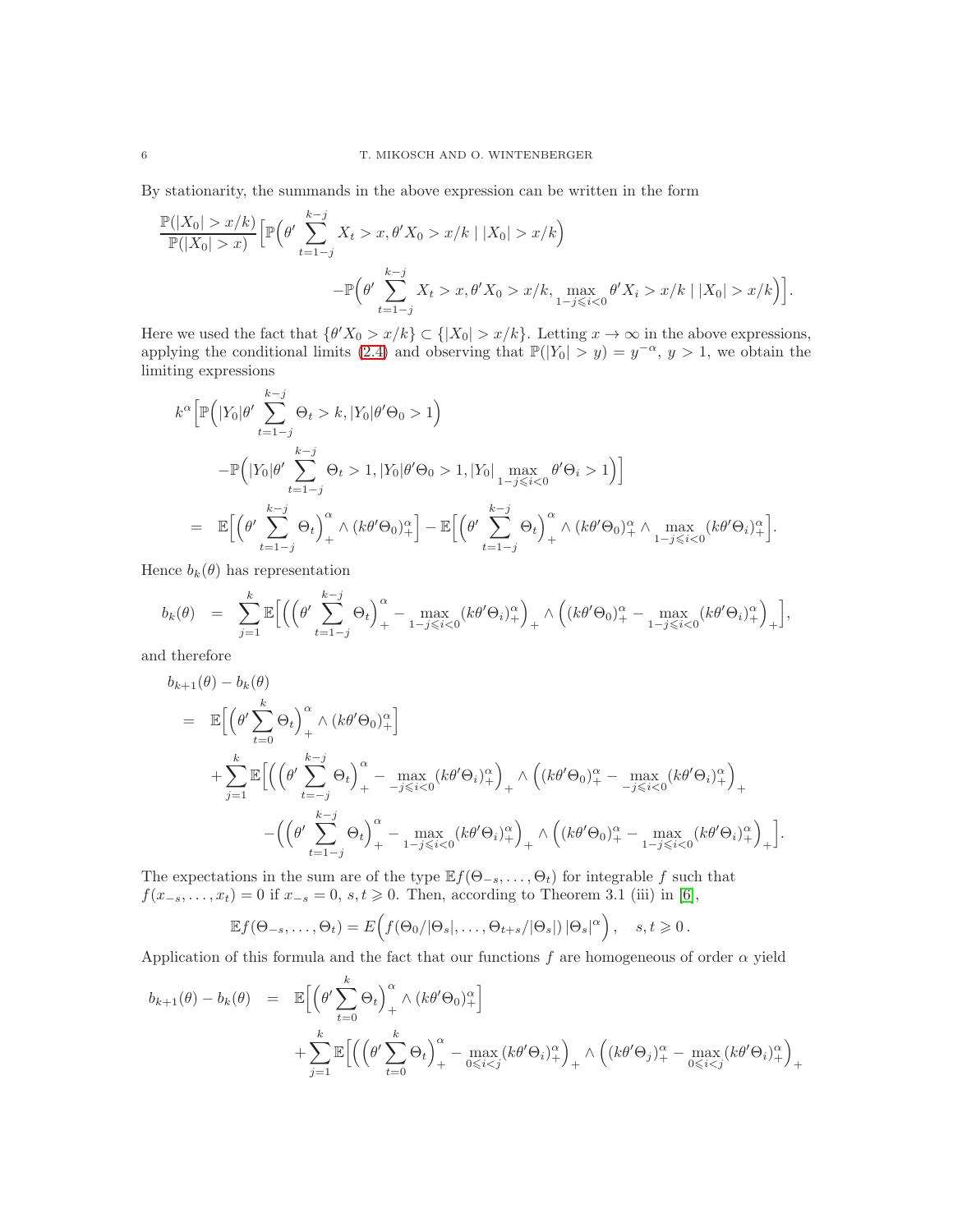#### THE CLUSTER INDEX 7

$$
-\left(\left(\theta'\sum_{t=1}^{k}\Theta_{t}\right)_{+}^{\alpha}-\max_{1\leqslant i\n
$$
=\mathbb{E}\Big[\sum_{j=0}^{k}\left(\left(\theta'\sum_{t=0}^{k}\Theta_{t}\right)_{+}^{\alpha}-\max_{0\leqslant i\n
$$
-\sum_{j=1}^{k}\left(\left(\theta'\sum_{t=1}^{k}\Theta_{t}\right)_{+}^{\alpha}-\max_{1\leqslant i\n
$$
=\mathbb{E}\Big[\left(\theta'\sum_{t=0}^{k}\Theta_{t}\right)_{+}^{\alpha}-\left(\theta'\sum_{t=1}^{k}\Theta_{t}\right)_{+}^{\alpha}\Big].
$$
$$
$$
$$

The last identity follows because there exists  $\ell = \min\{1 \leq \tilde{j} \leq n; (k\theta'\Theta_j)_{+}^{\alpha} \geq (\theta' \sum_{t=1}^{k} \Theta_t)_{+}^{\alpha} \}$  $_{+}$ } such that

$$
\left( \left( \theta' \sum_{t=1}^k \Theta_t \right)_+^{\alpha} - \max_{1 \leqslant i < j} \left( k \theta' \Theta_i \right)_+^{\alpha} \right)_+ = 0 \quad \text{for all } j > \ell,
$$

and then also

$$
\begin{split}\n&\left(\left(\theta'\sum_{t=1}^{k}\Theta_{t}\right)_{+}^{\alpha}-\max_{1\leqslant i<\ell}(k\theta'\Theta_{i})_{+}^{\alpha}\right)_{+}\wedge\left((k\theta'\Theta_{\ell})_{+}^{\alpha}-\max_{1\leqslant i<\ell}(k\theta'\Theta_{i})_{+}^{\alpha}\right)_{+} \\
&=\left(\theta'\sum_{t=1}^{k}\Theta_{t}\right)_{+}^{\alpha}-\max_{1\leqslant i<\ell}(k\theta'\Theta_{i})_{+}^{\alpha},\n\end{split}
$$

and

$$
\sum_{j=1}^{\ell-1} \left( \left( \theta' \sum_{t=1}^k \Theta_t \right)_+^{\alpha} - \max_{1 \leq i < j} (k \theta' \Theta_i)_+^{\alpha} \right)_+ \wedge \left( (k \theta' \Theta_j)_+^{\alpha} - \max_{1 \leq i < j} (k \theta' \Theta_i)_+^{\alpha} \right)_+
$$
\n
$$
= \sum_{j=1}^{\ell-1} \left( (k \theta' \Theta_j)_+^{\alpha} - \max_{1 \leq i < j} (k \theta' \Theta_i)_+^{\alpha} \right)_+
$$
\n
$$
= \sum_{j=1}^{\ell-1} \max_{1 \leq i \leq j} (k \theta' \Theta_i)_+^{\alpha} - \max_{1 \leq i < j} (k \theta' \Theta_i)_+^{\alpha}
$$
\n
$$
= \max_{1 \leq i < \ell} (k \theta' \Theta_i)_+^{\alpha}.
$$

 $\Box$ 

The remainder of this paper crucially depends on the notion of *cluster index* of the regularly varying sequence  $(X_t)$ , given as the limiting function:

$$
b(\theta) = \lim_{k \to \infty} (b_{k+1}(\theta) - b_k(\theta)), \quad \theta \in \mathbb{S}^{d-1}.
$$

In contrast to the quantities  $b_k(\theta)$  the existence of the limits  $b(\theta)$  is not straightforward. The following result yields a sufficient condition for the existence of b.

<span id="page-6-0"></span>**Theorem 3.2.** Assume that  $(X_t)$  satisfies  $(\mathbf{R}\mathbf{V}_{\alpha})$  for some  $\alpha > 0$  and that  $X_t = f(\Phi_t)$ ,  $t \in \mathbb{Z}$ , where f is an  $\mathbb{R}^d$ -valued function acting on the Markov chain  $(\Phi_t)$  satisfying  $(D\mathbf{C}_p)$  for some positive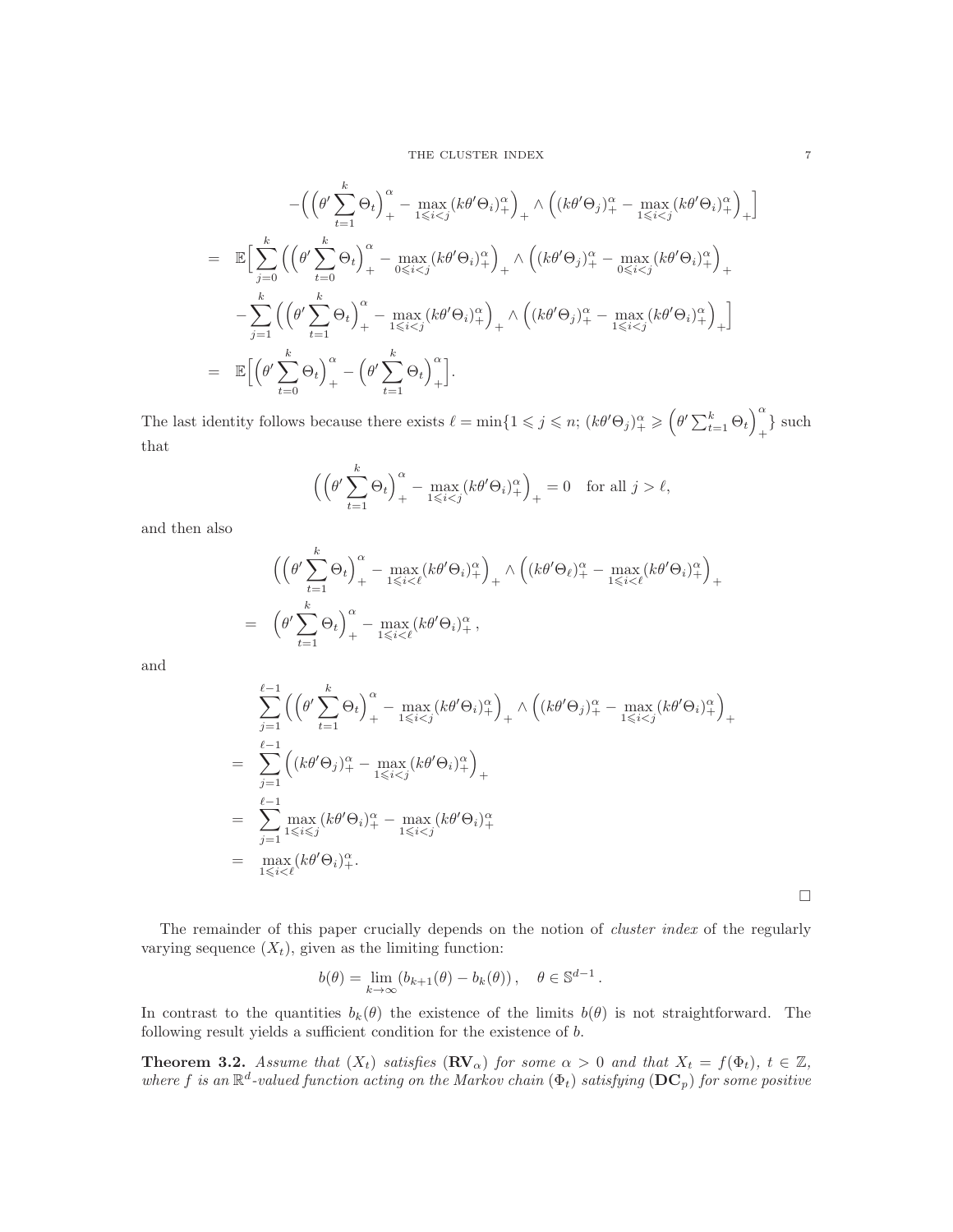$p \in (\alpha - 1, \alpha)$ *. Then the limits* 

$$
b(\theta) = \mathbb{E}\Big[\Big(\sum_{t\geqslant 0}\theta'\Theta_t\Big)_+^\alpha - \Big(\sum_{t\geqslant 1}\theta'\Theta_t\Big)_+^\alpha\Big], \quad \theta\in\mathbb{S}^{d-1}\,,
$$

*exist and are finite.*

**Remark 3.3.** The cluster index b of  $(X_t)$  is a continuous function on  $\mathbb{S}^{d-1}$ . This is shown in the proof below: b is the uniform limit of continuous functions on  $\mathbb{S}^{d-1}$ . The index  $b(\theta)$  is non-negative since it coincides with the Cesaro mean  $\lim_{k\to\infty} k^{-1}b_k(\theta)$ . For  $0 < \alpha \leq 1$ , the sub-additivity of the function  $x \to x_+^{\alpha}$  implies the inequality  $b(\theta) \leq \mathbb{E}[(\theta' \Theta_0)_+^{\alpha}]$ . Moreover, if  $\mathbb{E}[(\theta' \Theta_0)_+^{\alpha}] > 0$  then  $b(\theta) > 0$  by an application of the mean value theorem when  $0 < \alpha \leq 1$ . These two properties are shared by the extremal index of a multivariate stationary process. The extremal index admits a similar representation in terms of the spectral tail process, i.e.  $\mathbb{E}[(\sup_{t\geqslant0}\theta'\Theta_t)_+^{\alpha} - (\sup_{t\geqslant1}\theta'\Theta_t)_+^{\alpha}];$ see [\[5\]](#page-28-1).

**Remark 3.4.** The limit b also exists for various classes of regularly varying stationary processes beyond functions of a Markov chain; see [\[2,](#page-28-3) [40\]](#page-29-9) for such examples in the case  $d = 1$ . The cluster index b plays a crucial role for characterizing weak and large deviation limits for partial sums of the processes  $(X_t)$ . This was recognized in [\[2,](#page-28-3) [40\]](#page-29-9), and we extend some of these results to the multivariate case in Section [4.](#page-8-1)

*Proof.* We will show that the limit  $b(\theta)$  of (3.1) exists as  $k \to \infty$ . We start with the case  $\alpha > 1$ . Then, for  $x, y \in \mathbb{R}$ , by the mean value theorem,  $|(x + y)_{+}^{\alpha} - x_{+}^{\alpha}| \leqslant (\alpha |y||x + \xi y|^{\alpha-1}) \vee |y|^{\alpha}$  for some  $\xi \in (0,1)$ . Hence, since  $|\theta' \Theta_0| \leq 1$  a.s.,

$$
\begin{array}{rcl} |b_{k+1}(\theta)-b_k(\theta)| & \leqslant & \mathbb{E}\Big[\Big(\alpha\,|\theta'\Theta_0|\,\Big|\sum_{t=1}^k\theta'\Theta_t+\xi\theta'\Theta_0\Big|^{\alpha-1}\Big) \vee |\theta'\Theta_0|^{\alpha}\Big] \\ \\ & \leqslant & \mathbb{E}\Big[\Big(\alpha\,\Big|\sum_{t=1}^k\theta'\Theta_t+\xi\theta'\Theta_0\Big|^{\alpha-1}\Big) \vee 1\Big]=I_0 \, .\end{array}
$$

For  $\alpha \in (1,2],$ 

$$
I_0 \leq 1 + \alpha \sum_{t=0}^k \mathbb{E} |\theta' \Theta_t|^{\alpha - 1}.
$$

We will show that the right-hand side is finite, implying that  $\mathbb{E} \left| \sum_{t=0}^{\infty} |\theta' \Theta_t| \right|^{\alpha-1} < \infty$  and  $\sum_{t=0}^{\infty} \theta' \Theta_t$ converges absolutely a.s. An application of Lebesgue dominated convergence shows that the limit  $b(\theta)$  exists and is finite. For  $\alpha > 2$ , an application of Minkowski's inequality yields

$$
I_0 \leqslant 1 + \alpha \Big( \sum_{t=0}^k (\mathbb{E}|\theta' \Theta_t|^{\alpha-1})^{1/(\alpha-1)} \Big)^{\alpha-1} \, .
$$

We will show that the right-hand side is finite and then the same argument as for  $\alpha \in (1, 2]$  applies. We will achieve the bounds for  $I_0$  by showing that there exists  $c > 0$  such that

(3.1) 
$$
\mathbb{E}|\theta'\Theta_t|^{\alpha-1}\leqslant c\,\beta^t\,,\quad t\geqslant 0\,.
$$

Using the fact that  $\Theta_t = Y_t/Y_0$  and  $Y_0$  are independent, for  $t \geq 1$  and  $s = \alpha - 1$ ,

<span id="page-7-0"></span>
$$
\mathbb{E}|Y_0|^s \mathbb{E}|\theta'\Theta_t|^s \leqslant \mathbb{E}|Y_0|^s \mathbb{E}|\Theta_t|^s = \mathbb{E}|Y_t|^s.
$$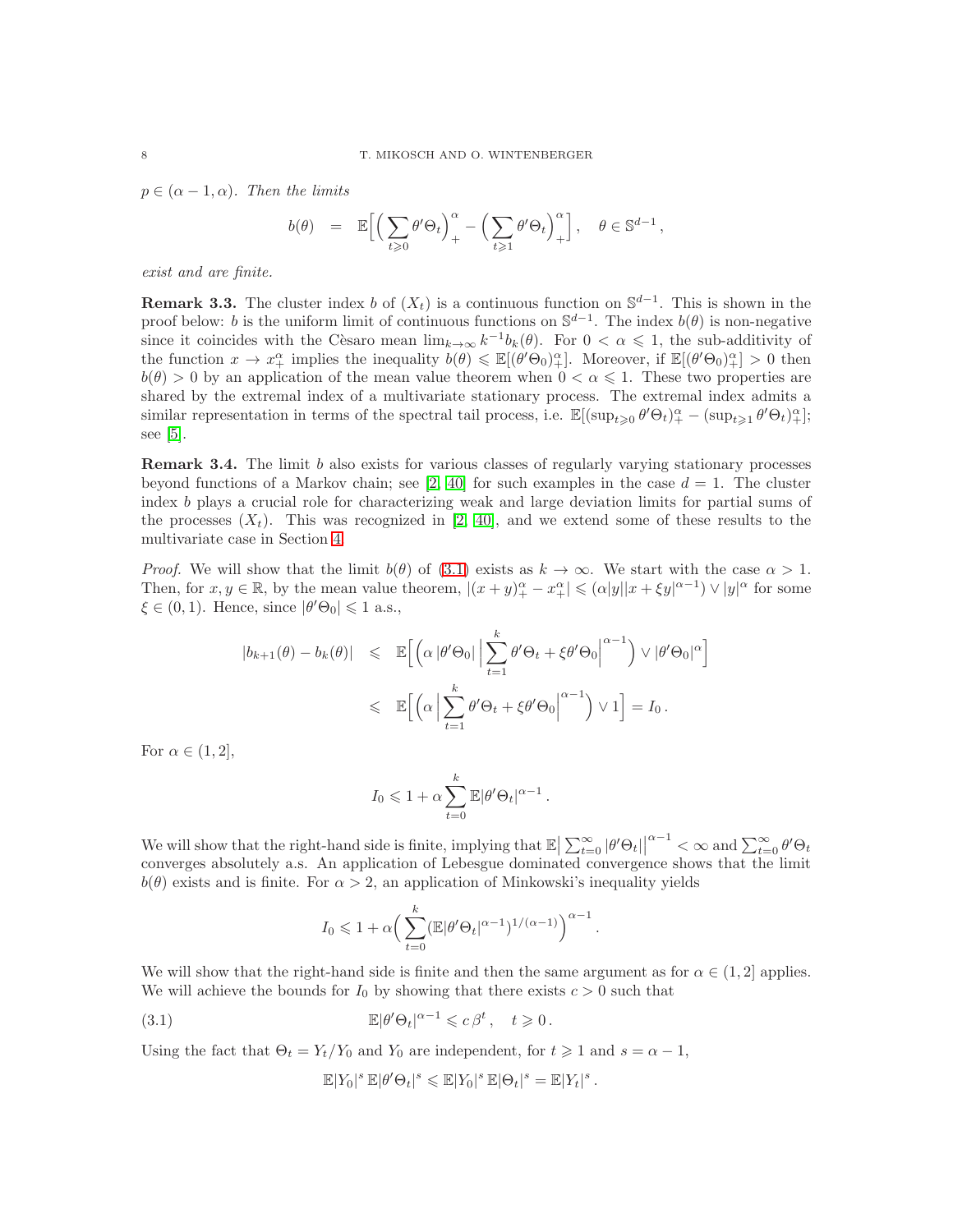By definition of the tail process and Markov's inequality, for small  $\epsilon > 0$  such that  $s(1 + \epsilon) < \alpha$ ,

$$
\mathbb{E}|Y_t|^s = \int_0^\infty \mathbb{P}(|Y_t|^s > y) dy
$$
  
\n
$$
= \int_0^\infty \lim_{x \to \infty} \mathbb{P}(|x^{-1}X_t|^s > y | |X_0| > x) dy
$$
  
\n
$$
\leq \int_1^\infty y^{-(1+\epsilon)} dy \lim_{x \to \infty} \frac{\mathbb{E}[|X_t|^{s(1+\epsilon)} 1\!\!1_{\{|X_0| > x\}}]}{x^{s(1+\epsilon)} \mathbb{P}(|X_0| > x)}
$$
  
\n
$$
+ \int_0^1 y^{-(1-\epsilon)} dy \lim_{x \to \infty} \frac{\mathbb{E}[|X_t|^{s(1-\epsilon)} 1\!\!1_{\{|X_0| > x\}}]}{x^{s(1-\epsilon)} \mathbb{P}(|X_0| > x)}
$$
  
\n
$$
= R_1 + R_2.
$$

By virtue of  $(DC_p)$  for some  $p \in (\alpha - 1, \alpha)$ , using a recursive argument, we obtain for sufficiently large y and  $s(1+\epsilon) \leq p$ ,

$$
\mathbb{E}[|X_t|^{s(1+\epsilon)} \mid \Phi_0 = y] \leq \beta^t |f(y)|^{s(1+\epsilon)} + b \sum_{j=1}^t \beta^j.
$$

Using this inequality and Karamata's theorem (see [\[7\]](#page-28-5)), for some  $c > 0$ ,

$$
\begin{array}{lcl} R_1 & \leqslant & c \lim\limits_{x \rightarrow \infty} \frac{\mathbb{E}\big[\mathbbm{1}_{\{|X_0|>x\}}\mathbb{E}[|X_t|^{s(1+\epsilon)}\mid\Phi_0]\big]}{x^{s(1+\epsilon)}\mathbb{P}(|X_0|>x)} \\ & \leqslant & c\,\beta^t \lim\limits_{x \rightarrow \infty} \frac{\mathbb{E}[|X_0|^{s(1+\epsilon)}\mathbbm{1}_{\{|X_0|>x\}}]}{x^{s(1+\epsilon)}\mathbb{P}(|X_0|>x)} \leqslant c\beta^t \, . \end{array}
$$

Similarly,  $R_2 \leq c\beta^t$ . We conclude that [\(3.1\)](#page-7-0) holds for  $\alpha > 1$ .

It remains to consider the case  $\alpha \leqslant 1$ . We observe that  $|(x + y)_{+}^{\alpha} - x_{+}^{\alpha}| \leqslant |y|^{\alpha}$  for any  $x, y \in \mathbb{R}$ . Hence

$$
|b_{k+1}(\theta) - b_k(\theta)| \leq \mathbb{E} |\theta' \Theta_0|^{\alpha} \leq 1.
$$

It suffices to show that  $\sum_{t=0}^{\infty} |\theta' \Theta_t| < \infty$  a.s. This follows if  $\sum_{t=0}^{\infty} \mathbb{E} |\theta' \Theta_t|^s < \infty$  for some  $s < p$ . The proof is analogous, using  $(DC_p)$  for some  $p < \alpha$ .

## 4. Limit theory for functions of regenerative Markov chains

<span id="page-8-1"></span>In this section we present the main results of this paper. Throughout we consider an  $\mathbb{R}^d$ -valued process  $X_t = f(\Phi_t)$ ,  $t \in \mathbb{Z}$ , where  $(\Phi_t)$  is an irreducible aperiodic Markov chain. We present two types of limit results for the partial sums  $(S_n)$  of  $(X_n)$ : central limit theory with infinite stable limits in Theorem [4.1](#page-8-0) and precise large deviation results in Theorem [4.3.](#page-11-0) The proofs of these results are postponed to Sections [6](#page-19-1) and [7.](#page-24-0)

4.1. Stable limit theory. We start with a central limit theorem with stable limit law.

<span id="page-8-0"></span>**Theorem 4.1.** *Consider an*  $\mathbb{R}^d$ -valued strictly stationary sequence  $(X_t) = (f(\Phi_t))$  satisfying the *following conditions:*

- $(\mathbf{RV}_\alpha)$  *for some*  $\alpha \in (0, 2)$ *,*  $\mathbb{E}X = 0$  *if*  $\alpha > 1$  *and* X *is symmetric if*  $\alpha = 1$ *.*
- (DC<sub>p</sub>) *for some*  $p \in ((\alpha 1) \vee 0, \alpha)$ *.*

*Let*  $(a_n)$  *be a sequence of positive numbers such that*  $n \mathbb{P}(|X_0| > a_n) \sim 1$ *. Then the following statements hold:*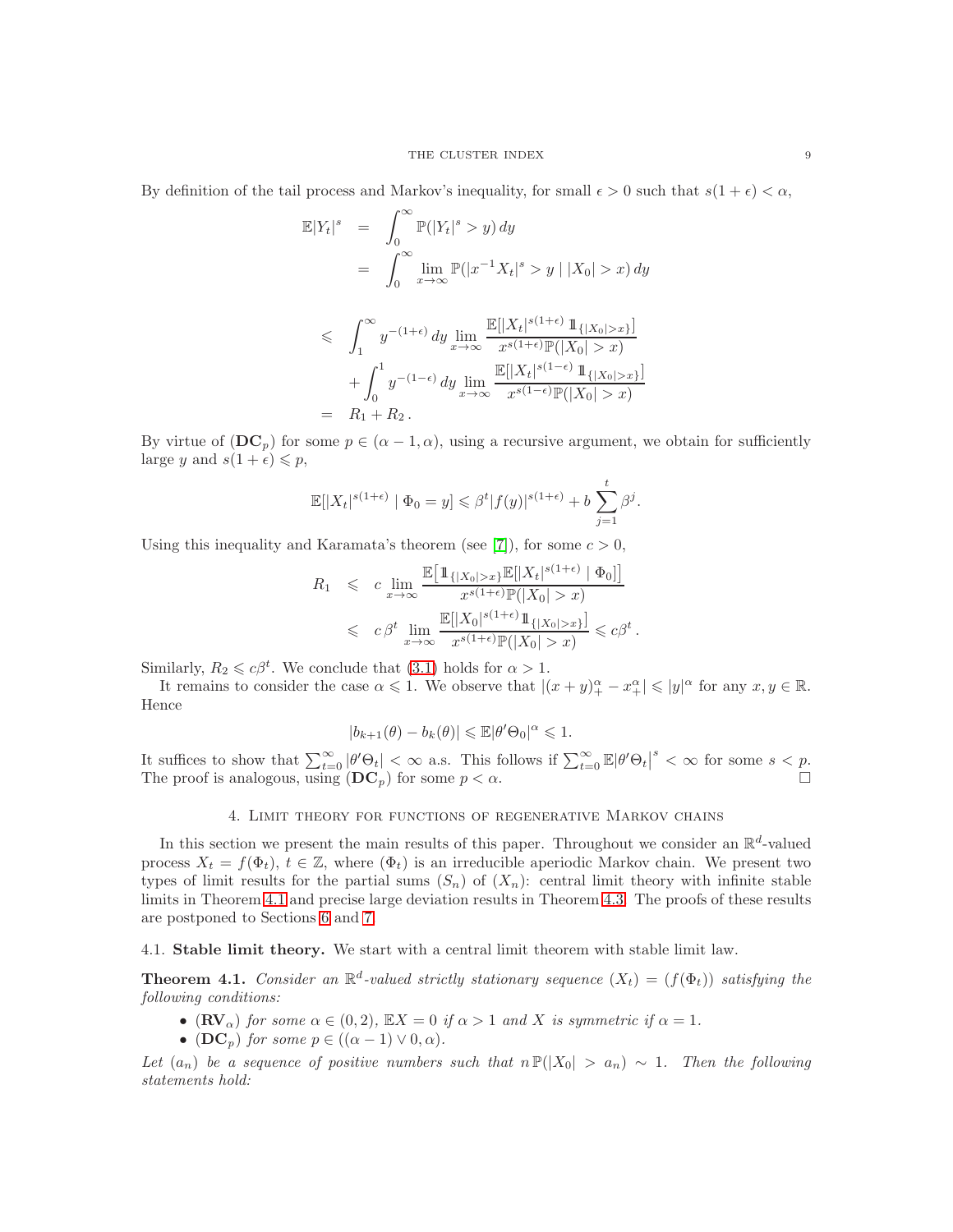(1) The central limit theorem  $a_n^{-1}S_n \stackrel{d}{\to} \xi_\alpha$  is satisfied for a centered  $\alpha$ -stable random vector  $\xi_{\alpha}$  with spectral measure  $\Gamma_{\alpha}$  on  $\mathbb{S}^{d-1}$  (see [\[50\]](#page-29-1), Section 2.3, for a definition) given by the *relation*

(4.1) 
$$
b(\theta) = C_{\alpha} \int_{\mathbb{S}^{d-1}} (\theta' s)_+^{\alpha} \Gamma_{\alpha}(ds), \quad \theta \in \mathbb{S}^{d-1},
$$

*where b is the cluster index of*  $(X_t)$  *introduced in Section* [3](#page-4-0) *and* 

(4.2) 
$$
C_{\alpha} = \frac{1-\alpha}{\Gamma(2-\alpha)\cos(\pi\alpha/2)}.
$$

*If*  $b \equiv 0$  *the limit*  $\xi_{\alpha} = 0$  *a.s.* 

(2) If  $b \neq 0$  the partial sums over full cycles  $(S(i))_{i=1,2,\dots}$  defined in [\(2.5\)](#page-3-0) are regularly varying *with index*  $\alpha$  *and spectral measure*  $\mathbb{P}_{\Theta}(\cdot)$  *on*  $\mathbb{S}^{d-1}$  *given by* 

(4.3) 
$$
d\mathbb{P}_{\Theta'}(ds) = \frac{b(s)}{\int_{\mathbb{S}^{d-1}} b(\theta) d\mathbb{P}_{\Theta}(\theta)} d\mathbb{P}_{\Theta}(ds).
$$

The proof of Theorem [4.1](#page-8-0) is given in Section [6.](#page-19-1) To a large extent, the results of Theorem [4.1](#page-8-0) can be extended to the case of non-irreducible Markov chains. A short discussion of this topic will be given at the end of Section [6.](#page-19-1)

A discussion of related stable limit results. Theorem [4.1](#page-8-0) complements the central limit theorem with Gaussian limits for  $\mathbb{R}^d$ -valued functions of a Markov chain; see Theorem [2.2](#page-4-1) above. For both results, conditions of type  $(DC_p)$  enter the proofs to show the existence of moments of  $S(1)$  under the existence of the corresponding moments for  $X_0$ .

The history of stable limit theory for non-linear multivariate time series is short in comparison with the finite variance case. Davis and Mikosch [\[17\]](#page-28-2) prove a central limit theorem with  $\alpha$ -stable limit for an  $\mathbb{R}^d$ -valued strictly stationary sequence  $(X_t)$ , satisfying a weak dependence condition. The result is a straightforward extension of the 1-dimensional result proved in Theorem 3.1 of Davis and Hsing [\[16\]](#page-28-0). We recall the forementioned results for the reason of comparison with Theorem [4.1.](#page-8-0)

<span id="page-9-1"></span>**Theorem 4.2.** Assume that the strictly stationary  $\mathbb{R}^d$ -valued sequence  $(X_t)$  satisfies  $(\mathbb{R}V_{\alpha})$  for *some*  $\alpha > 0$  *and the following point process convergence result holds:* 

$$
N_n = \sum_{t=1}^n \delta_{a_n^{-1}X_t} \xrightarrow{d} N = \sum_{i=1}^\infty \sum_{j=1}^\infty \delta_{P_iQ_{ij}},
$$

*where*  $(P_i)$  *are the points of a Poisson random measure on*  $(0, \infty)$  *with intensity*  $h(y) = \gamma \alpha y^{-\alpha-1}$ ,  $y > 0$ , and it is assumed that  $\gamma > 0$ ,<sup>[1](#page-9-0)</sup> the sequence  $(Q_{ij})_{j \geq 1}$ ,  $i = 1, 2, \ldots$ , is iid with values  $|Q_{ij}| \leq 1$ , *independent of*  $(P_i)$  *and such that*  $sup_{j\geq 1}|Q_{ij}| = 1$ *.* 

(1) *If*  $\alpha \in (0,1)$  *then* 

$$
a_n^{-1}S_n \xrightarrow{d} \xi_\alpha = \sum_{i=1}^{\infty} \sum_{j=1}^{\infty} P_i Q_{ij}
$$

*and* ξ<sup>α</sup> *has an* α*-stable distribution,*

<span id="page-9-0"></span><sup>&</sup>lt;sup>1</sup> Basrak and Segers [\[6\]](#page-28-6), Proposition 4.2, show that  $\gamma > 0$  is automatic if  $(X_t)$  satisfies their anti-clustering Condition 4.1 and a modification of the mixing  $\mathcal{A}(a_n)$  from [\[16\]](#page-28-0). Both conditions are very mild. The quantity  $\gamma$  is known as the *extremal index* of the sequence  $(X_t)$ ; see [\[35\]](#page-29-4).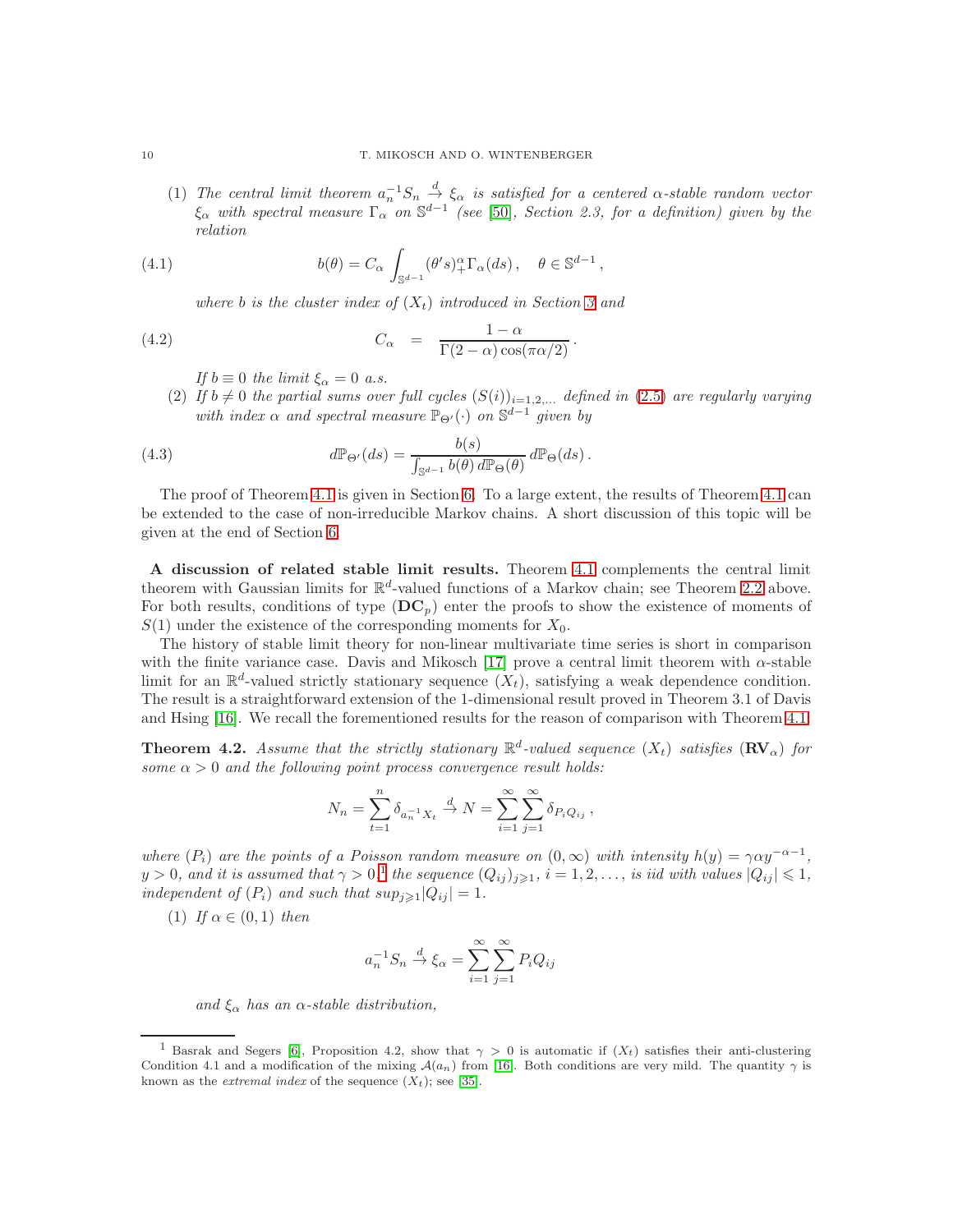(2) If 
$$
\alpha \in [1, 2)
$$
 and for any  $\delta > 0$ ,

(4.4) 
$$
\lim_{\varepsilon \downarrow 0} \limsup_{n \to \infty} \mathbb{P}(|S_n(0, \varepsilon] - \mathbb{E}S_n(0, \varepsilon]| > \delta) = 0,
$$

where  $S_n(0, \varepsilon] = a_n^{-1} \sum_{t=1}^n X_t 1\!\!1_{\{|X_t| \leq \varepsilon a_n\}},\$  then

<span id="page-10-2"></span>
$$
a_n^{-1}S_n - \mathbb{E}S_n(0,1] \stackrel{d}{\to} \xi_\alpha ,
$$

*where*  $\xi_{\alpha}$  *is the distributional limit as*  $\varepsilon \downarrow 0$  *of* 

$$
\Big(\sum_{i=1}^{\infty}\sum_{j=1}^{\infty}P_iQ_{ij}\mathbb{1}_{(\varepsilon,\infty)}(P_i|Q_{ij}|) - \int_{\varepsilon<|x|\leqslant 1}x\,\mu_X(dx)\Big)
$$

*which exists and has an*  $\alpha$ -stable distribution. (Recall that  $\mu_X$  is the limit measure in [\(2.2\)](#page-2-3).)

The latter result has been the basis for a variety of results for partial sums of strictly stationary processes with infinite variance stable limits; see [\[17,](#page-28-2) [37,](#page-29-18) [5,](#page-28-1) [52\]](#page-29-19). The main idea of the proof of Theorem [4.2](#page-9-1) is a continuous mapping argument acting on  $N_n \stackrel{d}{\to} N$ , showing that the sums of the points of  $N_n$  converge in distribution to the corresponding sum of the points of N. This method is rather elegant and can be applied to a large variety of strictly stationary regularly varying vector sequences  $(X_t)$ . The proofs use advanced point process techniques.

A characterization of the parameters of the distribution of the multivariate limit  $\xi_{\alpha}$  in Theorem [4.2](#page-9-1) can be given by extending Theorem 3.2 in [\[16\]](#page-28-0) to the multidimensional case: if

(4.5) 
$$
\mathbb{E}(\sum_{j\geqslant 1}|Q_{1j}|)^{\alpha} < \infty
$$

then the Lévy spectral measure  $\Gamma_{\alpha}$  of  $\xi_{\alpha}$  is described by

<span id="page-10-0"></span>
$$
\int_{\mathbb{S}^{d-1}} (\theta' s)_+^{\alpha} \Gamma_{\alpha}(ds) = \gamma \frac{\alpha}{2-\alpha} \mathbb{E}\Big[\Big(\sum_{t \geqslant 1} \theta' Q_{1t}\Big)_+^{\alpha}\Big], \quad \theta \in \mathbb{S}^{d-1}.
$$

This representation is particularly useful for  $\alpha < 1$ . Then [\(4.5\)](#page-10-0) is always satisfied. Adapting Theorem [4.2](#page-9-1) in terms of the tail process as in Basrak et al. [\[5\]](#page-28-1), an alternative characterization of the Lévy spectral measure  $\Gamma_{\alpha}$  is the following: if

(4.6) 
$$
\mathbb{E}(\sum_{t\geqslant 0}|\Theta_t|)^{\alpha} < \infty
$$

then

<span id="page-10-1"></span>
$$
\int_{\mathbb{S}^{d-1}} (\theta' s)_+^\alpha \Gamma_\alpha(ds) = C_\alpha^{-1} \mathbb{E}\Big[ \Big( \sum_{t\geqslant 0} \theta' \Theta_t \Big)_+^\alpha \mathbb{1}_{\{\Theta_i = 0, \, \forall i \leqslant -1\}} \Big]\,, \quad \theta \in \mathbb{S}^{d-1}
$$

Conditions [\(4.5\)](#page-10-0) and [\(4.6\)](#page-10-1) may fail for  $\alpha > 1$ , e.g. for a GARCH(1,1) model; see Section [5.4.](#page-16-0)

If we assume the conditions of Theorem [4.1,](#page-8-0) classical computation for  $\alpha \neq 1$  yields

$$
\mathbb{E}[\exp(iv'\xi_{\alpha})] = \exp(-\int_{\mathbb{S}^{d-1}} |v'\theta|^{\alpha} (1 - i\text{sign}(v'\theta) \tan(\pi \alpha/2)) \Gamma_{\alpha}(d\theta))
$$
  

$$
= \exp\left(\int_0^{\infty} \mathbb{E}\Big[\exp\Big(iu\sum_{t=1}^{\infty} v'\Theta_t\Big) - \exp\Big(iu\sum_{t=0}^{\infty} v'\Theta_t\Big)\Big] \alpha x^{-\alpha-1} dx\right).
$$

For  $\alpha \in (0,1)$ , this form of the limiting stable characteristic function was proved in Basrak and Segers [\[6\]](#page-28-6).

The additional condition [\(4.4\)](#page-10-2) is not easily checked for dependent sequences. It is implied for stationary  $\rho$ -mixing processes with rate function  $\rho(j)$  satisfying  $\sum_{j\geqslant 1} \rho(2^j) < \infty$ ; see [\[29\]](#page-29-3). It is

.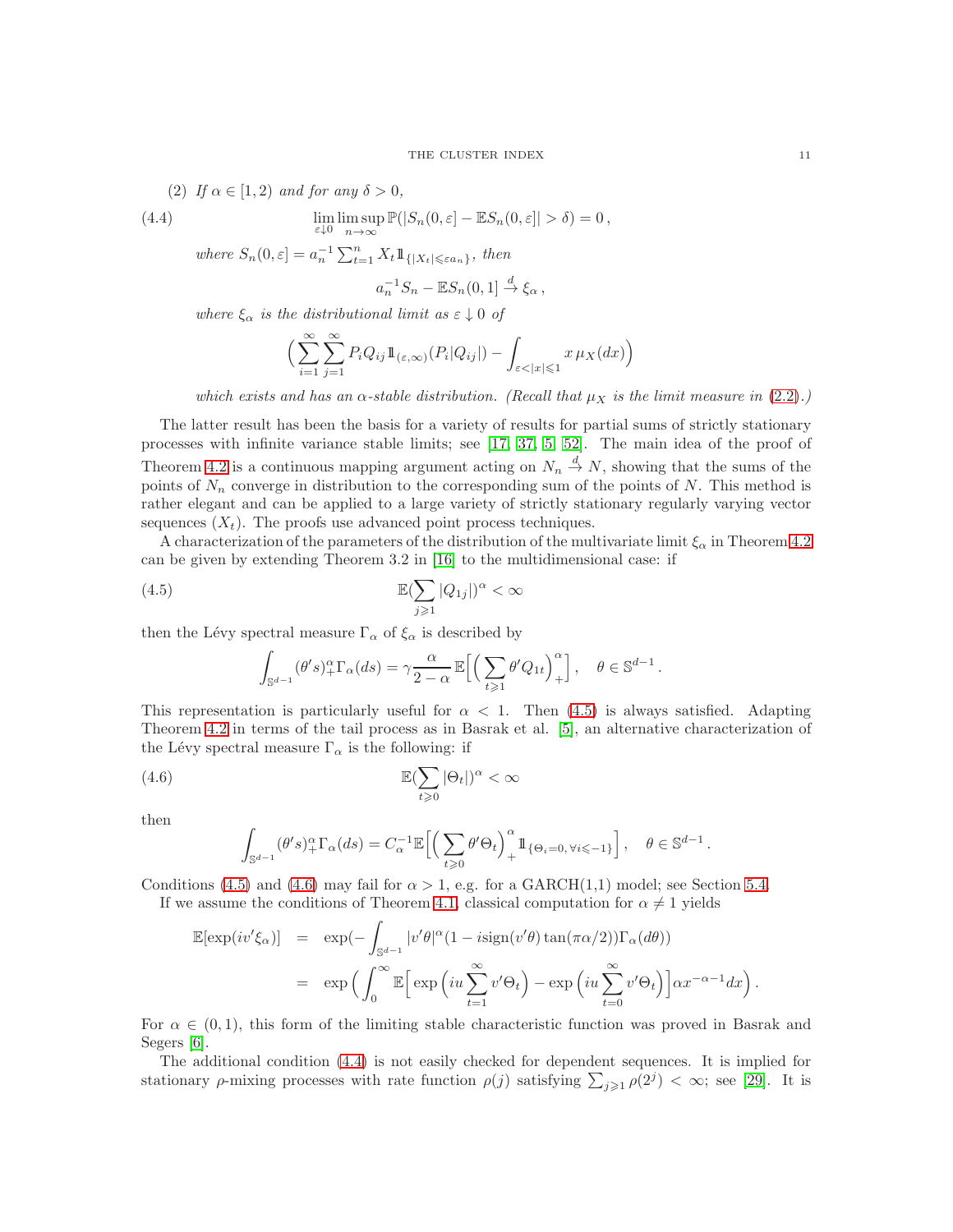also implied by  $(DC_p)$  for functions of an irreducible Markov chain; see [\[40\]](#page-29-9). For a (possibly nonirreducible) Markov chain  $(X_t)$ , condition  $(DC_p)$  is much weaker than this  $\rho$ -mixing condition which is equivalent to a spectral gap in  $L^2(\mathbb{P})$ ; see [\[36\]](#page-29-13).

In our paper, characteristic function based methods are employed which are close to those used in classical limit theory for iid sequences; see e.g. [\[44\]](#page-29-20). As in the iid case, Theorem [4.1](#page-8-0) yields an explicit form of the characteristic function of the limiting  $\alpha$ -stable random vector. The underlying extremal dependence structure of  $(X_t)$  shows via the cluster index  $b(\theta)$  which appears explicitly in the characteristic function. We refer the reader to the extensive discussion in [\[2\]](#page-28-3) on the comparison of the point process and the characteristic function approaches to stable limit theory. One drawback of our approach is that, in contrast to the point process approach, we do not have series representations of  $\xi_{\alpha}$  in terms of the sequence  $(\Theta_t)$ .

Recently, the special case of solutions to multivariate stochastic recurrence equations [\(5.3\)](#page-13-0) has attracted attention; see e.g. [\[15,](#page-28-7) [12\]](#page-28-8). In this case, one can exploit the underlying random iterative contractive structure to derive stable limits without additional restrictions. We mention that drift conditions such as  $(DC_p)$  are automatically satisfied for solutions of stochastic recurrence equations; see Section [5.](#page-12-0)

<span id="page-11-1"></span>4.2. Precise large deviations for functions of a Markov chain. In this section, we extend some of the results obtained in [\[40\]](#page-29-9) for general univariate regularly varying sequences.<sup>[2](#page-11-2)</sup> We again focus on  $\mathbb{R}^d$ -valued sequences  $(X_t) = (f(\Phi_t))$  for an underlying aperiodic irreducible Markov chain  $(\Phi_t)$ . The case  $\alpha \in (0, 2)$  turns out to be a consequence of Theorem [4.1;](#page-8-0) the proof is given in Section [7.1.](#page-24-1) The proof in the case  $\alpha > 2$  is more involved and requires different techniques; see Section [7.2.](#page-26-1)

<span id="page-11-0"></span>**Theorem 4.3.** *Consider an*  $\mathbb{R}^d$ -valued strictly stationary sequence  $(X_t) = (f(\Phi_t))$  *for an aperiodic irreducible Markov chain* ( $\Phi_t$ ). Assume that  $(X_t)$  satisfies the condition  $(\mathbf{RV}_\alpha)$  for some  $\alpha > 0$ . Let  $(\lambda_n)$  *be any sequence such that*  $\log(\lambda_n) = o(n)$  *and*  $\lambda_n/n^{1/\alpha+\varepsilon} \to \infty$  *if*  $\alpha \in (0, 2)$  *and*  $\lambda_n/n^{0.5+\varepsilon} \to \infty$ *if*  $\alpha > 2$  *for any*  $\varepsilon > 0$ *. Assume either* 

- (1)  $\alpha \in (0, 2)$  *and the conditions of Theorem [4.1](#page-8-0) are satisfied, or*
- <span id="page-11-3"></span>(2)  $\alpha > 2$ ,  $\alpha \notin \mathbb{N}$  *or*  $b(\theta) = b(-\theta)$ ,  $\theta \in \mathbb{S}^{d-1}$ , and  $(D\mathbf{C}_p)$  holds for every  $p < \alpha$ ,

*then the following large deviation principle holds:*

(4.1) 
$$
\frac{\mathbb{P}(\lambda_n^{-1}S_n \in \cdot)}{n \mathbb{P}(|X| > \lambda_n)} \xrightarrow{v} \nu_\alpha, \quad n \to \infty,
$$

where  $\nu_{\alpha}$  *is a Radon measure on the Borel*  $\sigma$ -field of  $\overline{\mathbb{R}}_0^d$  *uniquely determined by the relations* 

<span id="page-11-4"></span>(4.2) 
$$
\nu_{\alpha}(t\{x:\theta'x>1\})=t^{-\alpha}\nu_{\alpha}(\{x:\theta'x>1\})=t^{-\alpha}b(\theta), \quad \theta \in \mathbb{S}^{d-1}, t>0.
$$

**Remark 4.4.** The conditions  $\alpha \notin \mathbb{N}$  or  $b(\cdot) = b(-\cdot)$  are needed to apply inverse results for regular variation. For  $\alpha > 2$ , we show that the measure  $\nu_{\alpha}$  on the Borel  $\sigma$ -field of  $\overline{\mathbb{R}}_0^d$  $\int_{0}^{\infty}$  is uniquely determined by its values on sets of the form  $t\{x : \theta'x > 1\}, t > 0, \theta \in \mathbb{S}^{d-1}$ , provided the mentioned additional conditions are met. In general, such conditions cannot be avoided; [\[32,](#page-29-21) [26\]](#page-29-22) give counterexamples for integer values  $\alpha$ . In [\[3,](#page-28-9) [8,](#page-28-10) [33\]](#page-29-23) further conditions on the vector X are given which allow one to discover the measure  $\nu_{\alpha}$  from its knowledge on the sets  $t\{x : \theta'x > 1\}, t > 0, \theta \in \mathbb{S}^{d-1}$ .

Remark 4.5. The proof of Theorem [4.3](#page-11-0) shows that [\(4.1\)](#page-11-3) holds uniformly for certain intervals of normalizations and for half-spaces not containing the origin. To be precise, the following uniform

<span id="page-11-2"></span><sup>&</sup>lt;sup>2</sup> For comparison and since we will use it in the proofs, we quote the main result of  $[40]$  as Theorem [7.2.](#page-26-0)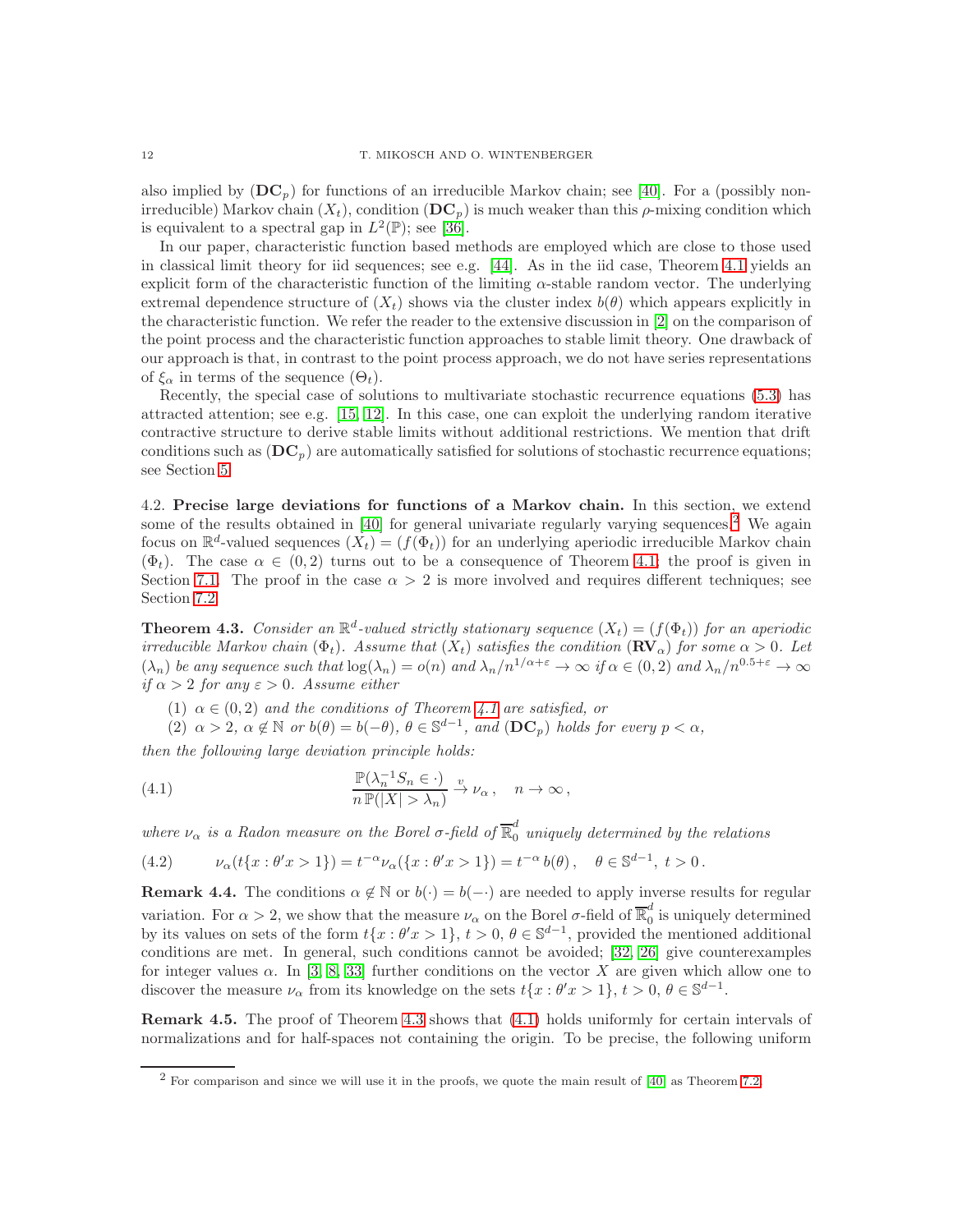relations hold

<span id="page-12-1"></span>(4.3) 
$$
\lim_{n \to \infty} \sup_{x \in \Lambda_n} \left| \frac{\mathbb{P}(\theta' S_n > x)}{n \mathbb{P}(|X| > x)} - b(\theta) \right| = 0, \quad \theta \in \mathbb{S}^{d-1},
$$

for regions  $\Lambda_n = (b_n, c_n)$ . Here  $(b_n)$  satisfies  $b_n = n^{0.5+\epsilon}$  in the case  $\alpha > 2$  and  $b_n = n^{1/\alpha + \epsilon}$  in the case  $\alpha \in (0, 2)$  for any  $\varepsilon > 0$ , and  $(c_n)$  is chosen such that  $c_n > b_n$  and  $\log c_n = o(n)$ . Moreover, for [\(4.3\)](#page-12-1) one does not need the additional conditions  $b(\cdot) = b(-\cdot)$  and  $\alpha \notin \mathbb{N}$ .

### 5. Examples

<span id="page-12-0"></span>Here we consider several examples of regularly varying stationary processes with index  $\alpha > 0$ , where the theory of the previous sections applies. In particular, we will determine the tail process  $(\Theta_t)$ , the cluster index b and verify the drift condition  $(D\mathbf{C}_p)$  for  $p < \alpha$ . All models considered fall in the class of functions acting on an aperiodic irreducible Markov chain.

5.1. Vector-autoregressive process. Consider the vector-autoregressive process of order 1 given by

(5.1) 
$$
X_t = A X_{t-1} + Z_t, \quad t \in \mathbb{Z},
$$

where A is a random  $d \times d$  matrix whose eigenvalues are less than 1 in absolute value, and A is independent of the iid  $\mathbb{R}^d$ -valued sequence  $(Z_t)$  which is regularly varying with index  $\alpha > 0$ . Then we also have  $\mathbb{E} \|A\|^s < 1$  for every  $s > 0$ . Here  $\|\cdot\|$  denotes the operator norm with respect to the Euclidean norm.

Then a stationary solution  $(X_t)$  to  $(5.1)$  exists and has representation

<span id="page-12-2"></span>
$$
X_t = A^t X_0 + \sum_{i=1}^t A^{t-i} Z_i \,, \quad t \geq 0 \,;
$$

see [\[11\]](#page-28-11), Chapter 11. Morever,  $X_0$  is regularly varying with index  $\alpha$ ; see [\[48\]](#page-29-24). In particular, denoting the limiting measure of the regularly varying vector  $Z_0$  by  $\mu_Z$ , it follows from [\[48\]](#page-29-24) that

(5.2) 
$$
\frac{\mathbb{P}(x^{-1}X_0 \in \cdot)}{\mathbb{P}(|Z_0| > x)} \stackrel{v}{\to} \sum_{i=0}^{\infty} \mathbb{E} \big[ \mu_Z(\{x \in \mathbb{R}^d : A^i x \in \cdot \}) \big].
$$

Since

<span id="page-12-3"></span>
$$
(X_1,...,X_h) = (A,...,A^h)X_0 + (Z_1,..., \sum_{t=1}^h A^{h-t}Z_t),
$$

and  $(Z_t)_{t\geq 1}$  is independent of  $X_0$ , regular variation of  $(X_1, \ldots, X_h)$  is a consequence of the fact that regular variation is kept under linear transformations. Let  $C$  be a continuity set relative to the limiting measure  $\mu_{h+1}$  of  $(X_0, \ldots, X_h)$  and  $I_d$  the identity matrix. Since  $X_0$  is independent of  $(Z_t)_{t\geqslant1},$ 

$$
\mathbb{P}(x^{-1}(X_0, ..., X_h) \in C \mid |X_0| > x) = \mathbb{P}(x^{-1}(I_d, A, ..., A^h) X_0 \in C \mid |X_0| > x)
$$
  
 
$$
+ \mathbb{P}(x^{-1}(0, Z_1, \sum_{i=1}^2 A^{2-i} Z_i, ..., \sum_{i=1}^h A^{h-i} Z_i \in C) + o(1)
$$
  
\n
$$
\rightarrow \mathbb{P}((I_d, A, ..., A^h) Y_0 \in C), \quad x \to \infty.
$$

Thus we may identify  $(\Theta_t)_{t=0,\dots,h}$  with  $(I_d, A, \dots, A^h) \Theta_0$ . In view of  $(5.2)$ ,

$$
\mathbb{P}(x^{-1}X_0/|X_0| \in \cdot |X_0| > x) \xrightarrow{w} \frac{\sum_{i=0}^{\infty} \mathbb{E}[\mu_Z(\{x \in \mathbb{R}^d : A^i x/|A^i x| \in \cdot, |A^i x| > 1\})]}{\sum_{i=0}^{\infty} \mathbb{E}[\mu_Z(\{x \in \mathbb{R}^d : |A^i x| > 1\})]} = \mathbb{P}(\Theta_0 \in \cdot).
$$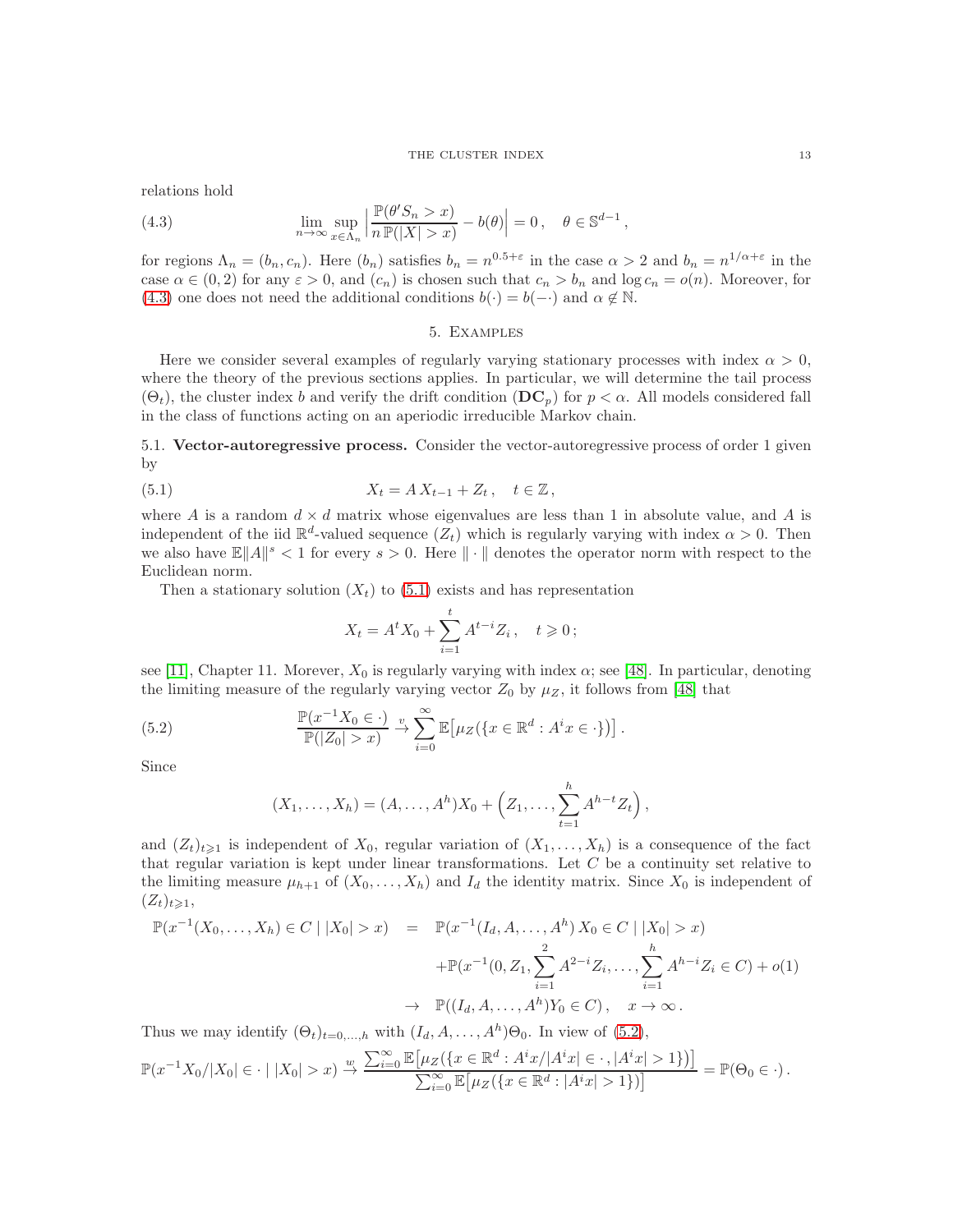Writing  $(I_d - A)^{-1} = \sum_{t=0}^{\infty} A^t$  (this series converges since the largest eigenvalue of A is smaller than 1), we conclude that

$$
b(\theta) = \mathbb{E}\Big[\big(\theta'(I_d - A)^{-1}\Theta_0\big)_{+}^{\alpha} - \big(\theta' A(I_d - A)^{-1}\Theta_0\big)_{+}^{\alpha}\Big], \quad \theta \in \mathbb{S}^{d-1}.
$$

Next we show  $(DC_p)$  for  $p < \alpha$ . First assume  $p > 1$ . A Taylor series expansion yields

$$
\mathbb{E}(|Ax + Z_1|^p - |Ax|^p) \leq p\mathbb{E}[|Z_1| |Ax + \xi Z_1|^{p-1}]
$$
  

$$
\leq c \left(\mathbb{E}|Ax|^{p-1} + 1\right) \leq c(|x|^{p-1} + 1)
$$

for some random variable  $\xi \in (0,1)$  a.s. Then for some  $\beta \in (\mathbb{E}||A||^p, 1)$  and sufficiently large  $|x|$ ,

$$
\mathbb{E}|Ax + Z_1|^p \leq \mathbb{E}|Ax|^p + c(1+|x|^{p-1}) \leq \mathbb{E}||A||^p|x|^p(1+c|x|^{-1}) + c \leq \beta|x|^p + c,
$$

and  $(DC_p)$  is satisfied. If  $p \leq 1$  a simpler argument applies with  $\beta = \mathbb{E}||A||$ :

<span id="page-13-0"></span>
$$
\mathbb{E}(|Ax + Z_1|^p \leq \mathbb{E}|Ax|^p + \mathbb{E}|Z_1|^p \leq \beta |x|^p + c.
$$

If the Markov chain  $(X_t)$  is also aperiodic and irreducible the results in Section [4](#page-8-1) are directly applicable with  $f(x) = x$ .

<span id="page-13-3"></span>5.2. Random affine mapping. Following Kesten [\[32\]](#page-29-21), we consider the stochastic recurrence equation

(5.3) 
$$
X_t = A_t X_{t-1} + B_t, \quad t \in \mathbb{Z},
$$

where  $((A_t, B_t))_{t \in \mathbb{Z}}$  is an iid sequence,  $A_t$  are random  $d \times d$ -matrices and  $B_t$  are  $\mathbb{R}^d$ -valued random vectors. We also assume  $\mathbb{E} \log^+ \|A\| < \infty$ , where  $\|\cdot\|$  denotes the operator norm with respect to the Euclidean norm,  $\mathbb{E} \log^+ |B| < \infty$ , and that the Lyapunov exponent of the stochastic recurrence equation [\(5.3\)](#page-13-0) is negative. These conditions ensure that an a.s. unique stationary causal solution  $(X_t)$  to [\(5.3\)](#page-13-0) exists; see [\[9\]](#page-28-12). Under additional regularity conditions which ensure that the distribution of A is sufficiently spread out, the equation

<span id="page-13-2"></span>(5.4) 
$$
\varrho(\kappa) = \lim_{n \to \infty} n^{-1} \log \mathbb{E} \|A_1 \cdots A_n\|^{\kappa} = 0, \quad \kappa > 0,
$$

has a unique positive solution  $\alpha$  and  $\theta' X$ ,  $\theta \in \mathbb{S}^{d-1}$ , is regularly varying with index  $\alpha$ . Under stronger conditions on A,  $\alpha$  can be calculated as the solution to  $E||A||^{\kappa} = 1$ ,  $\kappa > 0$ ; see [\[20,](#page-28-13) [13\]](#page-28-14) for recent results. Kesten [\[32\]](#page-29-21) had already given conditions which ensured that at least one of the linear combinations  $\theta' X, \theta \in \mathbb{S}^{d-1}$ , is regularly varying with index  $\alpha$ . In general, one cannot conclude from regular variation of  $\theta' X$ ,  $\theta \in \mathbb{S}^{d-1}$ , that X is regularly varying; see [\[32,](#page-29-21) [26\]](#page-29-22) for some counterexamples.[3](#page-13-1) In [\[3,](#page-28-9) [8,](#page-28-10) [33\]](#page-29-23) conditions are given which ensure that the regular variation of a vector can be recovered from the regular variation of its linear projections. One of these conditions is that  $\alpha \notin \mathbb{N}$ ; see [\[3\]](#page-28-9) for details. In what follows, we will assume that  $X_t$  is regularly varying with index  $\alpha > 0$  and that the stronger moment conditions  $\mathbb{E} ||A||^{2(\alpha+\epsilon)} < \infty$  and  $\mathbb{E} |B|^{2(\alpha+\epsilon)} < \infty$  hold for some  $\epsilon > 0$ . If  $A_t$  and  $B_t$  are independent the milder moment conditions  $\mathbb{E}||A||^{\alpha+\epsilon} < \infty$  and  $\mathbb{E}|B|^{\alpha+\epsilon} < \infty$  for some  $\epsilon > 0$  suffice.

Calculation yields

(5.5)  $X_t = \Pi_t X_0 + R_t$ , where  $\Pi_t = A_t \cdots A_1$ ,  $t \geq 1$ ,

where  $\mathbb{E}|R_t|^{\alpha+\epsilon} < \infty$  and hence

<span id="page-13-4"></span>
$$
\mathbb{P}(x^{-1}(X_0,\ldots,X_t)\in\cdot\mid |X_0|>x)\quad\stackrel{w}{\to}\quad\mathbb{P}(|Y_0|\,(I_d,\Pi_1,\ldots,\Pi_t)\Theta_0\in\cdot).
$$

where  $\mathbb{P}(X_0/|X_0| \in \cdot | |X_0| > x) \stackrel{w}{\to} \mathbb{P}(\Theta_0 \in \cdot)$  and  $\Theta_0$  is independent of  $(A_t)_{t \geq 1}$ . Therefore  $(\Theta_i)_{i=0,\dots,t} = (I_d, \Pi_1, \dots, \Pi_t) \Theta_0$ . Writing  $\Pi_0 = I_d$ , the identity matrix in  $\mathbb{R}^d$ , and  $(Z_t)$  for the

<span id="page-13-1"></span><sup>&</sup>lt;sup>3</sup>However, it might be possible to prove regular variation of  $X_t$  by using the structure of [\(5.3\)](#page-13-0).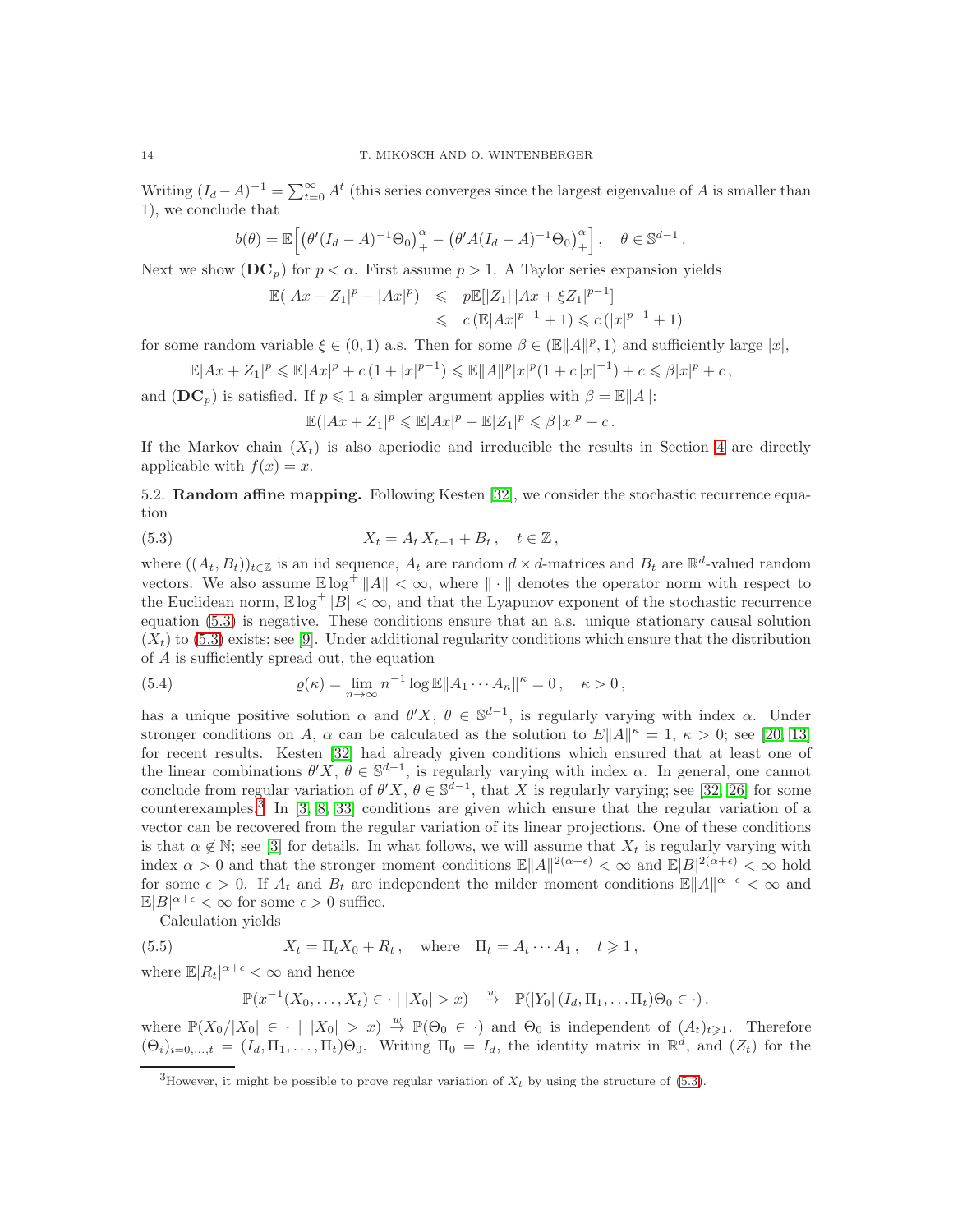solution of the stochastic recurrence equation [\(5.3\)](#page-13-0) in the special case  $B = I_d$ , we obtain from Theorem [3.2,](#page-6-0)

<span id="page-14-0"></span>(5.6)  

$$
b(\theta) = \mathbb{E}\Big[\Big(\theta' \sum_{t \geq 0} \Pi_t \Theta_0\Big)_{+}^{\alpha} - \Big(\theta' \sum_{t \geq 1} \Pi_t \Theta_0\Big)_{+}^{\alpha}\Big]
$$

$$
= \mathbb{E}\Big[\Big(\theta'(Z_1 + I_d)\Theta_0\Big)_{+}^{\alpha} - \Big(\theta'Z_1\Theta_0\Big)_{+}^{\alpha}\Big], \quad \theta \in \mathbb{S}^{d-1},
$$

provided we can show  $(D\mathbf{C}_p)$  for the Markov chain  $(\Phi_t) = (X_t)$ . The formula [\(5.6\)](#page-14-0) is in agreement with the calculations for  $d = 1$  in [\[2\]](#page-28-3).

Since [\(5.4\)](#page-13-2) is satisfied we can use Lemma [2.1](#page-3-1) for proving  $(D\mathbf{C}_p)$ . Assuming irreducibility and aperiodicity of the Markov chain  $(X_t)$  and exploiting the definition of  $\alpha$  as solution to [\(5.4\)](#page-13-2), one can choose  $m \geq 1$  sufficiently large such that  $\mathbb{E} \|A_1 \cdots A_m\|^p < 1$  for any  $p < \alpha$ . Indeed, assume on the contrary that  $\varrho(p) \geq 0$  for some  $p < \alpha$ . This contradicts the convexity of  $\varrho$  which has roots at 0 and α. Then the m-skeleton of the chain satisfies the drift condition,  $(DC_{p,m})$  follows and Lemma [2.1](#page-3-1) yields  $(DC_p)$ . Thus we conclude that the results of Section [4](#page-8-1) are directly applicable to the Markov chain  $(X_t)$  with  $f(x) = x$  if it is also aperiodic and irreducible.

5.3. Sample autocovariance function of one-dimensional random affine mapping. Consider the solution  $(X_t)$  to the stochastic recurrence equation [\(5.3\)](#page-13-0) in the case  $d = 1$ , under irreducibility and aperiodicity. We assume the conditions and use the notation of Section [5.2.](#page-13-3) In addition, we write

$$
\Pi_{s,t} = \begin{cases} A_s \cdots A_t & s \leq t, \\ 1 & \text{otherwise.} \end{cases}
$$

In particular, we assume that  $(X_t)$  is regularly varying with index  $\alpha > 0$  satisfying  $\mathbb{E}|A|^{\alpha} = 1$ ,  $\mathbb{E}|A|^{\alpha+\varepsilon} < \infty$  and  $\mathbb{E}|B|^{\alpha+\varepsilon} < \infty$  for some  $\varepsilon > 0$ . For  $h \geq 0$ , consider the process  $\Phi_t =$  $(X_t, X_{t-1}, \ldots, X_{t-h})'$ ,  $t \in \mathbb{Z}$ , of lagged vectors. They constitute an  $\mathbb{R}^{h+1}$ -valued stationary, aperiodic and irreducible Markov chain. Similar arguments as in Section [5.2](#page-13-3) show that the chain is regularly varying with index  $\alpha > 0$ . We consider the following function acting on the Markov chain  $(\Phi_t)$ :

$$
\mathbf{X}_t = f(\Phi_t) = (X_t \Phi_t, X_t, \Phi_t), \quad t \in \mathbb{Z}.
$$

By convention, we will assume that all vectors are understood as column vectors. The sequence  $(\Phi_t)$  satisfies the recursion

$$
\Phi_t = \begin{pmatrix} A_t & 0 & \cdots & 0 & 0 \\ 1 & 0 & \cdots & 0 & 0 \\ 0 & 1 & \cdots & 0 & 0 \\ \vdots & \vdots & \ddots & \vdots & \vdots \\ 0 & 0 & \cdots & 1 & 0 \end{pmatrix} \Phi_{t-1} + \begin{pmatrix} B_t \\ 0 \\ 0 \\ \vdots \\ 0 \end{pmatrix} = \mathbf{A}_t \Phi_{t-1} + \mathbf{B}_t, \quad t \in \mathbb{Z}.
$$

We will show that  $(\mathbf{X}_t)$  satisfies  $(\mathbf{RV}_{\alpha/2})$  and  $(\mathbf{DC}_{p,m})$  for m sufficiently large,  $V(x) = |x|^p$  and  $p < \alpha/2$ . The condition  $\mathbb{E}(V(f(\Phi_1)) | \Phi_0 = y) \leq c_1 V(f(y)) + c_2$  for some positive  $c_1, c_2$  follows immediately from the stochastic recurrence equation

$$
\mathbf{X}_t = \begin{pmatrix} A_t \mathbf{A}_t & A_t \mathbf{B}_t & B_t \mathbf{A}_t \\ 0_{1,h+1} & A_t & 0_{1,h+1} \\ 0_{h+1,h+1} & 0_{h+1,1} & \mathbf{A}_t \end{pmatrix} \mathbf{X}_{t-1} + \begin{pmatrix} B_t \mathbf{B}_t \\ B_t \\ \mathbf{B}_t \end{pmatrix} = \mathbf{C}_t \mathbf{X}_{t-1} + \mathbf{D}_t \,, \quad t \in \mathbb{Z} \,.
$$

Condition  $\mathbb{E}|\mathbf{D}|^{(\alpha+\varepsilon)/2} < \infty$  follows by the assumptions. From basic algebra, for  $m \geq h$  the matrix products  $\prod_{t=1}^m A_t \mathbf{A}_t = \prod_t \prod_{t=1}^m \mathbf{A}_t$  can be written as  $\prod_{m,h} \mathbf{M}_h$ , where the  $(h+1) \times (h+1)$  matrix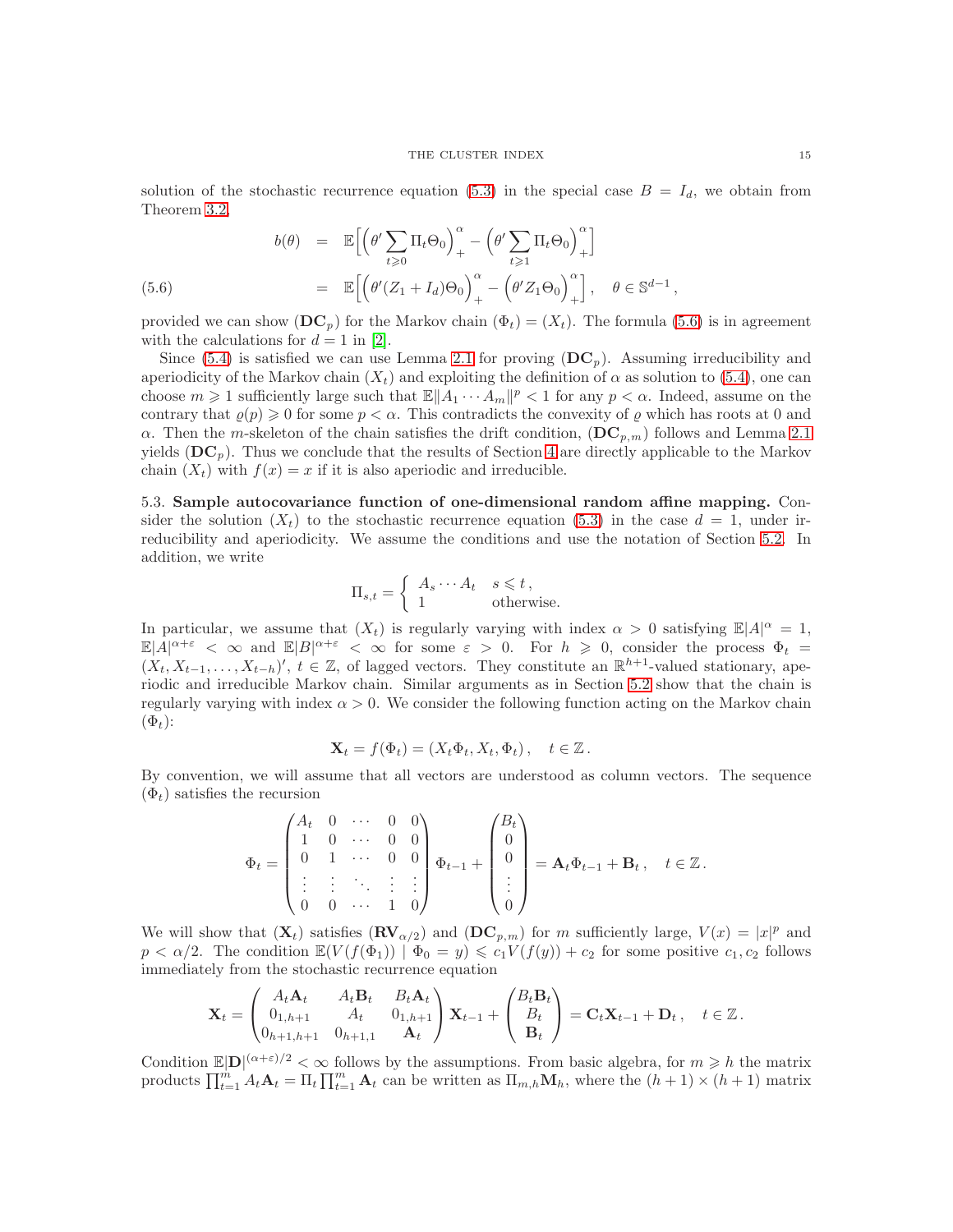$\mathbf{M}_h$  has zero entries but the first column given by  $(\Pi_{1,h-1}, \Pi_{2,h-1}, \ldots, 1)$ . Products of triangular matrices remain triangular and their diagonal is the product of the diagonals. Thus we obtain

$$
\mathbf{C}_m \cdots \mathbf{C}_1 = \begin{pmatrix} \Pi_{m,h}^2 I_h & 0_{1,h+1} & 0_{h+1,h+1} \\ 0_{1,h+1} & \Pi_{m,h} & 0_{1,h+1} \\ 0_{h+1,h+1} & 0_{h+1,1} & \Pi_{m,h} I_h \end{pmatrix} \widetilde{\mathbf{C}}_h = \widetilde{\mathbf{D}}_m \widetilde{\mathbf{C}}_h,
$$

where  $\widetilde{\mathbf{C}}_h$  is an upper triangular block matrix depending only on  $(A_t)_{1\leqslant t\leqslant h-1}$ . The matrices  $\widetilde{\mathbf{D}}_m$ and  $\tilde{\mathbf{C}}_h$  are independent and for some  $c > 0$  we have

$$
\mathbb{E} \|\widetilde{\mathbf{D}}_m \widetilde{\mathbf{C}}_h\|^p \leq \mathbb{E} \|\widetilde{\mathbf{D}}_m\|^p \mathbb{E} \|\widetilde{\mathbf{C}}_h\|^p
$$
  

$$
\leqslant c \mathbb{E} [|A_m|^{2p} \cdots |A_h|^{2p} + |A_m|^p \cdots |A_h|^p] \mathbb{E} \|\widetilde{\mathbf{C}}_h\|^p.
$$

Since  $p < \alpha/2$ ,  $\mathbb{E}(|A_0|^{2p})^m \to 0$  and  $\mathbb{E}(|A_0|^p)^m \to 0$  as  $m \to \infty$ . Thus, for m sufficiently large,  $\mathbb{E} \|\widetilde{\mathbf{D}}_m \widetilde{\mathbf{C}}_h\|^p \leqslant c \left( \mathbb{E}(|A_0|^2)^m + \mathbb{E}(|A_0|^p)^m \right) < 1$ , i.e. condition  $(\mathbf{DC}_{p,m})$  holds, and Lemma [2.1](#page-3-1) applies provided we can also show  $(\mathbf{RV}_{\alpha/2})$  for  $(\mathbf{X}_t)$ . This is our next goal. Since  $X_t$  and  $\Phi_t$  are regularly varying with index  $\alpha$  we deal with a degenerate case where the limiting measure of regular variation of  $X_t$  is concentrated at zero for the last  $h + 2$  components. Then, in view of the definition of the cluster index, b is the same for  $(X_t\Phi_t)$  and  $(X_t)$ . Therefore we will calculate b for  $(X_t\Phi_t)$ . Abusing notation, we will also use the same notation for the tail process. As in Section [5.2](#page-13-3) we obtain by iteration of the stochastic recurrence equation  $X_t = A_t X_{t-1} + B_t$ ,

<span id="page-15-0"></span>
$$
X_t \Phi_t = \Pi_{t-h+1,t} (\Pi_{t-h+1,t}, \Pi_{t-h+1,t-1}, \dots, 1)' X_{t-h}^2 + \mathbf{R}_t^{(1)}
$$
  
\n
$$
= \Pi_{1-h,t-h}^2 \Pi_{t-h+1,t} (\Pi_{t-h+1,t}, \Pi_{t-h+1,t-1}, \dots, 1)' X_{-h}^2 + \mathbf{R}_t^{(2)},
$$
  
\n(5.7) 
$$
= \Pi_{1-h,t} (\Pi_{1-h,t}, \Pi_{1-h,t-1}, \dots, \Pi_{1-h,t-h})' X_{-h}^2 + \mathbf{R}_t^{(2)},
$$

where  $\mathbb{E}|\mathbf{R}_t^{(i)}|^{(\alpha+\varepsilon)/2} < \infty$ ,  $i = 1, 2$ . Then for  $t \geq 0$ ,

$$
(X_0\Phi_0,\ldots,X_t\Phi_t)
$$
\n
$$
= \begin{pmatrix}\n\Pi_{1-h,0}^2 & \Pi_{1-h,1}^2 & \cdots & \Pi_{1-h,t}^2 \\
\Pi_{1-h,0}\Pi_{1-h,-1} & \Pi_{1-h,1}\Pi_{1-h,0} & \cdots & \Pi_{1-h,t}\Pi_{1-h,t-1} \\
\vdots & \vdots & \ddots & \vdots \\
\Pi_{1-h,0} & \Pi_{1-h,1}A_{1-h} & \cdots & \Pi_{1-h,t}\Pi_{1-h,t-h}\n\end{pmatrix} X_{-h}^2 + \mathbf{Q}_t, \quad t \in \mathbb{Z}.
$$

and  $\mathbb{E}|\mathbf{Q}_t|^{(\alpha+\varepsilon)/2} < \infty$ . In the remainder of this section we assume that  $P(A=0) = 0$ ; the general case can be treated as well but leads to tedious case studies. An application of Corollary 3.2 in Basrak and Segers  $[6]$  yields that for continuity sets  $M$ ,

$$
\mathbb{P}(x^{-1}(X_0\Phi_0,\ldots,X_t\Phi_t)\in M\mid |X_0\Phi_0|>x)\to P(|Y_0|\mathbf{E}_t\in M),
$$

where

$$
\mathbf{E}_{t} \stackrel{d}{=} \frac{1}{|\Pi_{h}|\sqrt{\Pi_{h}^{2} + \Pi_{h-1}^{2} + \dots + 1}} \begin{pmatrix} \Pi_{h}\Pi_{h} & \Pi_{h+1}\Pi_{h+1} & \cdots & \Pi_{t+h}\Pi_{t+h} \\ \Pi_{h}\Pi_{h-1} & \Pi_{h+1}\Pi_{h} & \cdots & \Pi_{t+h}\Pi_{t+h-1} \\ \vdots & \vdots & \ddots & \vdots \\ \Pi_{h} & \Pi_{h+1}\Pi_{1} & \cdots & \Pi_{t+h}\Pi_{t} \end{pmatrix}
$$

and  $\mathbf{E}_t$  is independent of  $|Y_0|$ . The right-hand side can be identified with  $(\Theta_0, \ldots, \Theta_t)$ .

An application of Theorem [4.1](#page-8-0) now yields a stable limit result for the sample autocovariance function of  $(X_t)$ : Assume that  $(a_n)$  satisfies  $n \mathbb{P}(|X_0\Phi_0| > a_n) \sim 1$ . In view of [\(5.7\)](#page-15-0) and Breiman's result (see [\[10\]](#page-28-15)) we also have

$$
n\mathbb{P}(|X_0\Phi_0|>a_n)\sim n\mathbb{P}(X^2>a_n)\mathbb{E}\left[\left(|\Pi_h|\sqrt{1+\Pi_1^2+\cdots+\Pi_h^2}\right)^{\alpha/2}\right].
$$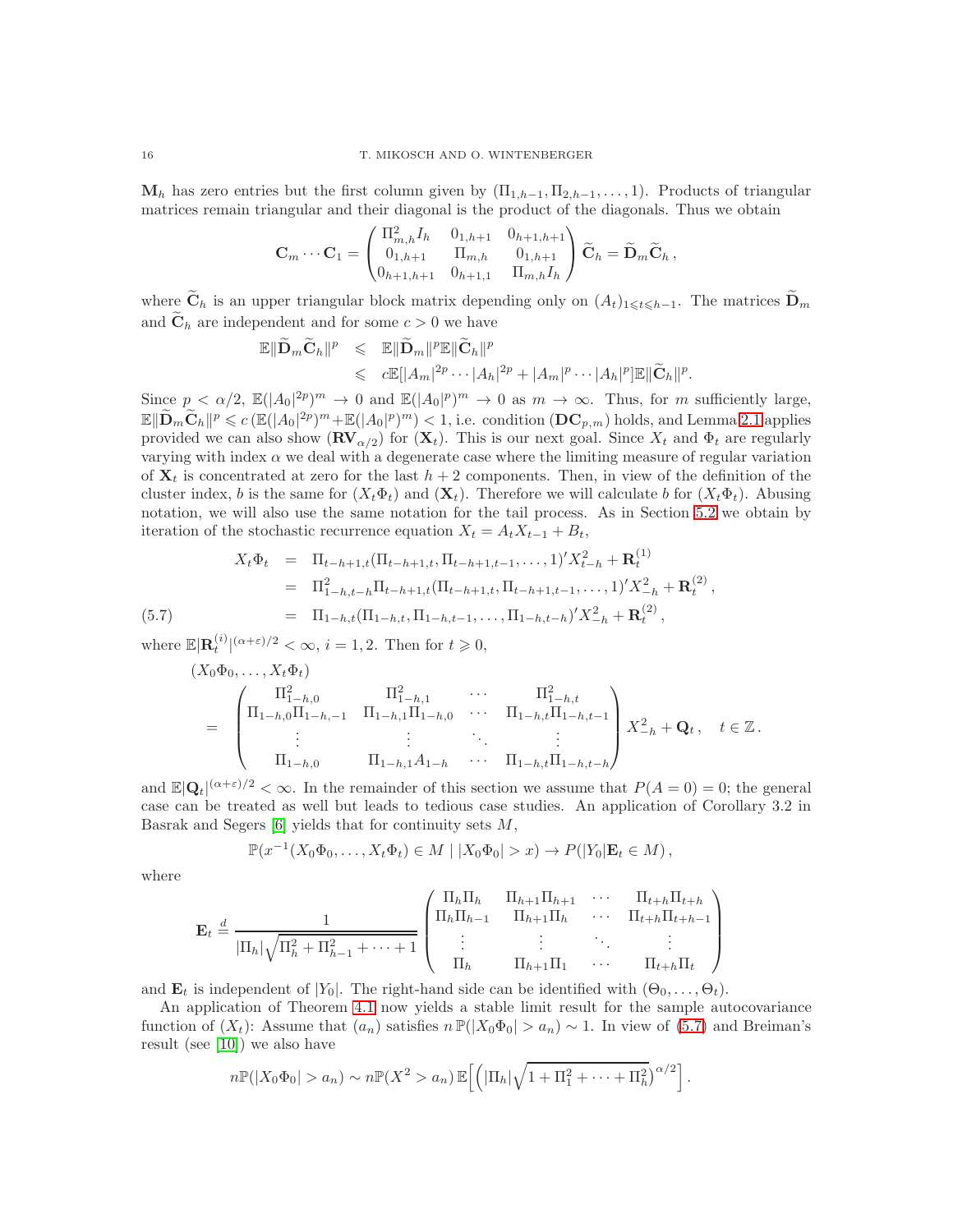In view of Kesten's result [\[32\]](#page-29-21),  $\mathbb{P}(|X| > x)$ ) ~  $c_0 x^{-\alpha}$ . Therefore we can choose

$$
a_n = n^{2/\alpha} \left( c_0 \mathbb{E} \left[ \left( |\Pi_h| \sqrt{1 + \Pi_1^2 + \dots + \Pi_h^2} \right)^{\alpha/2} \right] \right)^{2/\alpha}.
$$

Then we have for  $m \geqslant 0$ ,  $\alpha \in (2, 4)$ ,

$$
\left(a_n^{-1}\sum_{t=1}^{n-h}\left(X_tX_{t+h}-\mathbb{E}(X_0X_h)\right)\right)_{h=0,\ldots,m}\xrightarrow{d}\xi_{\alpha/2},
$$

and for  $\alpha \in (0, 2)$ ,

$$
\left(a_n^{-1} \sum_{t=1}^{n-h} X_t X_{t+h}\right)_{h=0,...,m} \xrightarrow{d} \xi_{\alpha/2},
$$

where  $\xi_{\alpha/2}$  is an  $\alpha/2$ -stable  $\mathbb{R}^{h+1}$ -valued random vector whose characteristic function is given in Theorem [4.1](#page-8-0) and  $(\Theta_t)_{t\geqslant0}$  is described above. This result was proved in Basrak et al. [\[4\]](#page-28-16), Theorem 2.13. In the case  $\alpha \in (2, 4)$  the additional condition (2.20) was needed; the latter condition is hardly verifiable and could be overcome in the present paper by showing condition  $(DC_p)$ . Moreover, as in [\[4\]](#page-28-16) a straightforward application of the continuous mapping theorem yields a corresponding limit result for the sample autocorrelation function; we omit details. The limit laws in Theorem 2.13 of [\[4\]](#page-28-16) are expressed in terms of the points of the limiting point processes in Theorem [4.2](#page-9-1) above, while our limits are expressed in terms of the cluster index b. Neither of the representations of the  $\alpha$ -stable limits are easy due to the complicated dependence structure.

<span id="page-16-0"></span>5.4. Sample mean of a GARCH(1, 1) process and its volatility, sample covariance function of a GARCH(1, 1) process. We consider a GARCH(1, 1) process  $X_t = \sigma_t Z_t$ , where  $(Z_t)$  is an iid sequence of mean zero unit variance random variables and  $(\sigma_t)$  is a sequence of non-negative random variables such that  $\sigma_t^2 = \alpha_0 + \sigma_{t-1}^2(\alpha_1 Z_{t-1}^2 + \beta_1)$ . Here  $\alpha_0, \alpha_1, \beta_1$  are positive constants. The latter equation is of Kesten type [\(5.3\)](#page-13-0) with  $A_t = \alpha_1 Z_{t-1}^2 + \beta_1$  and  $B_t = \alpha_0$ . We assume that the conditions of Section [5.2](#page-13-3) are satisfied, in particular,

$$
\mathbb{P}(\sigma > x) \sim c_0 x^{-\alpha} , \quad x \to \infty ,
$$

for some constant  $c_0 > 0$  and tail index  $\alpha > 0$ , satisfying  $\mathbb{E}(\alpha_1 Z_0^2 + \beta_1)^{\alpha/2} = 1$ . We also assume that  $\mathbb{E}|Z|^{\alpha+\epsilon} < \infty$  for some  $\epsilon > 0$ . Rewriting [\(5.5\)](#page-13-4), we have

$$
(\sigma_0^2,\ldots,\sigma_t^2)=\sigma_0^2(1,\Pi_1,\ldots,\Pi_t)+\mathbf{R}_t\,,
$$

where  $\mathbb{E}|\mathbf{R}_t|^{(\alpha+\epsilon)/2} < \infty$  and also  $\mathbb{E}|\Pi_i|^{(\alpha+\epsilon)/2} < \infty$  for  $i \geq 1$ . An application of Breiman's multivariate result (see Basrak et al. [\[3\]](#page-28-9)) shows that for any continuity set M as  $x \to \infty$ ,

$$
\frac{\mathbb{P}(x^{-1}(\sigma_0,\ldots,\sigma_t)\in M)}{\mathbb{P}(\sigma>x)} \sim \frac{\mathbb{P}(x^{-1}\sigma_0(1,\Pi_1^{0.5},\ldots,\Pi_t^{0.5})\in M)}{\mathbb{P}(\sigma>x)} \rightarrow \int_0^\infty \alpha y^{-\alpha-1} P(y(1,\Pi_1^{0.5},\ldots,\Pi_t^{0.5})\in M) dy.
$$

This shows that regular variation of  $(\sigma_t)$  with index  $\alpha$  follows from the regular variation of  $\sigma$ . This property is inherited by the sequence  $(X_t)$ . We observe that as  $x \to \infty$ ,

$$
\frac{\mathbb{P}(|(X_0,\ldots,X_t)-\sigma_0(Z_0,\Pi_1^{0.5}Z_1,\ldots,\Pi_t^{0.5}Z_t)|>x)}{\mathbb{P}(\sigma>x)} \leq \frac{\mathbb{P}(|Z_1|R_1^{0.5}+\cdots+|Z_t|R_t^{0.5}>x)}{\mathbb{P}(\sigma>x)}=o(1).
$$

In the last step we used the independence of  $Z_i$  and  $R_i$  as well as the moment condition on Z. Condition  $(\mathbf{R}\mathbf{V}_{\alpha})$  for  $(X_t)$  now follows. This property was proved in Mikosch and Stărică [\[37\]](#page-29-18) under the additional condition that Z be symmetric. The above calculation shows that this assumption can be avoided.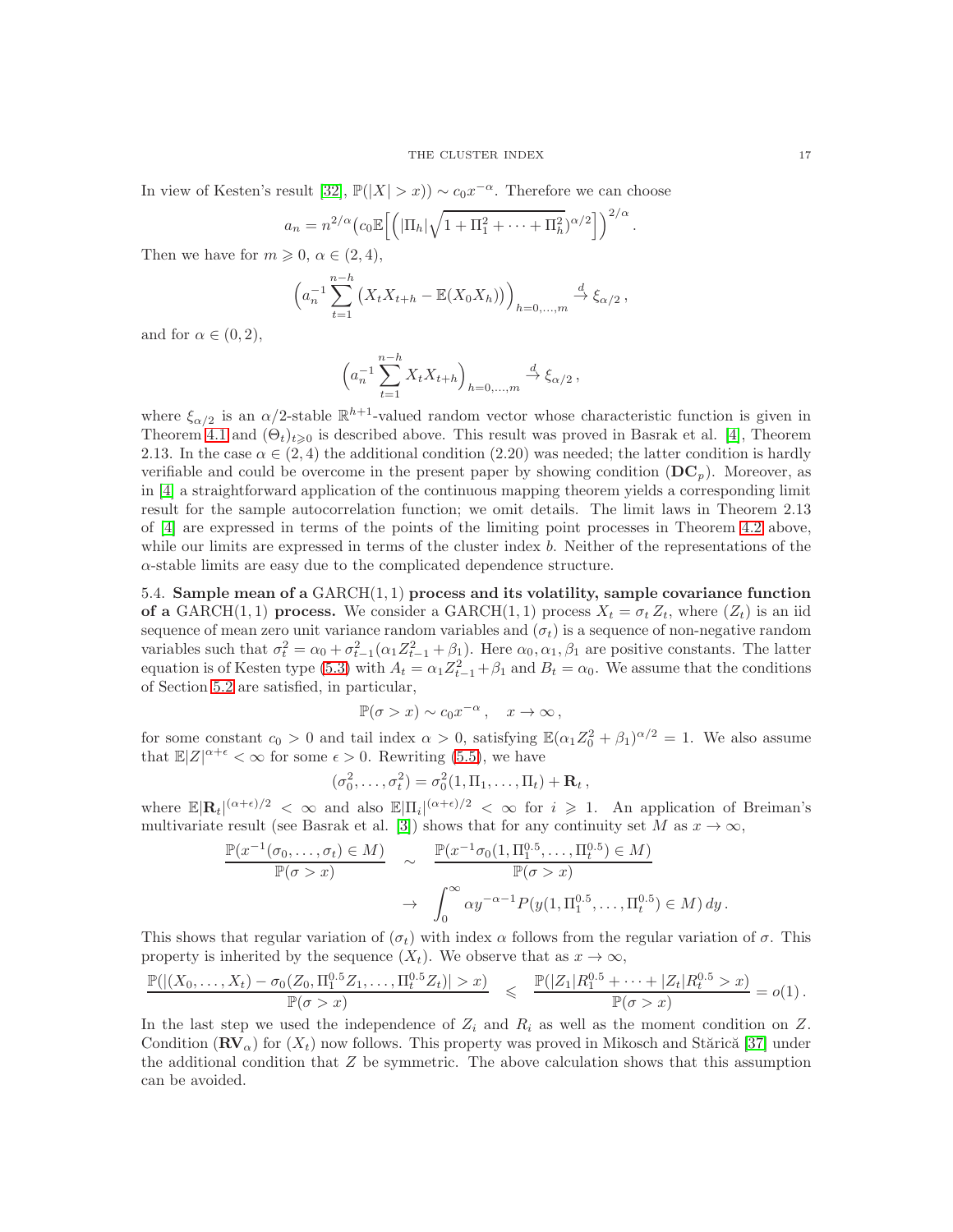Next we consider the 2-dimensional Markov chain

$$
\Phi_t = (\sigma_t, X_t)' = \sigma_t (1, Z_t)', \quad t \in \mathbb{Z}.
$$

A similar calculation as above shows that this Markov chain satisfies  $(\mathbf{RV}_{\alpha})$  and for  $h \geq 0$ , any continuity set N, observing that  $|\Phi_0| = \sigma_0 \sqrt{Z_0^2 + 1}$ ,

$$
\mathbb{P}(x^{-1}(\Phi_0, \dots, \Phi_h) \in N \mid |\Phi_0| > x)
$$
  
\$\sim \mathbb{P}(x^{-1}\sigma\_0((1, Z\_0)', \Pi\_1^{0.5}(1, Z\_1)', \dots, \Pi\_h^{0.5}(1, Z\_h)') \in N \mid |\Phi\_0| > x)\$  
\$\stackrel{w}{\to} \mathbb{P}(|Y\_0|((1, Z\_0)', \Pi\_1^{0.5}(1, Z\_1)', \dots, \Pi\_h^{0.5}(1, Z\_h)')/(Z\_0^2 + 1)^{0.5} \in N)\$.

Identifying the limiting vector with  $|Y_0|(\Theta_0, \ldots, \Theta_h)'$ , we have for any  $\theta \in \mathbb{S}$ ,

$$
b(\theta) = \mathbb{E}\Big[\Big\{\Big(\theta'(1,Z_0)' + \sum_{t\geq 1} \Pi_t^{0.5} \theta'(1,Z_t)'\Big)_+^\alpha - \Big(\sum_{t\geq 1} \Pi_t^{0.5} \theta'(1,Z_t)'\Big)_+^\alpha\Big\}\Big/(Z_0^2 + 1)^{\alpha/2}\Big].
$$

The Markov chain  $(\Phi_t)$  is aperiodic and irreducible under classical conditions on the density of the Z; see e.g. [\[37\]](#page-29-18) for details. The condition  $(DC_p)$  for  $p < \alpha$  follows by an application of Lemma [2.1](#page-3-1) for  $V(x) = |x|^p$ . We recall that for  $m \ge 2$ ,  $\sigma_m^2 = \Pi_{2,m}(\alpha_0 + \alpha_1 X_0^2 + \beta_1 \sigma_0^2) + \tilde{R}_m$ , where  $\mathbb{E}|\widetilde{R}_m|^{(\alpha+\epsilon)/2} < \infty$  for some  $\epsilon > 0$  and  $\widetilde{R}_m$  is independent of  $Z_m$ . We have for  $p < \alpha$ , some  $c > 0$ ,

<span id="page-17-0"></span>(5.8) 
$$
\mathbb{E}[\|\Phi_m|^p \mid \Phi_0 = \mathbf{y}] = \mathbb{E}[\Pi_{2,m}(\alpha_0 + \alpha_1 y_1^2 + \beta_1 y_2^2) + \widetilde{R}_m|^{p/2}\mathbb{E}(Z^2 + 1)^{p/2} \leq | \mathbf{y}|^p \mathbb{E}[\Pi_{2,m}|^{p/2}\mathbb{E}(Z^2 + 1)^{p/2} \max(\alpha_1^p, \beta_1^p) + c.
$$

For  $m = 1$ , we find constants  $c_1, c_2 > 0$  such that  $\mathbb{E}(V(\Phi_1)|\Phi_0 = \mathbf{y}) \leq c_1V(\mathbf{y})+c_2$ . Since  $\mathbb{E}A^{p/2} < 1$ for  $p < \alpha$ , (DC<sub>p,m</sub>) holds for sufficiently large m in view of [\(5.8\)](#page-17-0). An application of Lemma [2.1](#page-3-1) concludes the proof. Thus we may apply the stable limit theory of Theorem [4.1](#page-8-0) with  $f(x) = x$  to  $(\Phi_t)$  for  $\alpha < 2$  and the limit law is determined by the cluster index b above.

For  $h \geq 0$  consider the Markov chain, recycling the notation  $\Phi_t$ ,

(5.9) 
$$
\Phi_t = (X_t, \sigma_t, \dots, X_{t-h}, \sigma_{t-h}), \quad t \in \mathbb{Z}.
$$

We also write

<span id="page-17-1"></span>
$$
\Phi_t^2 = (X_t^2, \sigma_t^2, \dots, X_{t-h}^2, \sigma_{t-h}^2), \quad t \in \mathbb{Z},
$$

and introduce the function f acting on  $(\Phi_t)$  given by

$$
\mathbf{Y}_t = f(\Phi_t) = (X_t(X_{t-1},...,X_{t-h}), \Phi_t^2, \Phi_t), \quad t \in \mathbb{Z}.
$$

We intend to show  $(DC_{p,m})$  for  $p < \alpha/2$  and some large m. We restrict ourselves to the case  $h = 1$ ; the general case is analogous but requires more accounting. We observe that for suitable constants  $c > 0$ ,

$$
|f(\Phi_t)|^p = |X_t^2 X_{t-1}^2 + X_t^4 + X_{t-1}^4 + \sigma_t^4 + \sigma_{t-1}^4 + X_t^2 + X_{t-1}^2 + \sigma_t^2 + \sigma_{t-1}^2|^{p/2}
$$
  
\$\leqslant c((1+Z\_t^4)(1+X\_{t-1}^4 + \sigma\_{t-1}^4) + Z\_t^2(1+\sigma\_{t-1}^2 + X\_{t-1}^2)(1+X\_{t-1}^2) + X\_{t-1}^2 + 1 + \sigma\_{t-1}^2)^{p/2}\$

Then for suitable constants  $c_1, c_2 > 0$ ,

$$
\mathbb{E}[|f(\Phi_1)|^p | \Phi_0 = \mathbf{y}] \leq c(1+|y_1^2|^p + |y_2^2|^p + |y_1|^p + |y_2|^p))
$$
  

$$
\leq c_1|f(\mathbf{y})|^p + c_2.
$$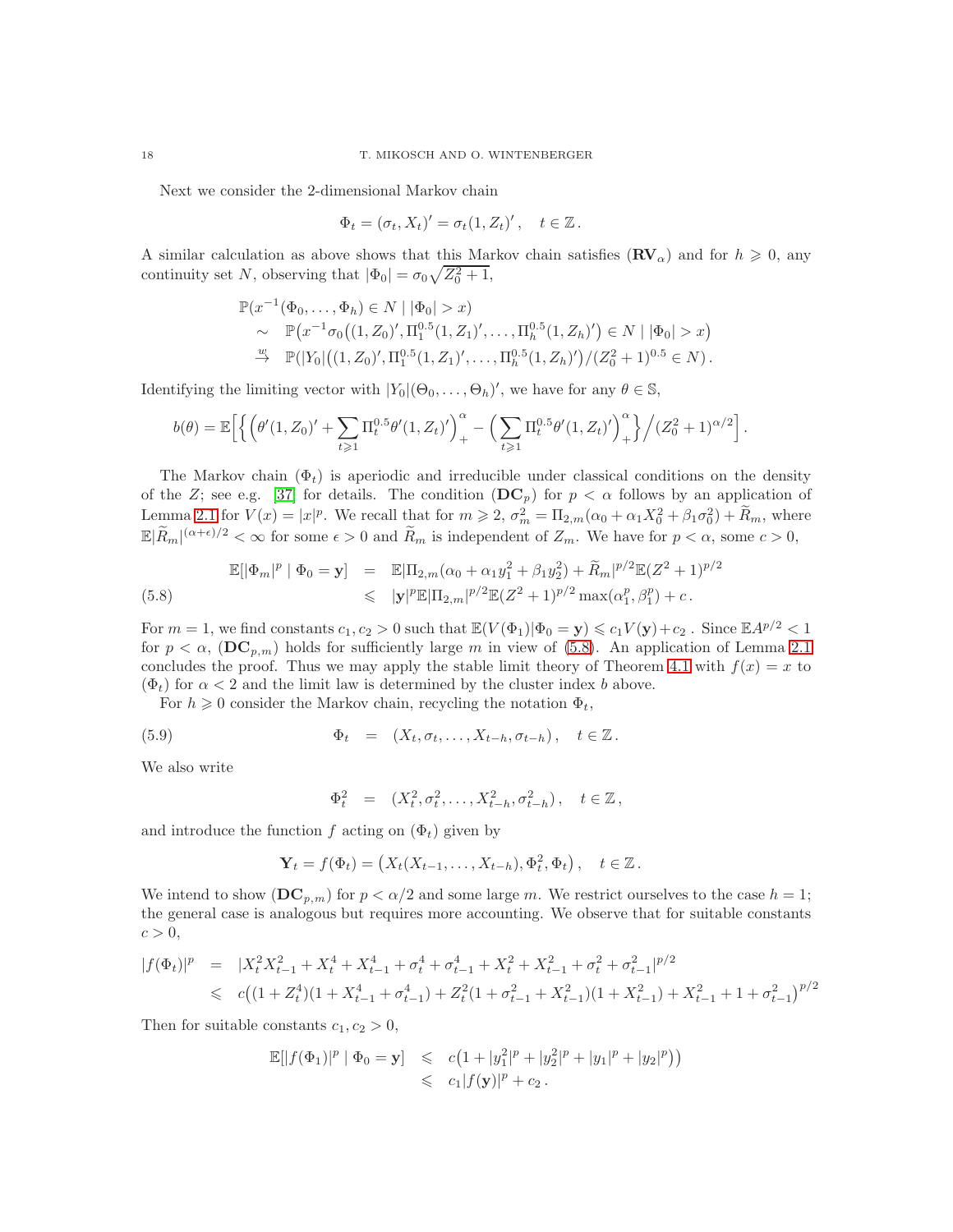By a similar argument, for sufficiently large  $m \geq 1$ , suitable constants  $c > 0$ , recalling that  $\sigma_t^2 =$  $\Pi_t \sigma_0^2 + R_t$ , where  $\sigma_0^2$  is independent of  $(\Pi_t, R_t)$ , and

$$
\mathbb{E}[|f(\Phi_m)|^p | \Phi_0 = \mathbf{y}] \leqslant c\left(1 + \mathbb{E}[\sigma_{m-1}^4]^{p/2} + |\sigma_{m-1}^2|^{p/2} | \Phi_0 = \mathbf{y}]\right)
$$
  
\n
$$
\leqslant c\left(1 + \mathbb{E}\Pi_m^{2p} |y_2|^{2p} + \mathbb{E}\Pi_m^{p} |y_2|^p\right)
$$
  
\n
$$
\leqslant c\left(\mathbb{E}[\Pi_m^{2p}] + \mathbb{E}[\Pi_m^{p}]\right)|f(\mathbf{y})|^p + c
$$
  
\n
$$
\leqslant \beta |f(\mathbf{y})|^p + c,
$$

for some  $\beta \in (0,1)$ , sufficiently large  $m \geq 1$ . Here we used the fact that  $\mathbb{E}A^{2p} < 1$  for  $p < \alpha/2$ . Now we can apply Lemma [2.1](#page-3-1) to show  $(DC_p)$  for  $p < \alpha/2$ 

It remains to show  $(\mathbf{RV}_{\alpha/2})$  for  $(\mathbf{Y}_t)$  defined in [\(5.9\)](#page-17-1). The  $\Phi_t$ -component of  $\mathbf{Y}_t$  is regularly varying with index  $\alpha$ . Therefore, without loss of generality and abusing notation, we will consider the sequence

$$
\mathbf{Y}_t = f(\Phi_t) = \left(X_t(X_{t-1},\ldots,X_{t-h}),\Phi_t^2\right), \quad t \in \mathbb{Z}.
$$

Similar arguments as in the first part of this subsection and as in Section [5.2](#page-13-3) show for  $t \geq 0$  that

$$
\mathbf{Y}_{t} = \mathbf{R}_{t}^{(1)} + \sigma_{t-h+1,t}^{2}(Z_{t-1}\Pi_{t-h+1,t-1}^{0.5}, \ldots, Z_{t-h}), (\Pi_{t-h+1,t}(Z_{t}^{2}, 1), \ldots, (Z_{t-h}^{2}, 1)))'
$$
  
=  $\mathbf{R}_{t}^{(2)} + \sigma_{-h}^{2}\Pi_{1-h,t-h}(Z_{t}\Pi_{t-h+1,t}^{0.5}(Z_{t-1}\Pi_{t-h+1,t-1}^{0.5}, \ldots, Z_{t-h}), (\Pi_{t-h+1,t}(Z_{t}^{2}, 1), \ldots, (Z_{t-h}^{2}, 1)))',$ 

where  $\mathbb{E}|\mathbf{R}_t^{(i)}|^{(\alpha+\varepsilon)/2} < \infty$ ,  $i = 1, 2$ . Therefore

$$
(\mathbf{Y}_0,\ldots,\mathbf{Y}_t)'=\widetilde{\mathbf{D}}_t\sigma_{-h}^2+\widetilde{\mathbf{Q}}_t,
$$

where  $\mathbb{E}|\widetilde{\mathbf{Q}}_t|^{(\alpha+\varepsilon)/2} < \infty$  and  $\mathbb{E}|\widetilde{\mathbf{D}}_t|^{(\alpha+\varepsilon)/2} < \infty$  for some  $\varepsilon > 0$  and

$$
\widetilde{\mathbf{D}}_{t} = \begin{pmatrix}\nZ_{0}Z_{-1}\Pi_{1-h,0}^{0.5}\Pi_{1-h,0}^{0.5} & Z_{1}Z_{0}A_{1-h}\Pi_{2-h,1}^{0.5}\Pi_{2-h,0}^{0.5} & \cdots & Z_{t}Z_{t-1}\Pi_{1-h,t-h}\Pi_{t-h+1,t}^{0.5}\Pi_{1-h,1}^{0.5} \\ Z_{0}Z_{-2}\Pi_{1-h,0}^{0.5}\Pi_{1-h,-2}^{0.5} & Z_{1}Z_{-1}A_{1-h}\Pi_{2-h,1}^{0.5}\Pi_{2-h,-1}^{0.5} & \cdots & Z_{t}Z_{t-2}\Pi_{1-h,t-h}\Pi_{t-h+1,t}^{0.5}\Pi_{1-h,t-h+1,t-2}^{0.5} \\ \vdots & \vdots & \ddots & \vdots \\ Z_{0}Z_{-h}\Pi_{1-h,0}^{0.5} & Z_{1}Z_{1-h}A_{1-h}\Pi_{2-h,1}^{0.5} & \cdots & Z_{t}Z_{t-h}\Pi_{1-h,t-h}\Pi_{t-h+1,t}^{0.5} \\ \Pi_{1-h,0}(Z_{0}^{2},1) & A_{1-h}\Pi_{2-h,1}(Z_{1}^{2},1) & \cdots & \Pi_{1-h,t-h}\Pi_{t-h+1,t}(Z_{t}^{2},1) \\ \vdots & \vdots & \ddots & \vdots \\ Z_{-h,1}^{2} & A_{1-h}\Pi_{2-h,0}(Z_{0}^{2},1) & \cdots & \Pi_{1-h,t-h}\Pi_{t-h+1,t-1}(Z_{t-1}^{2},1) \\ \vdots & \vdots & \ddots & \vdots \\ Z_{-h,1}^{2} & A_{1-h}(Z_{1-h}^{2},1) & \cdots & \Pi_{1-h,t-h}(Z_{t-h}^{2},1)\n\end{pmatrix}
$$

Notice that  $\sigma_{-h}^2$  and  $\mathbf{D}_t$  are independent and that  $\sigma_{-h}^2$  is regularly varying with index  $\alpha/2$ . Then  $(\mathbf{R} \mathbf{V}_{\alpha/2})$  for  $(\mathbf{Y}_0, \ldots, \mathbf{Y}_t)$  follows by an application of the multivariate Breiman result; see [\[3\]](#page-28-9). We omit the calculation of the cluster index; it is similar to its calculation in Section [5.2.](#page-13-3)

Now we can apply Theorem [4.1](#page-8-0) to prove limit theory with  $\alpha/2$ -stable limits,  $\alpha < 4$ , for the sample autocovariance function of the  $GARCH(1, 1)$  process. The corresponding theory using point process techniques is given in [\[17,](#page-28-2) [37\]](#page-29-18). There the limit theory for the sequences  $(|X_t|)$  and  $(X_t^2)$  was also provided. The same results can be provided by Theorem [4.1](#page-8-0) by calculating the corresponding cluster indices. Applied to the squares  $(X_t^2)$  we obtain in particular for  $\alpha \in (2, 4)$ ,

<span id="page-18-0"></span>(5.10) 
$$
na_n^{-1} \frac{1}{n} \sum_{t=1}^{n-h} X_t^2 X_{t+h}^2 - \left(\frac{1}{n} \sum_{t=1}^n X_t^2\right)^2 \stackrel{d}{\to} \xi_{\alpha/4},
$$

.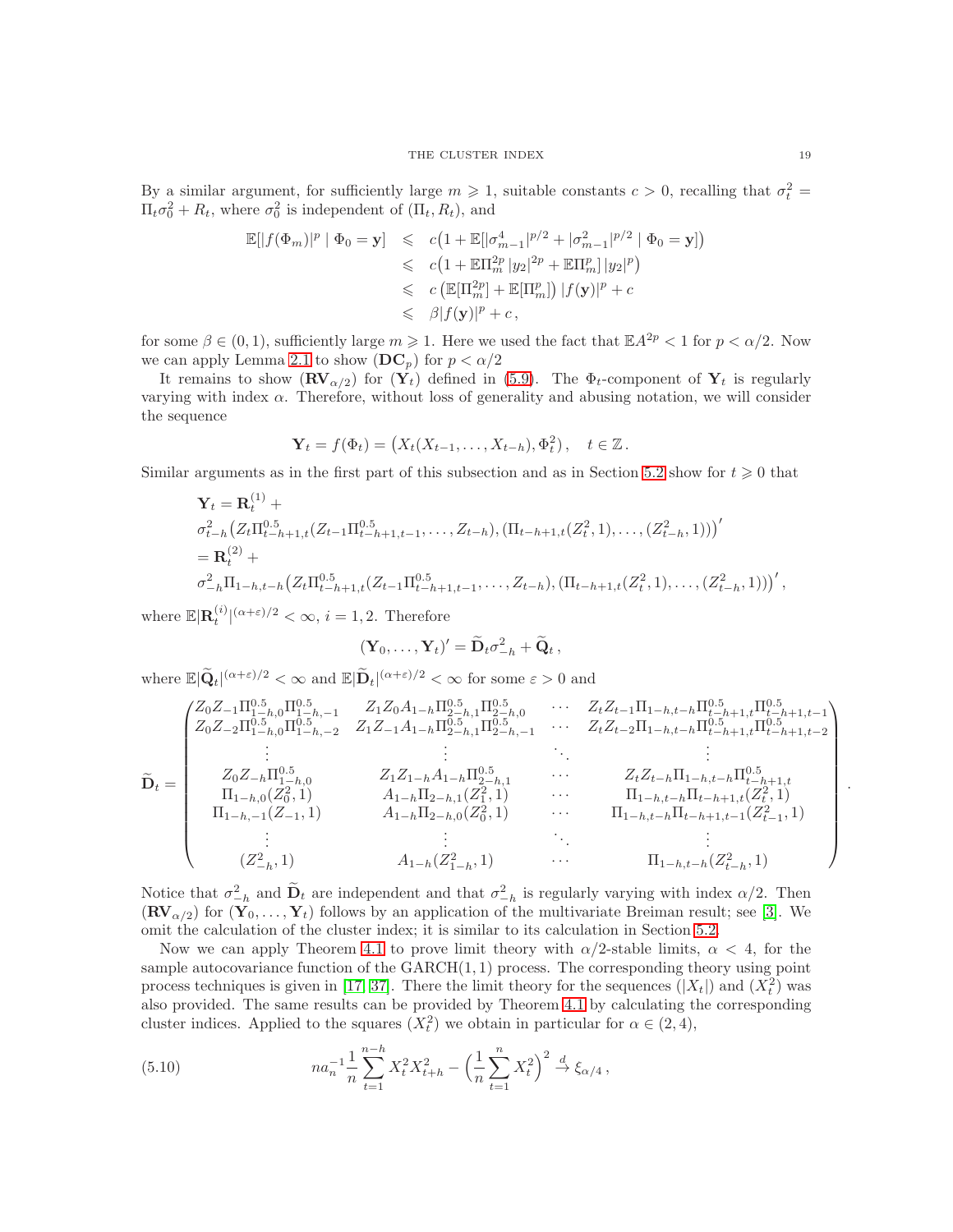where  $\xi_{\alpha/4}$  is an  $\alpha/4$ -stable random variable whose characteristic function is given in Theorem [4.1](#page-8-0) and  $(\Theta_t)_{t\geqslant0}=(cZ_t^2Z_{t+h}^2\Pi_t\Pi_{t+h})_{t\geqslant0}$  for some  $c>0$ . In particular, the  $\Theta_t$ s are non negative and thus  $b_-=0$ . Then  $\xi_{\alpha/4}$  is supported on  $[-(\mathbb{E}X_0^2)^2,\infty)$ . We omit further details. Relation [\(5.10\)](#page-18-0) supports the idea of spurious long-range dependence effects observed on real-life log-return data which are often observed to have infinite fourth moments; see [\[38\]](#page-29-25) for a discussion.

## 6. Proof of Theorem [4.1](#page-8-0)

<span id="page-19-1"></span>6.1. **Proof of part (1).** We will use the Cramér-Wold device to show that  $(a_n^{-1}\theta'S_n)$  has a (possibly degenerate)  $\alpha$ -stable limit  $\xi_{\alpha}(\theta)$  for every  $\theta \in \mathbb{S}^{d-1}$ . We will apply Theorem 1 in [\[2\]](#page-28-3) which we recall for convenience:

<span id="page-19-0"></span>**Theorem 6.1.** Assume that  $(G_t)$  is a strictly stationary process of random variables, satisfying the *following conditions.*

- (1) *The regular variation condition*  $(\mathbf{RV}_\alpha)$  *holds for some*  $\alpha \in (0, 2)$ *.*
- (2) The mixing condition  $(MX)$ : There exist  $m = m_n \to \infty$  such that  $k_n = [n/m_n] \to \infty$  and

$$
\mathbb{E}e^{itb_n^{-1}S_n(G)} - \left(\mathbb{E}e^{itb_n^{-1}S_m(G)}\right)^{k_n} \to 0, \quad n \to \infty, \quad t \in \mathbb{R},
$$

*where*  $S_n(G) = G_1 + \cdots + G_n$  *and*  $(b_n)$  *is chosen such that*  $n \mathbb{P}(|G_1| > b_n) \sim 1$ *.* 

(3) *The anti-clustering condition*

$$
\textbf{(AC)} \qquad \lim_{\ell \to \infty} \limsup_{n \to \infty} \frac{n}{m} \sum_{j=\ell+1}^{m} \mathbb{E} \left| \overline{x b_n^{-1}(S_j(G) - S_\ell(G))} \overline{x b_n^{-1} G_1} \right| = 0, \quad x \in \mathbb{R},
$$

*holds, where*  $m = m_n$  *is the same as in*  $(MX)$  *and*  $\overline{x} = (x \wedge 2) \vee (-2)$ *.* (4) *The limits*

(TB) 
$$
\lim_{\ell \to \infty} (b_{+}(\ell) - b_{+}(\ell - 1)) = c_{+} \text{ and } \lim_{\ell \to \infty} (b_{-}(\ell) - b_{-}(\ell - 1)) = c_{-},
$$

*exist. Here*  $b_+(\ell), b_-(\ell)$  *are the tail balance parameters given by*  $b_+(\ell) = \lim_{n \to \infty} n P(S_\ell(G))$  $b_n$ ) and  $b_-(\ell) = \lim_{n \to \infty} n P(S_{\ell}(G)) \leqslant -b_n)$ .

(5) *For*  $\alpha > 1$  *assume*  $\mathbb{E}G_1 = 0$  *and for*  $\alpha = 1$ *,* 

(CT) 
$$
\lim_{\ell \to \infty} \limsup_{n \to \infty} n |\mathbb{E}(\sin(b_n^{-1}S_{\ell}(G)))| = 0.
$$

*Then*  $c_+$  *and*  $c_-$  *are non-negative and*  $(b_n^{-1}S_n(G))$  *converges in distribution to an*  $\alpha$ -stable random *variable (possibly zero) with characteristic function*  $\psi_{\alpha}(x) = \exp(-|x|^{\alpha}\chi_{\alpha}(x, c_{+}, c_{-}))$ *, where for*  $\alpha \neq 1$  the function  $\chi_{\alpha}(x, c_{+}, c_{-}), x \in \mathbb{R}$ *, is given by the formula* 

$$
\frac{\Gamma(2-\alpha)}{1-\alpha}\left((c_+ + c_-)\cos(\pi\alpha/2) - i\operatorname{sign}(x)(c_+ - c_-)\sin(\pi\alpha/2)\right),\,
$$

*while for*  $\alpha = 1$  *one has* 

$$
\chi_1(x, c_+, c_-) = 0.5 \,\pi(c_+ + c_-) + i \operatorname{sign}(x) (c_+ - c_-) \log |x|, \quad x \in \mathbb{R}.
$$

We will verify the conditions of this theorem for the sequence  $G_i = \theta' X_i$  for fixed  $\theta \in \mathbb{S}^{d-1}$ .

*The regular variation condition*  $(\mathbf{RV}_\alpha)$  *for*  $(G_t)$ . This condition is straightforward from the definition of  $(\mathbf{RV}_\alpha)$  for  $(X_t)$  and the fact that the function  $f(x) = \theta'x, x \in \mathbb{R}^d$ , is continuous and homogeneous.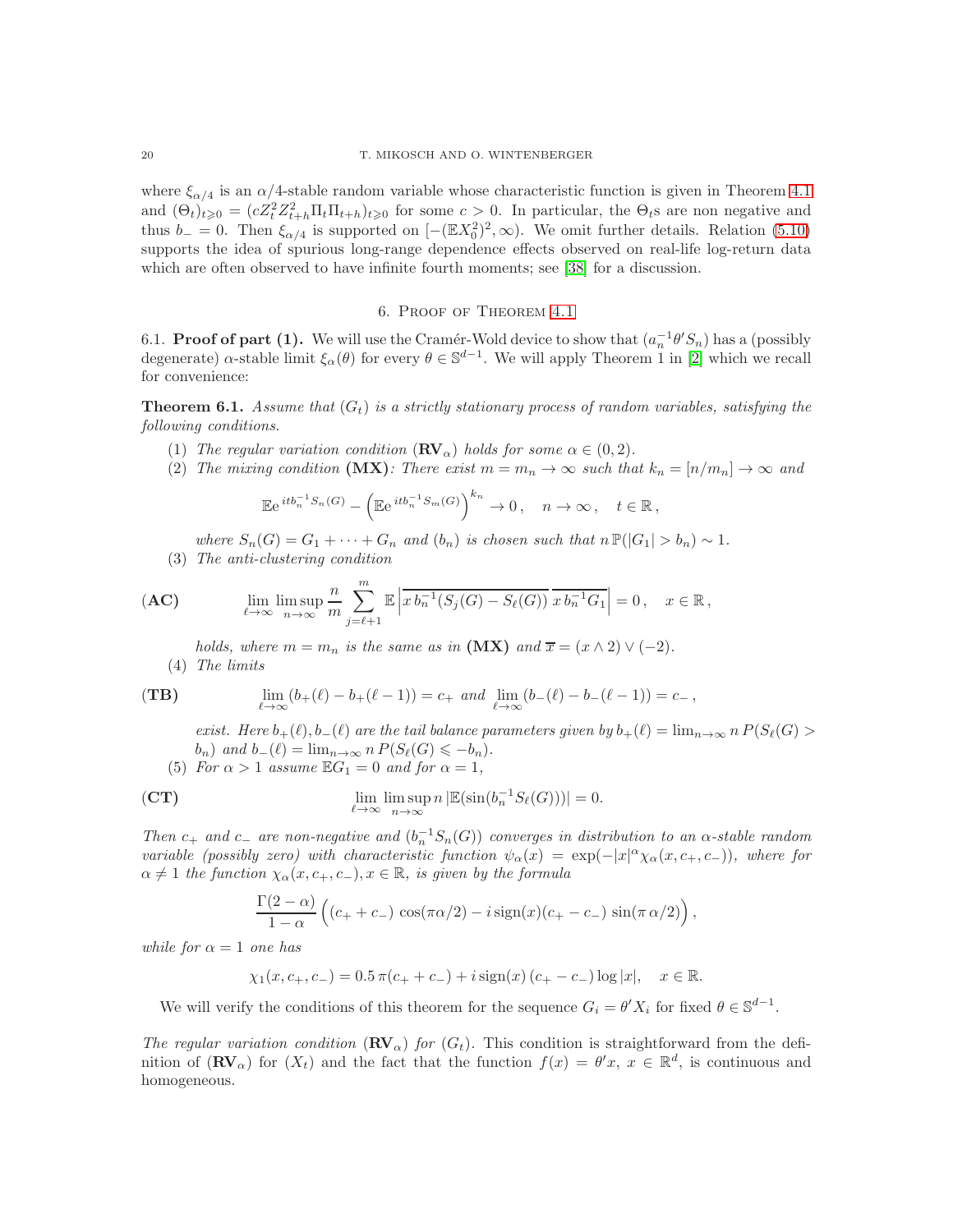*The anti-clustering condition* (AC). Without loss of generality we assume that  $(DC_p)$  holds for  $V(y) = |y|^p$ . We also assume  $p \leq 1$ ; for  $p > 1$  an application of Jensen's inequality yields  $(DC_{p'})$ for any  $p' < p$ . Since  $p \leq 1$  there exists  $c > 0$  such that  $y \leq c y^p$  for  $y \in [0, 2]$ . Then one has

$$
T_{\ell m} = \frac{n}{m} \sum_{j=\ell+1}^{m} \mathbb{E}\left[ \left| x b_n^{-1} (S_j(G) - S_\ell(G)) \right| \overline{|x b_n^{-1} G_1|} \right]
$$
  
\$\leqslant c \frac{n}{m} \sum\_{j=\ell+1}^{m} \mathbb{E}\left[ \left| x b\_n^{-1} (S\_j(G) - S\_\ell(G)) \right|^p \overline{|x b\_n^{-1} G\_1|} \right].

Using  $(DC_p)$ , a recursive argument yields

(6.1) 
$$
\mathbb{E}(|G_k|^p | \Phi_1 = y) \leq \beta^{k-1} |f(y)|^p + b \sum_{j=1}^{k-1} \beta^j, \quad k \geq 2,
$$

where  $\beta$ , b appear in  $(DC_p)$ . Multiple use of this argument and the subadditivity of the function  $z \mapsto \overline{z}$  on  $(0, \infty)$  yield for  $\ell < j \leq m$ ,

<span id="page-20-1"></span>
$$
\mathbb{E}\Big[\overline{|xb_n^{-1}(S_j(G)-S_{\ell}(G))|^p} \mid \Phi_1\Big] \leqslant c\,\big|x|^p b_n^{-p}\sum_{i=\ell+1}^m \beta^i |X_1|^p + c b_n^{-p} \,m\,.
$$

Conditioning on  $\Phi_1$ , the latter inequality finally yields

$$
\mathbb{E} T_{\ell m} \leqslant c \frac{n}{m} \sum_{j=\ell+1}^{m} \mathbb{E} \Big[ |x|^p b_n^{-p} \sum_{i=1}^{j} \beta^i |X_1|^p \overline{x b_n^{-1} |X_1|} \Big] + c \frac{m n}{b_n^p} \mathbb{E} \overline{|x b_n^{-1} X_1|} = I_1 + I_2.
$$

We have  $I_2 \leqslant cb_n^{-p-1}n m = o(1)$  if we choose  $m = m_n = \log^2 n$ . It remains to prove that  $I_1$  is asymptotically negligible. An application of Karamata's theorem yields the bound

$$
I_1\leqslant c\frac{n}{m}\sum\limits_{j=\ell+1}^m\mathbb{P}\Big(|X_1|\geqslant cb_n(\sum\limits_{i=\ell}^j\beta^i)^{-1/(p+1)}\Big)\leqslant \frac{c}{m}\sum\limits_{j=\ell+1}^m(\sum\limits_{i=\ell}^j\beta^i)^{\alpha/(p+1)}\leqslant c\beta^{\ell\alpha/(p+1)}.
$$

The right-hand side vanishes as  $\ell \to \infty$ . Collecting the above bounds, condition (AC) follows.

*The mixing condition* (MX)*.* Here we give a significant improvement on Lemma 3 in [\[2\]](#page-28-3); in the latter paper it is assumed that  $(G_t)$  is strongly mixing. The next result avoids this condition.

<span id="page-20-0"></span>**Lemma 6.2.** Consider a strictly stationary real-valued sequence  $(G_t)$  satisfying the conditions  $({\bf RV}_{\alpha})$  *for some*  $\alpha \in (0, 2)$  *and*  $({\bf AC})$ *. Then*  $({\bf MX})$  *can be replaced by Condition* (MX'): There exists a sequence  $(r_n)$  *such that*  $r_n = o(m_n)$  *and* 

$$
|\varphi_n^{(\ell)}(t) - \varphi_{n,m-\ell}^k(t)| \to 0, \qquad t \in \mathbb{R}.
$$

*holds for*  $\ell = m - r_n$  *and*  $\ell = r_n$ *, where* 

$$
\varphi_n^{(\ell)}(t) = \mathbb{E} \Big[ \exp \Big(itb_n^{-1} \sum_{i=1}^{k_n} \sum_{t=(i-1)m+1}^{im-\ell} G_t \Big) \Big],
$$
  

$$
\varphi_{n,j} = \mathbb{E} \Big[ \exp \Big(itb_n^{-1} \sum_{t=1}^j G_t \Big) \Big], \quad j \geq 1, \quad \varphi_n(t) = \varphi_{n,n}(t), \quad t \in \mathbb{R}.
$$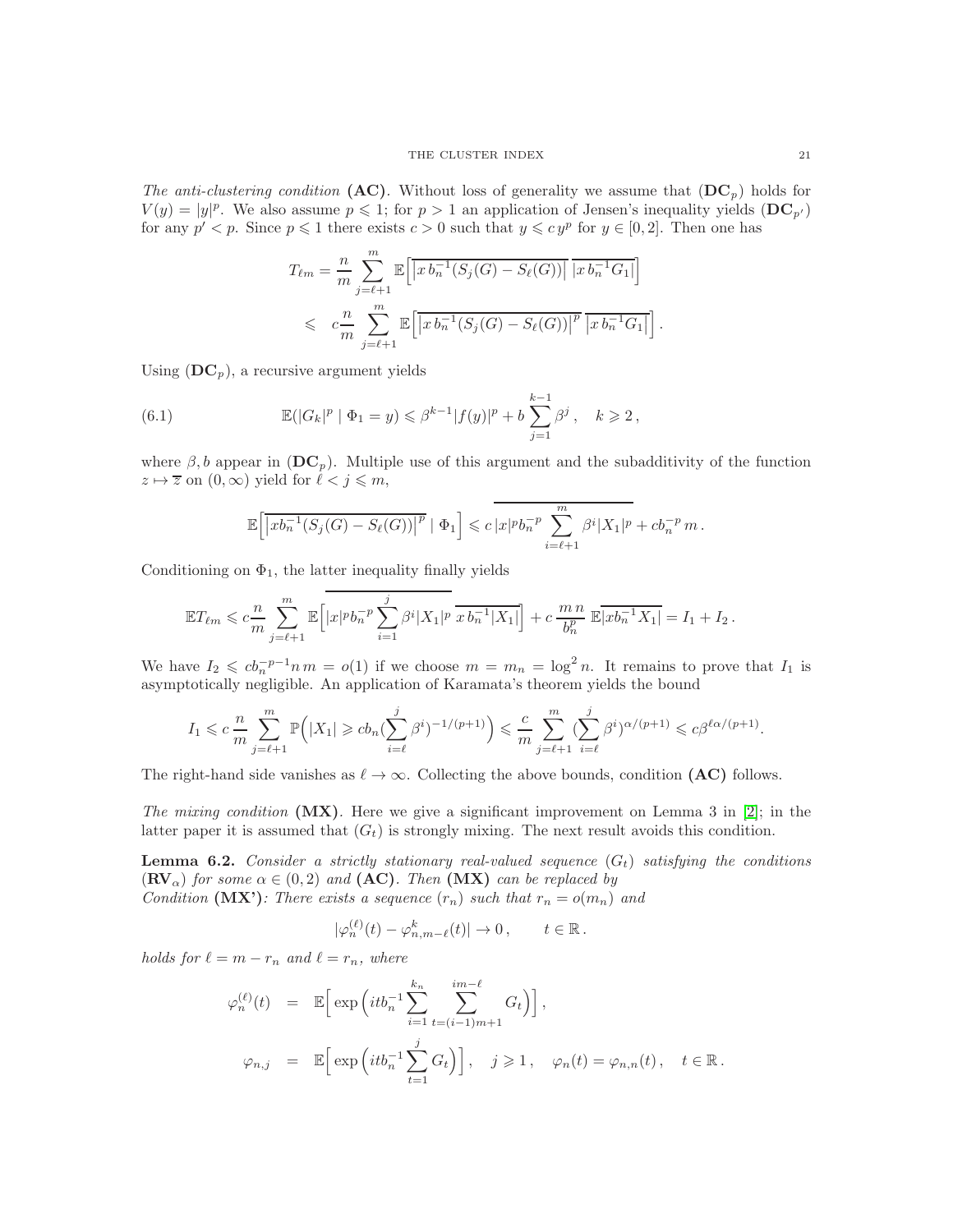*Proof.* Notice that condition (MX) can be written in the form  $\varphi_n(t) - \varphi_{n,m}^k(t) \to 0$  as  $n \to \infty$ . We have

$$
\varphi_n(t) - \varphi_{n,m}^k(t) = [\varphi_n(t) - \varphi_n^{(r)}(t)] + [\varphi_n^{(r)}(t) - \varphi_{n,m-r}^k(t)] + [\varphi_{n,m-r}^k(t) - \varphi_{n,m}^k(t)]
$$
  
=  $P_1 + P_2 + P_3$ .

In view of  $(MX)$ ,  $P_2 \rightarrow 0$ . Next we deal with  $P_1$ . Assume for simplicity that  $k_n = n/m$  is an integer. We use the classical Bernstein blocks technique, writing

$$
S_n = b_n^{-1} \sum_{i=1}^{k_n} \sum_{t=(i-1)m+1}^{im-r} G_t + b_n^{-1} \sum_{i=1}^{k_n} \sum_{t=im-r+1}^{im} G_t = I_1 + I_2.
$$

We will show that  $\mathbb{E} \exp(itI_2) \to 1$ . Condition (MX)' implies that  $|\mathbb{E} \exp(itI_2) - \varphi_{n,r}^k(t)| \to 0$  as  $\ell = m - r \geqslant r$  and  $\ell/n \to 0$ . Moreover, Lemma 3.5 in [\[44\]](#page-29-20) yields that  $\varphi_{n,r}^k(t) \to 1$  if and only if  $k(\varphi_{n,r}(t)-1) \to 0$ . Assuming  $(\mathbf{RV}_\alpha)$  and  $(\mathbf{AC})$ , one can follow the proof of Lemma 1 in [\[2\]](#page-28-3). We have

$$
\lim_{q \to \infty} \limsup_{n \to \infty} |k(\varphi_{n,r}(t) - 1) - kr(\varphi_{n,q}(t) - \varphi_{n,q-1}(t))| \to 0, \quad t \in \mathbb{R}.
$$

Under ( $\mathbf{RV}_{\alpha}$ ), an application of Theorem 3 in Section XVII.5 of Feller gives that  $n(\varphi_{n,q}(t)-1)$ converges for all q. We deduce that  $n(\varphi_{n,q}(t) - \varphi_{n,q-1}(t))$  converges too. As  $kr/n \sim r/m \to 0$  we conclude that  $kr(\varphi_{n,q}(t) - \varphi_{n,q-1}(t)) \to 0$  and then  $k_n(\varphi_{n,r}(t) - 1) \to 0$  which gives the desired result  $\mathbb{E} \exp(itI_2) \to 1$ , equivalently,  $I_2 \stackrel{P}{\to} 0$ . Since

$$
|P_1| = \left| \mathbb{E} \left[ \exp(it(I_1)(1 - \exp(itI_2))) \right] \right| \leq \mathbb{E} \left| 1 - \exp(itI_2) \right|,
$$

dominated convergence yields  $P_1 \rightarrow 0$ . Finally,

$$
|P_3| \leq k \left| (\varphi_{n,m-r}(t)-1) - (\varphi_{n,m}(t)-1) \right| \to 0.
$$

and the same arguments as above show that  $P_3 \to 0$ .

We finish the proof of (MX) for the sequence  $(G_t)$ . In view of  $(DC_p)$ ,  $(X_t)$ , hence  $(G_t)$ , are β-mixing, hence strongly mixing, with exponential rate  $(α<sub>h</sub>)$ . We will show (MX) by an application of Lemma [6.2.](#page-20-0) A standard telescoping sum argument shows that

$$
|\varphi_n^{(\ell)}(t) - \varphi_{n,m-\ell}^k(t)| \leq c k_n \alpha_\ell.
$$

Since we choose  $m = \log^2 n$  in the proof of  $(AC)$ ,  $k_n \alpha_\ell \leqslant (n/\log^2 n) \exp(-c\ell_n)$ . Thus, choosing  $\ell_n = C \log n$  for some sufficiently large constant  $C > 0$  we have  $\ell_n = o(m_n)$ ,  $k_n \alpha_\ell = o(1)$  and we can also find  $r_n = o(\ell_n)$ . This proves  $(MX')$ , hence  $(MX)$ .

*Condition* (TB). Note that  $\{|\theta'X| > b_n\} \subset \{ |X| > b_n\}.$  Then

$$
b_{+}(\ell) = \lim_{x \to \infty} \frac{\mathbb{P}(S_{\ell}(G) > x)}{\mathbb{P}(|\theta'X| > x)}
$$
  
\n
$$
= \lim_{x \to \infty} \frac{\mathbb{P}(\theta'S_{\ell} > x)}{\mathbb{P}(|X| > x)} \lim_{x \to \infty} \frac{\mathbb{P}(|X| > x)}{\mathbb{P}(|\theta'X| > x)}
$$
  
\n
$$
= b_{\ell}(\theta) \lim_{x \to \infty} (\mathbb{P}(|\theta'X| > x | |X| > x))^{-1}
$$
  
\n
$$
= b_{\ell}(\theta) (\mathbb{P}(|Y_0||\theta'\Theta_0| > 1)))^{-1}
$$
  
\n
$$
= b_{\ell}(\theta) (\mathbb{E}(|\theta'\Theta_0|^{\alpha}))^{-1}.
$$

Correspondingly,  $b_-(\ell) = b_\ell(-\theta) (\mathbb{E}(|\theta' \Theta_0|^{\alpha}))^{-1}$ . Here we assumed that  $\mathbb{E}(|\theta' \Theta_0|^{\alpha}) \neq 0$ . Otherwise,  $b_{+}(\ell) = b_{-}(\ell) = 0.$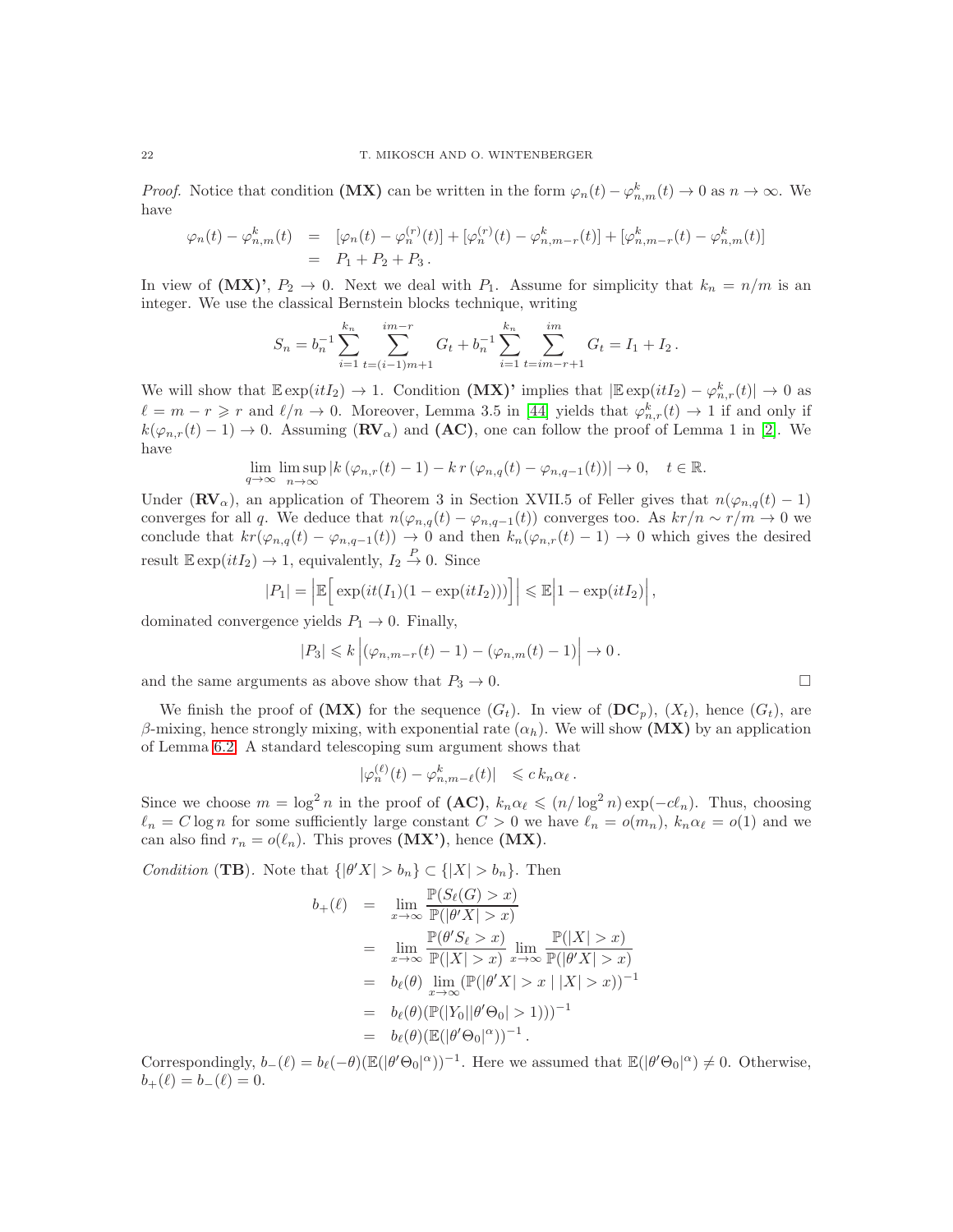Thus we may apply Theorem [6.1](#page-19-0) to conclude that  $b_n^{-1}\theta'S_n \stackrel{d}{\to} \xi_\alpha(\theta)$  for an  $\alpha$ -stable random variable  $\xi_{\alpha}(\theta)$  with characteristic function  $\psi_{\alpha}(x,\theta)$  given by

$$
\mathbb{E}(|\theta'\Theta_0|^\alpha) \log \psi_\alpha(x,\theta) \n= -|x|^\alpha \frac{\Gamma(2-\alpha)}{1-\alpha} \left( (b(\theta)+b(-\theta)) \cos(\pi \alpha/2) - i \operatorname{sign}(x)(b(\theta)-b(-\theta)) \sin(\pi \alpha/2) \right), \quad x \in \mathbb{R}.
$$

The factor  $\mathbb{E}(|\theta'\Theta_0|^{\alpha})$  on the left-hand side is due to the normalization  $(b_n)$  instead of  $(a_n)$ . Replacing  $(b_n)$  by  $(a_n)$ , we have for any  $v \in \mathbb{R}^d$  that

$$
\mathbb{E}e^{iv'(a_n^{-1}S_n)} \to \exp\left\{-|v|^{\alpha}C_{\alpha}^{-1}\left((b(v/|v|) + b(-v/|v|)) - i(b(v/|v|) - b(-v/|v|))\tan(\pi\alpha/2)\right)\right\},\,
$$

where  $C_{\alpha}$  is defined in [\(4.2\)](#page-11-4). This is the characteristic function of an  $\alpha$ -stable random vector  $\xi_{\alpha}$ . The representation of the Lévy spectral measure  $\Gamma_{\alpha}$  in [\(4.1\)](#page-11-3) follows by calculations as in Example 2.3.4 of [\[50\]](#page-29-1). Indeed, keeping notations of [\[50\]](#page-29-1) and identifying the limiting law yields the equations

$$
b(\theta) + b(-\theta) = C_{\alpha} \sigma_{\theta}^{\alpha} = C_{\alpha} \int_{\mathbb{S}^{d-1}} |\theta' s|^{\alpha} \Gamma_{\alpha}(ds) = C_{\alpha} \int_{\mathbb{S}^{d-1}} (\theta' s)^{\alpha}_{+} \Gamma_{\alpha}(ds) + C_{\alpha} \int_{\mathbb{S}^{d-1}} (-\theta' s)^{\alpha}_{+} \Gamma_{\alpha}(ds),
$$

and

$$
b(\theta) - b(-\theta) = (b(\theta) + b(-\theta)) \beta_{\theta}
$$
  
=  $C_{\alpha} \int_{\mathbb{S}^{d-1}} |\theta' s|^{\alpha} \operatorname{sign}(\theta' s) \Gamma_{\alpha}(ds)$   
=  $C_{\alpha} \int_{\mathbb{S}^{d-1}} (\theta' s)^{\alpha}_{+} \Gamma_{\alpha}(ds) - C_{\alpha} \int_{\mathbb{S}^{d-1}} (-\theta' s)^{\alpha}_{+} \Gamma_{\alpha}(ds), \quad \theta \in \mathbb{S}^{d-1}.$ 

The limiting  $\alpha$ -stable distribution is degenerate if and only if  $b(\theta) = 0$  for all  $\theta \in \mathbb{S}^{d-1}$ .

This proves part (1) of the theorem.

Stable limit theory for general regularly varying stationary processes. In this part we want to give some arguments showing that the results of Theorem [4.1](#page-8-0) can be applied in much more general context. For this reason, consider a strictly stationary  $\mathbb{R}^d$ -valued regularly varying sequence  $(X_t)$  with index  $\alpha > 0$ . Then  $\Phi_t = (X_t, X_{t-1}, \ldots), t \in \mathbb{Z}$ , constitutes a Markov chain with infinitedimensional state space. In this setting,  $(DC_p)$  for  $X_t = f(\Phi_t)$  takes on the form:

# *Condition*  $(DC'_p)$ :

$$
\mathbb{E}(|X_1|^p \mid |(X_0, X_{-1}, \ldots) = (x_0, x_{-1}, \ldots)) \leq \beta |x_0|^p + b \quad \text{for some } 0 < \beta < 1 \text{ and } b > 0.
$$

We also need a weak dependence assumption more general than geometric  $\beta$ -mixing which, in the irreducible case, is implied by the drift condition.

*Condition* ( $\mathbf{MX}_m$ ) : Consider an integer sequence  $(m_n)$  such that  $m = m_n \to \infty$  and  $m_n/n = o(1)$ and also write  $k_n = [n/m]$ . There exists a sequence  $(r_n)$  such that  $r_n = o(m_n)$  and

$$
\lim_{n \to \infty} |\varphi_n^{(\ell)}(s) - \varphi_{n,m-\ell}^k(s)| \to 0, \quad s \in \mathbb{R}^d,
$$

holds for both  $\ell = \ell_n = m_n - r_n$  and  $\ell = r_n$ , where

$$
\varphi_n^{(\ell)}(s) = \mathbb{E}\Big[\exp\Big(ia_n^{-1}\sum_{i=1}^{k_n}\sum_{t=(i-1)m+1}^{im-\ell} s'X_t\Big)\Big],
$$
  

$$
\varphi_{n,j} = \mathbb{E}\Big[\exp\Big(ia_n^{-1}\sum_{t=1}^j s'X_t\Big)\Big], \quad j \geq 1, \quad \varphi_n(s) = \varphi_{n,n}(s), \quad s \in \mathbb{R}^d.
$$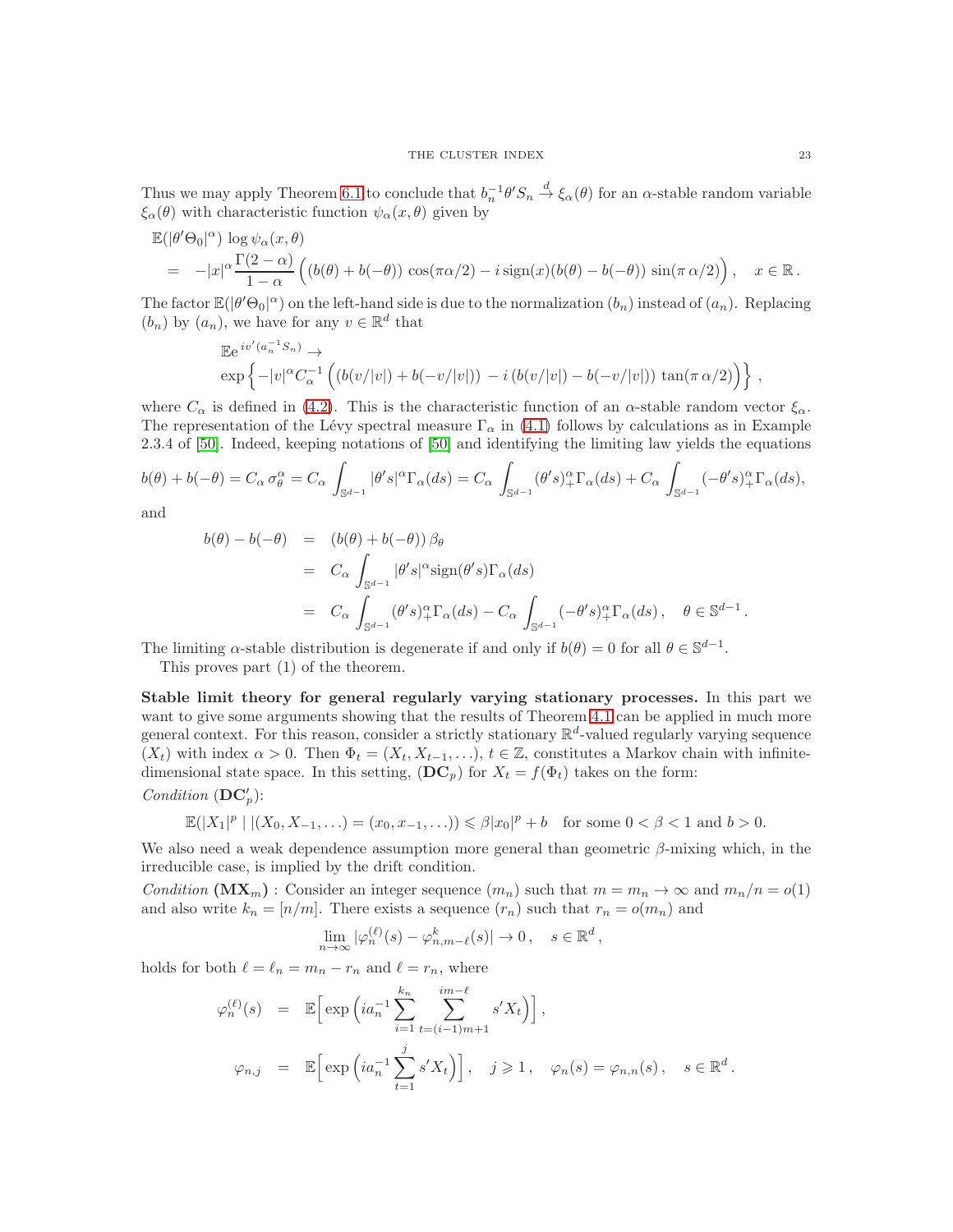Condition  $(\mathbf{MX}_m)$  is implied by  $\theta$ -weak dependence introduced by Doukhan and Louhichi [\[18\]](#page-28-17): For every  $m \geq 1$ , equip  $(\mathbb{R}^d)^m$  with the metric  $|\cdot|_m = m^{-1} \sum_{i=1}^m |\cdot|$ . A function  $f : (\mathbb{R}^d)^m \mapsto [-1,1]$ ,  $m \geq 1$ , is *Lipschitz* if

$$
\sup_{x \neq y} \frac{|f(x) - f(y)|}{|x - y|_{m}} = \text{Lip}(f) < \infty.
$$

The  $\theta$ -weak dependence coefficients  $(\theta_r)_{r\geqslant 0}$  are defined for any f with  $\text{Lip}(f) = 1$  and measurable  $g: (\mathbb{R}^d)^v \mapsto [-1, 1], v \geq 1$ , as

$$
\sup_{k,v\geq 1} \sup_{i_1<\cdots
$$

Condition  $(MX_m)$  follows if  $\theta_r \to 0$  for some  $r = r_n = o(m)$  with  $m = m_n$ .  $\theta$ -weak dependence covers a wide range of known dependence concepts, including a large variety of mixing conditions; see [\[18\]](#page-28-17).

In the general case, the following analog of Theorem [4.1](#page-8-0) holds. The proof follows along the lines of Theorem [4.1.](#page-8-0) Irreducibility of  $(X_t)$  can be replaced by  $(MX_m)$ . We omit further details.

**Theorem 6.3.** *Consider an*  $\mathbb{R}^d$ -valued strictly stationary sequence  $(X_t)$  satisfying the following *conditions:*

- $(\mathbf{RV}_\alpha)$  *for some*  $\alpha \in (0, 2)$ *,*  $\mathbb{E}X = 0$  *if*  $\alpha > 1$  *and* X *is symmetric if*  $\alpha = 1$ *.*
- (DC'<sub>p</sub>) for some  $p \in ((\alpha 1) \vee 0, \alpha)$ .
- $(MX_m)$  *for*  $m_n = o(n^{(p+1)/\alpha-1})$ *.*

*Let*  $(a_n)$  *be a sequence of positive numbers such that*  $n P(|X_0| > a_n) \sim 1$ *. Then the statement of part (1) of Theorem [4.1](#page-8-0) holds.*

6.2. **Proof of part (2).** Recall the regenerative structure of the Markov chain  $(X_t)$  from Section [2.2.](#page-3-2) We will show that the partial sum  $S(1)$  over a full regenerative cycle is regularly varying with index  $\alpha$ . We write

(6.2) 
$$
S_n = S(0) + \sum_{t=1}^{N_A(n)} S(t) + \sum_{i=N_A(n)+1}^{n} X_i,
$$

where  $N_A(n) = \#\{i \geq 0 : \tau_A(i) \leq n\}, n \geq 1$ , is independent of  $(S(i))_{i \geq 1}$ . The first and last block sums  $S(0)$  and  $\sum_{i=\tau_A(N_A(n))+1}^n X_i$  are tight. Therefore

<span id="page-23-0"></span>
$$
a_n^{-1} S_n = a_n^{-1} \sum_{t=1}^{N_A(n)} S(t) + o_P(1).
$$

By virtue of  $(DC_p)$  for some  $p > 0$  the chain  $(X_t)$  is geometrically ergodic. Therefore there exists a constant  $\kappa > 0$  such that

(6.3) 
$$
\sup_{x \in A} \mathbb{E}_x e^{\kappa \tau_A} < \infty \,,
$$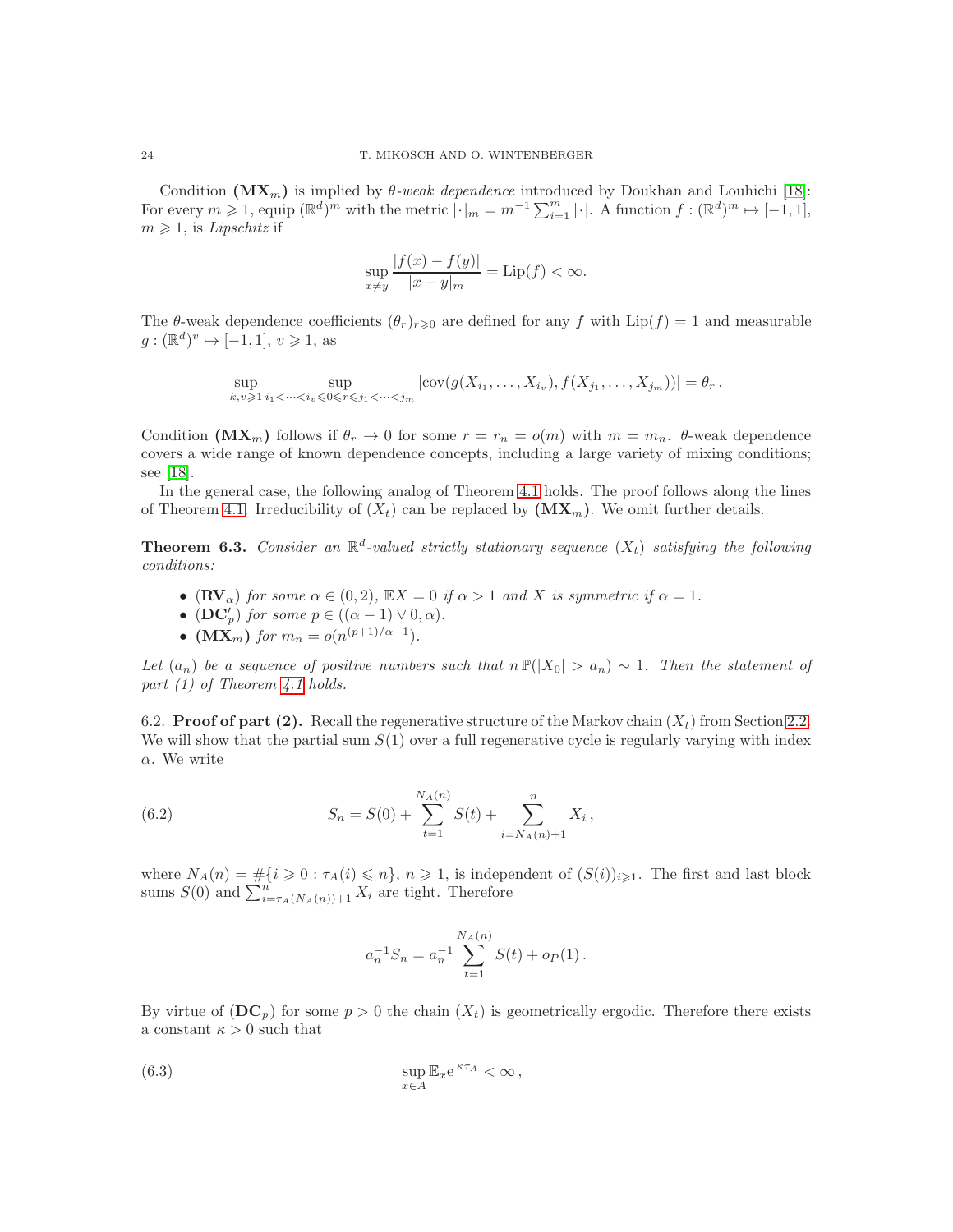(see [\[36\]](#page-29-13), (15.2) in Theorem 15.0.1) and hence  $\tau_A$  has exponential moment. By a standard renewal argument,  $N_A(n)/n \stackrel{\text{a.s.}}{\rightarrow} (\mathbb{E} \tau_A)^{-1}$ . Then for  $\epsilon, \delta > 0$ ,

$$
\mathbb{P}\left(a_n^{-1}\Big|\sum_{t=1}^{N_A(n)} S(t) - \sum_{t=1}^{n(\mathbb{E}\tau_A)^{-1}} S(t)\Big| \geqslant \epsilon\right)
$$
\n
$$
\leqslant \mathbb{P}(|N_A(n) - n(\mathbb{E}\tau_A)^{-1}| > \delta N_A(n))
$$
\n
$$
+ \mathbb{P}\left(a_n^{-1}\Big|\sum_{t=1}^{|N_A(n) - n(\mathbb{E}\tau_A)^{-1}|} S(t)\Big| \geqslant \epsilon, |N_A(n) - n(\mathbb{E}\tau_A)^{-1}| \leqslant \delta N_A(n)\right)
$$
\n
$$
\leqslant o(1) + c \mathbb{P}\left(a_n^{-1}\Big|\sum_{t=1}^{\delta N_A(n)} S(t)\Big| \geqslant 0.5\epsilon\right).
$$

In the last step we used a maximal inequality of Ottaviani type; see e.g. [\[44\]](#page-29-20), Chapter 2. The second term on the right-hand side is neglible, as first letting  $n \to \infty$  and then  $\delta \to 0$  since  $a_n^{-1} \sum_{t=1}^{N_A(n)} S(t) \stackrel{d}{\rightarrow} \xi_\alpha$ . Hence

$$
a_n^{-1} S_n = a_n^{-1} \sum_{t=1}^{n (\mathbb{E} \tau_A)^{-1}} S(t) + o_P(1).
$$

<span id="page-24-0"></span>In view of part (1), the sum of iid random vectors  $(S(i))$  on the right-hand side has an  $\alpha$ -stable limit. It follows from [\[49\]](#page-29-0) that  $S(1)$  is regularly varying with index  $\alpha$ . This concludes the proof.

## <span id="page-24-2"></span>7. Proof of Theorem [4.3](#page-11-0)

<span id="page-24-1"></span>7.1. **Proof of part (1):** The case  $\alpha \in (0, 2)$ . Recall the decomposition [\(6.2\)](#page-23-0) of the partial sums  $S_n$  in terms of the regenerative cycles of the Markov chain. We start with an auxiliary result which deals with the sums over the first and last blocks.

<span id="page-24-3"></span>**Lemma 7.1.** Assume that  $(\mathbf{RV}_\alpha)$  and  $(\mathbf{DC}_p)$  hold for some  $p > \alpha - 1$  provided  $\alpha > 1$ . Then there *exists a constant*  $c > 0$  *such that for any sequence*  $x = x_n \to \infty$  *as*  $n \to \infty$ *,* 

(7.1) 
$$
\mathbb{P}_A\Big(\sum_{t=1}^{\tau_A}|X_t| > x\Big) \leqslant c \mathbb{P}(|X| > x),
$$

(7.2) 
$$
\mathbb{P}\Big(\sum_{t=1}^{\tau_A}|X_t| > x, \tau_A \leqslant n\Big) = o(n\mathbb{P}(|X| > x)).
$$

*Proof.* We start by proving [\(7.1\)](#page-24-2). For any random vector X we write  $\overline{X} = X1_{\{|X| \leq x\}}$ . Then

$$
\mathbb{P}_A\Big(\sum_{t=1}^{\tau_A}|X_t|>x\Big) \leq \mathbb{P}_A\Big(\sum_{t=1}^{\tau_A}\overline{|X_t|}>x/2\Big) + \mathbb{P}_A\Big(\cup_{t=1}^{\tau_A}\{\overline{|X_t|}\neq |X_t|\}\Big) = I_1 + I_2.
$$

Using the Wald identity, we have

$$
I_2 = \mathbb{E}_A\Big(\max_{1\leqslant t\leqslant\tau_A}1_{\{|X_t|>x\}}\Big)\leqslant\mathbb{E}_A\Big(\sum_{t=1}^{\tau_A}1_{\{|X_t|>x\}}\Big)=\mathbb{E}_A(\tau_A)\,\mathbb{P}(|X|>x)\,.
$$

Write  $k_0 = \lceil \alpha \rceil$  and choose  $0 < \beta < 1$  such that  $\beta k_0 > \alpha$ . Since  $k_0(k_0 - 1) \ge \alpha(\alpha - 1)$  for  $\alpha > 1$ , we will choose  $\beta$  such that  $p/\beta = k_0 - 1$ . Markov's inequality yields

$$
I_1 \leqslant c \frac{\mathbb{E}_A \left( \sum_{t=1}^{\tau_A} \overline{|X_t|} \right)^{\beta k_0}}{x^{\beta k_0}} \leqslant c \frac{\mathbb{E}_A \left( \sum_{t=1}^{\tau_A} \overline{|X_t|}^{\beta} \right) k_0}{x^{\beta k_0}}.
$$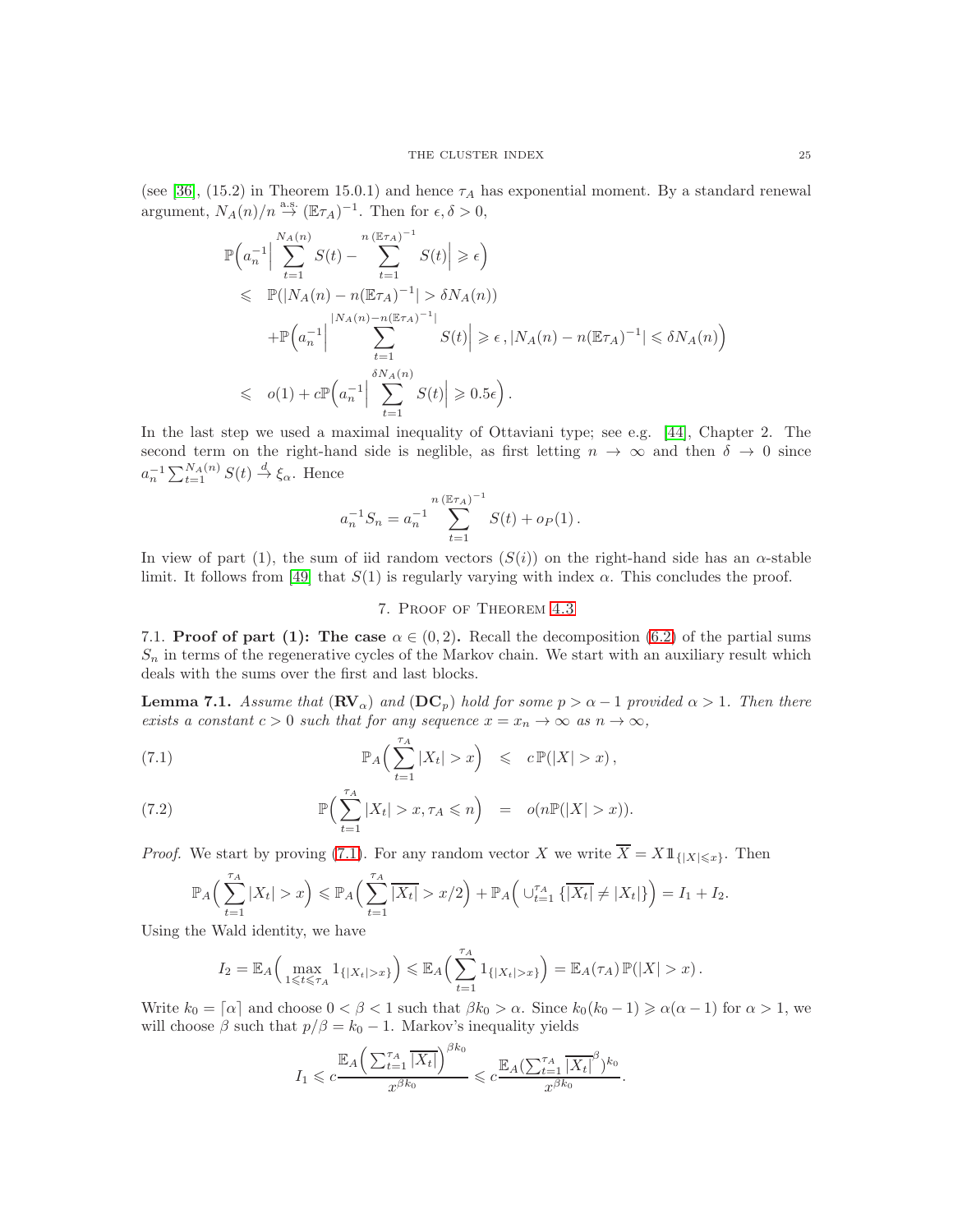Note that  $(\overline{|X_t|}^{\beta})$  satisfies  $(DC_{k_0-1})$ . Under the latter condition we may apply Proposition 4.7 of [\[40\]](#page-29-9) to get  $\mathbb{E}_A(\sum_{t=1}^{\tau_A} |\overline{X_t}|^{\beta})^{k_0} \leq c \mathbb{E}|\overline{X}|^{\beta k_0}$ . An application of Karamata's theorem shows that the right-hand side is bounded by  $c\mathbb{P}(|X| > x)$ . This concludes the proof of [\(7.1\)](#page-24-2).

Now we turn to the proof of [\(7.2\)](#page-24-2). Abusing notation, we write  $\overline{X} = 1\!\!1_{\{|X| \leq x\delta\}}$  for any fixed  $\delta$ . Then

$$
\mathbb{P}\Big(\sum_{t=1}^{\tau_A} |X_t| > x, \tau_A \leqslant n\Big) \leqslant \mathbb{P}\Big(\sum_{t=1}^{\tau_A} |\overline{X_t}| > x/2, \tau_A \leqslant n\Big) + \mathbb{P}\Big(\cup_{t=1}^{\tau_A} \{\overline{|X_t|} \neq |X_t|\}\Big) = I'_1 + I'_2.
$$

Since  $\mathbb{E}\tau_A < \infty$  and X is regularly varying, we have

$$
I_2' \leq \mathbb{E}(\tau_A) \mathbb{P}(|X| > x\delta) = o(n\mathbb{P}(|X| > x)).
$$

Similar arguments as above yield

$$
I_1' \leqslant c\frac{\mathbb{E}(\sum_{t=1}^{\tau_A}\overline{|X_t|}1\!\!1_{\{\tau_A\leqslant n\}})^{\beta k_0}}{x^{\beta k_0}}\leqslant c\frac{\mathbb{E}(\sum_{t=1}^n\overline{|X_t|}1\!\!1_{\{\tau_A\geqslant t\}})^{\beta k_0}}{x^{\beta k_0}}.
$$

An argument similar to the one used in the proof of Theorem 4.6 in [\[40\]](#page-29-9) shows that

$$
\mathbb{E}\Big(\sum_{t=1}^n \overline{\left|X_t\right|}^{\beta} 1\!\!1_{\{\tau_A \geq t\}}\Big)^{k_0} \leqslant c \,\mathbb{E}\Big(\sum_{t=1}^n \overline{\left|X_t\right|}^{\beta k_0} 1\!\!1_{\{\tau_A \geqslant t\}}\Big).
$$

Finally, an application of Pitman's identity [\[45\]](#page-29-26), Proposition 4.7 in [\[40\]](#page-29-9) and Karamata's theorem yield

$$
\mathbb{E}\Big(\sum_{t=1}^{n} \overline{|X_t|}^{\beta k_0} 1\!\!1_{\{\tau_A \geqslant t\}}\Big) = \mathbb{P}(X_0 \in A) \mathbb{E}_A\Big(\sum_{k=0}^{\tau_A-1} \sum_{t=1}^{n} \overline{|X_{k+t}|}^{\beta k_0} 1\!\!1_{\{\tau_A \geqslant k+t\}}\Big) \leqslant n \mathbb{P}(X_0 \in A) \mathbb{E}_A\Big(\sum_{t=1}^{\tau_A-1} \overline{|X_t|}^{\beta k_0}\Big) \leqslant cn \mathbb{E}\overline{|X|}^{\beta k_0} \sim cn \, x^{\beta k_0} \delta^{\beta k_0-\alpha} \mathbb{P}(|X|>x).
$$

Since  $\beta k_0 > \alpha$  and we can make  $\delta$  as small as we like, we conclude that  $I'_1 = o(n(\mathbb{P}(|X| > x))$ . This concludes the proof of  $(7.2)$ .

Now we are ready to prove part (1). Since  $\tau_A$  has exponential moment, it follows that  $\mathbb{P}(\tau_A >$  $n) = o(\mathbb{P}(|X| > \lambda_n)$ . Therefore we may prove the result on the event  $\{\tau_A \leqslant n\}$ . We write for simplicity  $\mathbb{P}_n(\cdot) = \mathbb{P}(\cdot \cap {\tau_A \leq n})$ . In view of Lemma [7.1](#page-24-3) and the decomposition [\(6.2\)](#page-23-0) of  $S_n$  we may neglect the sums over the first and last cycles and it suffices to prove the large deviation principle for the process  $\sum_{t=1}^{N_A(n)} S(t)$  over independent cycles. Observe that

$$
\frac{\mathbb{P}_n(\lambda_n^{-1}\sum_{t=1}^{N_A(n)}S(t)\in \cdot)}{n\mathbb{P}(|X|\geqslant \lambda_n)}=\frac{\mathbb{P}_n(\lambda_n^{-1}\sum_{t=1}^{N_A(n)}S(t)\in \cdot)}{n\mathbb{P}(|S(1)|\geqslant \lambda_n)}\frac{\mathbb{P}(|S(1)|\geqslant \lambda_n)}{\mathbb{P}(|X|\geqslant \lambda_n)}.
$$

The same arguments as in the proof of Lemma 4.12 in [\[40\]](#page-29-9) (here the conditions  $\lambda_n \to \infty$  and  $\lambda_n/n^{\delta+1/\alpha} \to \infty$  for some  $\delta > 0$  are crucial) show that for any small  $\xi, \varepsilon > 0$ , and any set B bounded away from zero,

$$
\frac{(1-\varepsilon)\mathbb{P}(\lambda_n^{-1}(1+\xi)^{-1}(1+\varepsilon)^{-1}S(1)\in B)}{\mathbb{E}(\tau_A)\,\mathbb{P}(|S(1)|>\lambda_n)}\leqslant \frac{\mathbb{P}_n\left(\lambda_n^{-1}\sum_{t=1}^{N_A(n)}S(t)\in B\right)}{n\mathbb{P}(|S(1)|>\lambda_n)}+o(1)\\\leqslant \frac{\mathbb{P}(\lambda_n^{-1}(1-\xi)^{-1}S(1)\in B)}{\mathbb{E}(\tau_A)\,\mathbb{P}(|S(1)|>\lambda_n)}+o(1)\,.
$$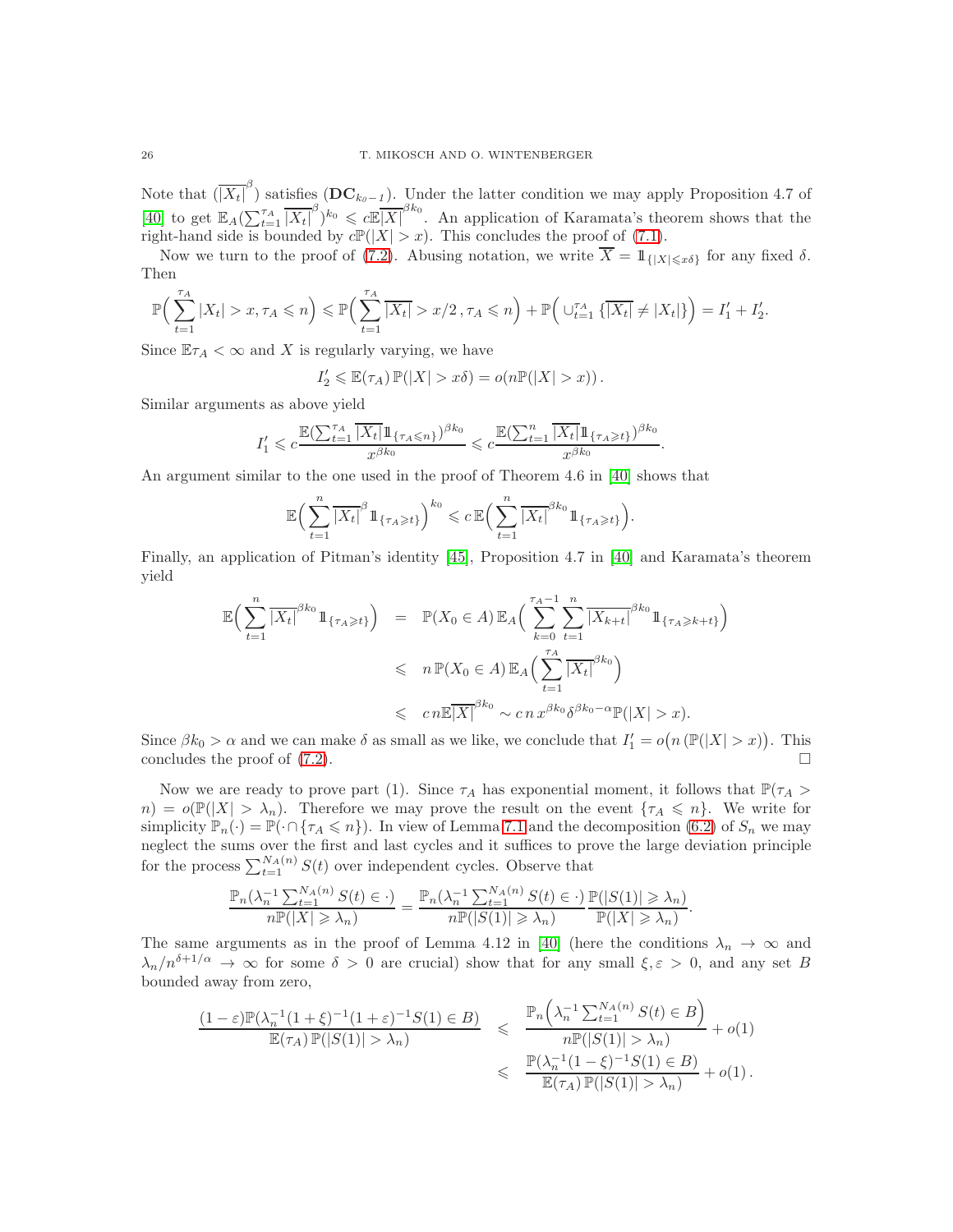Assume first that the cluster index b does not vanish. In view of part (2) of Theorem [4.1](#page-8-0) we know that  $S(1)$  is regularly varying with index  $\alpha$  and spectral measure  $\mathbb{P}_{\Theta'}$  given by [\(4.3\)](#page-12-1), and we also know that

$$
\frac{\mathbb{P}(\lambda_n^{-1}S(1) \in \cdot)}{\mathbb{P}(|S(1)| > \lambda_n)} \xrightarrow{v} \mu_{S(1)}(\cdot),
$$

for a non-null Radon measure  $\mu_{S(1)}$ . Hence, letting  $\varepsilon \to 0$  and  $\xi \to 0$ , we conclude that

$$
\frac{\mathbb{P}_n\left(\lambda_n^{-1}\sum_{t=1}^{N_A(n)}S(t)\in\cdot\right)}{n\mathbb{P}(|S(1)|>\lambda_n)}\xrightarrow{v}\frac{\mu_{S(1)}(\cdot)}{\mathbb{E}(\tau_A)}.
$$

It remains to determine the limit of  $\mathbb{P}(|S(1)| > x)/\mathbb{P}(|X| > x)$  as  $x \to \infty$ . By virtue of the proof of Theorem [4.1,](#page-8-0)  $a_n^{-1} \sum_{t=1}^{n/\mathbb{E} \tau_A} S(t) \stackrel{d}{\to} \xi_\alpha$ . Then necessarily

$$
\frac{n}{\mathbb{E}\tau_A}\mathbb{P}(a_n^{-1}S(1)\in\cdot)\stackrel{v}{\to}\nu_\alpha(\cdot)\,,
$$

where  $\nu_{\alpha}$  is the Lévy measure of  $\xi_{\alpha}$ . Hence

$$
\frac{\mathbb{P}(|S(1)| > a_n)}{\mathbb{P}(|X| > a_n)} \sim n \mathbb{P}(|S(1)| \geq a_n) \to \mathbb{E} \tau_A \Gamma_\alpha(\mathbb{S}^{d-1}),
$$

where  $\Gamma_{\alpha}$  is the spectral measure of  $\nu_{\alpha}$ . But from part (2) of Theorem [4.1](#page-8-0) we know that  $n\mathbb{P}(|S(1)| \geq$  $a_n$ )  $\to \mathbb{E} \tau_A \int_{\mathbb{S}^{d-1}} b(\theta) dP_{\Theta}(\theta)$ . This proves the result in the non-generate case  $b \neq 0$ .

In the degenerate case  $b = 0$ ,  $\mathbb{P}(|S(1)| \geq x) = o(\mathbb{P}(|X| \geq x))$  as  $x \to \infty$ . By independence of the cycles and since  $\lambda_n/a_n \to \infty$ , for any set B bounded away from zero, some  $\gamma > 0$ ,

$$
\mathbb{P}_n\left(\lambda_n^{-1}\sum_{t=1}^{N_A(n)}S(t)\in B\right)\leqslant\mathbb{P}\left(\left|\sum_{t=1}^{N_A(n)}S(t)\right|>\gamma\lambda_n\right)\leqslant n\,c\,\mathbb{P}(|S(1)|\geqslant c\,\lambda_n)=o(n\mathbb{P}(|X|>a_n))=o(1)\,.
$$

The desired result in the degenerate case follows.

<span id="page-26-1"></span>7.2. **Proof of part (2):** The case  $\alpha > 2$ . We only consider the non-degenerate case  $b \neq 0$ . We will apply Theorem 4.6 in [\[40\]](#page-29-9) for functions of Markov chains in the case  $d = 1$ .

<span id="page-26-0"></span>**Theorem 7.2.** Let  $(G_t) = (f(\Phi_t))$  be a 1-dimensional functional of a strictly stationary R-valued *irreducible aperiodic Markov chain*  $(\Phi_t)$ . *Write*  $S_n(G) = G_1 + \cdots + G_n$ ,  $n \geq 1$ , for the corresponding *random walk. Assume that the following conditions are satisfied.*

- (1) *The regular variation condition*  $(\mathbf{RV}_\alpha)$  *for some*  $\alpha > 2$  *and*  $\mathbb{E}G = 0$ *.*
- (2) *The anti-clustering condition*  $(AC)_{\alpha}$ :

$$
\lim_{k \to \infty} \limsup_{n \to \infty} \sup_{x \in \Lambda_n} \delta_k^{-\alpha} \sum_{j=k}^n \mathbb{P}(|G_j| > x \delta_k | |G_0| > x \delta_k) = 0.
$$

*for a sequence*  $\delta_k = o(k^{-2})$ ,  $k \to \infty$ , and sets  $(\Lambda_n)$  such that  $b_n = \inf \Lambda_n \to \infty$  as  $n \to \infty$ .

- (3) *The limit*  $b_+ = \lim_{k \to \infty} (b_+(k+1) b_+(k))$  *exists, where the constants*  $(b_+(k))$  *are defined in Theorem [6.1.](#page-19-0)*
- <span id="page-26-2"></span>(4) *The drift condition*  $(DC_p)$  *for every*  $p < \alpha$ *.*

*Then the precise large deviation principle*

(7.3) 
$$
\lim_{n \to \infty} \sup_{x \in \Lambda_n} \left| \frac{\mathbb{P}(S_n(G) > x)}{n \mathbb{P}(|G| > x)} - b_+ \right| = 0,
$$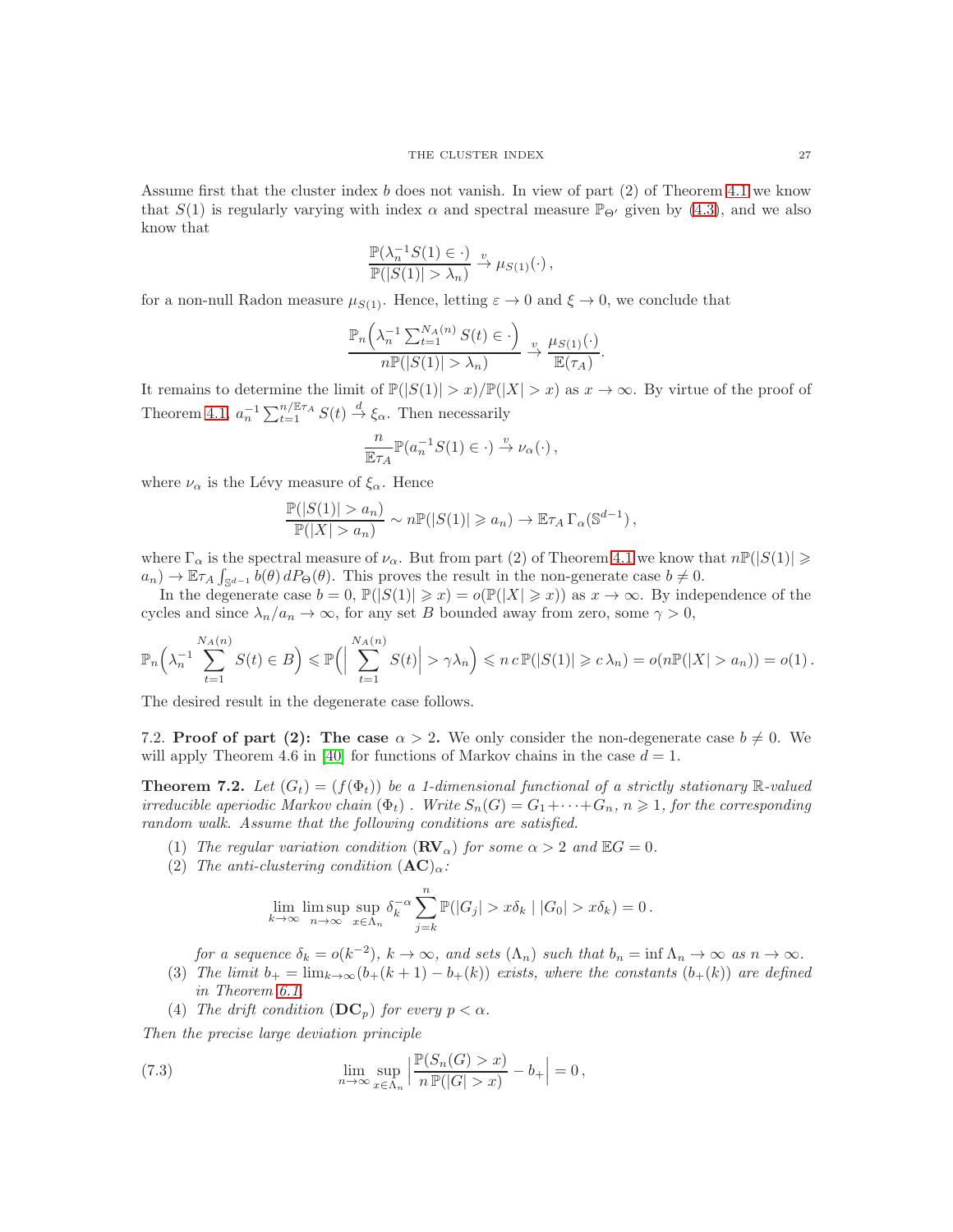*holds if*  $\Lambda = (b_n, c_n)$  *for any sequence*  $(b_n)$  *satisfying*  $b_n = n^{0.5+\epsilon}$  *for any*  $\epsilon > 0$ *, and*  $(c_n)$  *such that*  $c_n > b_n$  and

<span id="page-27-0"></span>(7.4) 
$$
\mathbb{P}(\tau_A > n) = o(n \mathbb{P}(|G| > c_n)),
$$

*where*  $\tau_A = \tau_A(1)$  *is the first hitting time of the atom A of the Markov chain; see Section [2.2.](#page-3-2)* 

We will apply this result to  $G_t = \theta' X_t$ ,  $t \in \mathbb{Z}$ , for any fixed  $\theta \in \mathbb{S}^{d-1}$  with  $b(\theta) \neq 0$ . Note that [\(7.4\)](#page-27-0) is satisfied since  $\tau_A$  has exponential moment. Condition  $(\mathbf{RV}_\alpha)$  for  $(G_t)$  is satisfied by regular variation of  $(X_t)$  in all non-degenerate cases  $b(\theta) \neq 0$ . The existence of the limits  $b_+ = \lim_{k \to \infty} (b_+(k+1) - b_+(k)) = b(\theta)/\mathbb{E}|\theta' \Theta_0|^{\alpha}$  (here we assume that  $\mathbb{E}|\theta' \Theta_0|^{\alpha} \neq 0$ ) is ensured by Theorem [3.2.](#page-6-0) It remains to check condition  $(AC)_{\alpha}$  for  $(G_t)$  under  $(DC_p)$  for  $(G_t)$  for every  $p < \alpha$ . Note that  $(DC_p)$  for  $(X_t)$  implies  $(DC_p)$  for  $(G_t)$ . Using Markov's inequality of order  $p < \alpha$  and [\(6.1\)](#page-20-1), we obtain the following bound for  $k \geq 1, x \in \Lambda_n$ :

$$
\sum_{j=k}^{n} \mathbb{P}(|G_j| > x\delta_k | |G_0| > x\delta_k) \leq \sum_{j=k}^{n} \frac{\mathbb{E}(|G_j|^p 1\!\!1_{\{|G_0| > x\delta_k\}})}{x^p \delta_k^p \mathbb{P}(|G_0| > x\delta_k)} \\
\leq \sum_{j=k}^{n} \left(\frac{\beta^{j-1} \mathbb{E}(|X_0|^p 1\!\!1_{\{|X_0| > x\delta_k\}})}{x^p \delta_k^p \mathbb{P}(|G_0| > x\delta_k)} + \frac{c}{x^p \delta_k^p}\right) \\
\leq c \left(\frac{\beta^k \mathbb{E}(|X_0|^p 1\!\!1_{\{|X_0| > x\delta_k\}})}{x^p \delta_k^p \mathbb{P}(|X_0| > x\delta_k)} + \frac{n}{x^p \delta_k^p}\right).
$$

The second term is of the order  $O(nb<sub>n</sub><sup>-p</sup>) = o(1)$  uniformly for  $x \in \Lambda_n$  since p can be chosen larger than 2 such that  $p(0.5 + \varepsilon) > 1$ . The first term converges to  $c\beta^k$  as  $n \to \infty$  uniformly for  $x \in \Lambda_n$ , by applications of Karamata's Theorem and the uniform convergence theorem of regular variation. We conclude that  $(AC)_{\alpha}$  holds as  $\delta_k^{-1}\beta^k \to 0$  as  $k \to \infty$  if we choose  $\delta_k = k^{-2-\epsilon'}$  for  $\epsilon' > 0$  sufficiently small. Thus all conditions of Theorem [7.2](#page-26-0) are satisfied for  $(G_t) = (\theta' X_t)$  and therefore [\(7.3\)](#page-26-2) applies. Since  $\mathbb{P}(|\theta'X| > x)/\mathbb{P}(|X| > x) \to \mathbb{E}[\theta'X|^{\alpha}]$  we can also write [\(7.3\)](#page-26-2) in the form [\(4.3\)](#page-12-1).

Now choose  $(\lambda_n)$  as in the formulation of the theorem and apply Lemma [A.1](#page-27-1) below. This proves the theorem.

#### Appendix A.

The following result is useful for proving multivariate large deviation results and central limit theorems.

<span id="page-27-1"></span>**Lemma A.1.** Assume that  $(X_t)$  is an  $\mathbb{R}^d$ -valued strictly stationary sequence which is regularly *varying with index*  $\alpha > 0$  *and satisfies the one-dimensional large deviation principle* 

(A.1) 
$$
\frac{\mathbb{P}(\theta'S_n > \lambda_n)}{n \mathbb{P}(|X| > \lambda_n)} \to b(\theta), \quad \theta \in \mathbb{S}^{d-1},
$$

*for some sequence*  $\lambda_n \to \infty$  *such that*  $n\mathbb{P}(|X| > \lambda_n) \to 0$ *. Moreover, assume that*  $\alpha \notin \mathbb{N}$  *or*  $b(\cdot) = b(-\cdot)$ *. Then* [\(4.1\)](#page-11-3) *holds.* 

*Proof.* Define the measures

<span id="page-27-2"></span>
$$
m_n(\cdot) = \frac{\mathbb{P}(\lambda_n^{-1} S_n \in \cdot)}{n \mathbb{P}(|X| > \lambda_n)}, \quad n \geqslant 1,
$$

on the Borel  $\sigma$ -field of  $\overline{\mathbb{R}}_0^d$  $\int_{0}^{a}$ . We conclude from [\(A.1\)](#page-27-2) that for any Borel set B bounded away from zero,

$$
\sup_{n\geqslant 1} m_n(B) < \infty \, .
$$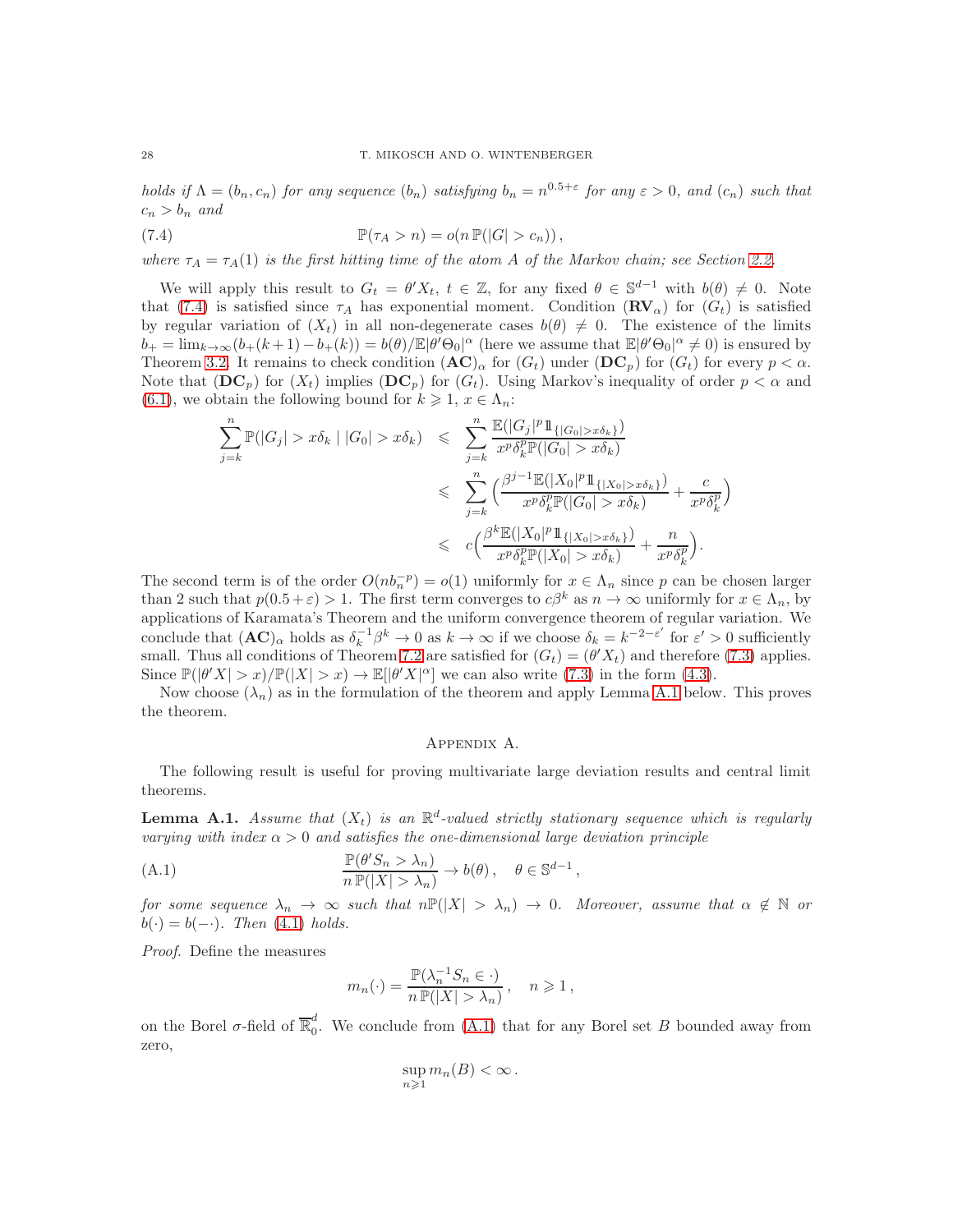This means that  $(m_n(B))$  is vaguely tight; see [\[31,](#page-29-27) [46\]](#page-29-11). In view of  $(A.1)$ , any vague subsequential limit  $\mu$  of  $(m_n)$  satisfies the relation [\(4.2\)](#page-11-4). For non-integer  $\alpha$ , the latter property combined with the proof of Theorem 1.1 in [\[3\]](#page-28-9) shows that all vague subsequential limits of  $(m_n)$  are identical and uniquely determined by the property [\(4.2\)](#page-11-4). Hence [\(4.1\)](#page-11-3) holds and the limit  $\nu_{\alpha}$  is given by [\(4.2\)](#page-11-4). A careful study of the proof of Theorem 1.1 in [\[3\]](#page-28-9) shows that the proof remains valid if the subsequential limits have the property  $\mu(\cdot) = \mu(-\cdot)$  which follows if  $b(\cdot) = b(-\cdot)$ .

*Acknowledgments.* We would like to thank the referee for careful reading of our paper and for useful commments.

#### **REFERENCES**

- [1] Alsmeyer, G. and Mentemeier, S. (2012) Tail behavior of stationary solutions of random difference equations: the case of regular matrices. J. Diff. Equation Appl. 18, 1305-1332.
- <span id="page-28-3"></span>[2] Bartkiewicz, K., Jakubowski, A., Mikosch, T. and Wintenberger, O. (2011) Stable limits for sums of dependent infinite variance random variables. Probab. Th. Rel. Fields 150, 337–372.
- <span id="page-28-9"></span>[3] Basrak, B., Davis, R.A. and Mikosch. T. (2002) A characterization of multivariate regular variation. Ann. Appl. Probab. 12, 908–920.
- <span id="page-28-16"></span>[4] Basrak, B., Davis, R.A. and Mikosch. T. (2002) Regular variation of GARCH processes. Stoch. Proc. Appl. 99, 95–116.
- <span id="page-28-1"></span>[5] BASRAK, B., KRIZMANIĆ, D. AND SEGERS, J. (2012) A functional limit theorem for dependent sequences with infinite variance stable limits. Ann. Probab. To appear.
- <span id="page-28-6"></span><span id="page-28-5"></span>[6] Basrak, B. and Segers, J. (2009) Regularly varying multivariate time series. Stoch. Proc. Appl. 119, 1055–1080.
- [7] BINGHAM, N.H., GOLDIE, C.M. AND TEUGELS, J.L. (1987) Regular Variation. Cambridge University Press, Cambridge.
- <span id="page-28-10"></span>[8] BOMAN, J. AND LINDSKOG, F. (2009) Support theorems for the Radon transform and Cramér-Wold theorems. J. Theor. Probab. 22, 683-710.
- <span id="page-28-12"></span>[9] BOUGEROL, P. AND PICARD, N. (1992) Strict stationarity of generalized autoregressive processes. Ann. Probab. 20, 1714–1730.
- <span id="page-28-15"></span><span id="page-28-11"></span>[10] Breiman, L. (1965) On some limit theorems similar to the arc-sin law. Theory Probab. Appl. 10, 323–331.
- <span id="page-28-8"></span>[11] Brockwell, P.J. and Davis, R.A. (1991) Time Series: Theory and Methods, 2nd edition Springer-Verlag, New York.
- [12] Buraczewski, D., Damek, E. and Guivarc'h, Y. (2012) Convergence to stable laws for a class of multidimenisional stochastic recursions. Probab. Th. Rel. Fields. To appear.
- <span id="page-28-14"></span>[13] Buraczewski, D., Damek, E., Guivarc'h, Y., Hulanicki, A. and Urban, R. (2012) Tail homogeneity of stationary measures for some multidimensional stochastic recursions. Preprint.
- <span id="page-28-4"></span>[14] Buraczewski, D., Damek, E., Mikosch, T. and Zienkiewicz, J. (2013) Large deviations for solutions to stochastic recurrence equations under Kesten's condition. Ann. Probab., to appear.
- <span id="page-28-7"></span>[15] DAMEK, E., MENTEMEIER, S., MIREK, M. AND ZIENKIEWICZ, J. (2011) Convergence to stable laws for multidimensional stochastic recursions: the case of regular matrices. Preprint.
- <span id="page-28-0"></span>[16] Davis, R.A. and Hsing, T. (1995) Point process and partial sum convergence for weakly dependent random variables with infinite variance. Ann. Prob. 23, 879–917.
- <span id="page-28-2"></span>[17] Davis, R.A. and Mikosch, T. (1998) Limit theory for the sample ACF of stationary process with heavy tails with applications to ARCH. Ann. Statist. 26, 2049–2080.
- <span id="page-28-17"></span>[18] Doukhan, P. and Louhichi, S. (1999) A new weak dependence condition and applications to moment inequalities. Stochastic Process. Appl. 84, 313–342.
- [19] Feller, W. (1971) An Introduction to Probability Theory and Its Applications. Vol. II. Second edition. Wiley, New York.
- <span id="page-28-13"></span>[20] Gao, Z., Guivarc'h and Y. Le Page, E. (2011) Spectral gap properties and convergence to stable laws for affine random walks on  $\mathbb{R}^d$ . Preprint.
- [21] GIHMAN, I.I. AND SKOROHOD, A.V. (1974) The Theory of Stochastic Processes I. Springer, Berlin.
- [22] Guivarc'h, Y. (2006) Heavy Tail Properties of Stationary Solutions of Multidimensional Stochastic Recursions. IMS Lecture Notes Monogr. 48, Beachwood, OH.
- [23] GUT, A. (1988) Stopped Random Walks. Springer, New York.